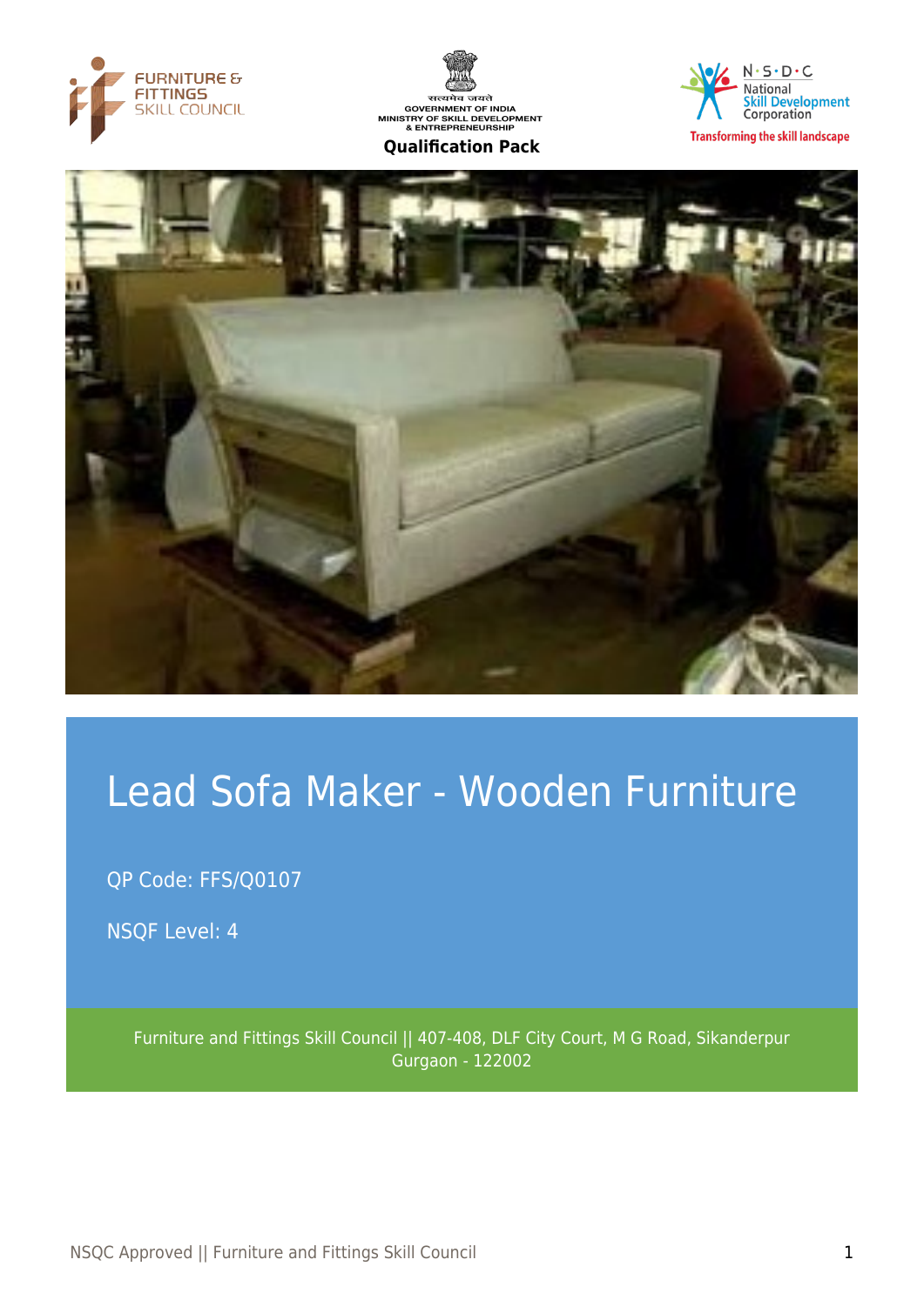

सत्यमेव जयते<br>GOVERNMENT OF INDIA<br>MINISTRY OF SKILL DEVELOPMENT<br>& ENTREPRENEURSHIP **Qualification Pack** 

 $N \cdot S \cdot D \cdot C$ National<br>Skill Development<br>Corporation **Transforming the skill landscape** 

## **Contents**

| FFS/N0112: Prepare sofa frame and perform webbing, springs, & padding work  11 |  |
|--------------------------------------------------------------------------------|--|
|                                                                                |  |
|                                                                                |  |
|                                                                                |  |
|                                                                                |  |
|                                                                                |  |
|                                                                                |  |
|                                                                                |  |
|                                                                                |  |
|                                                                                |  |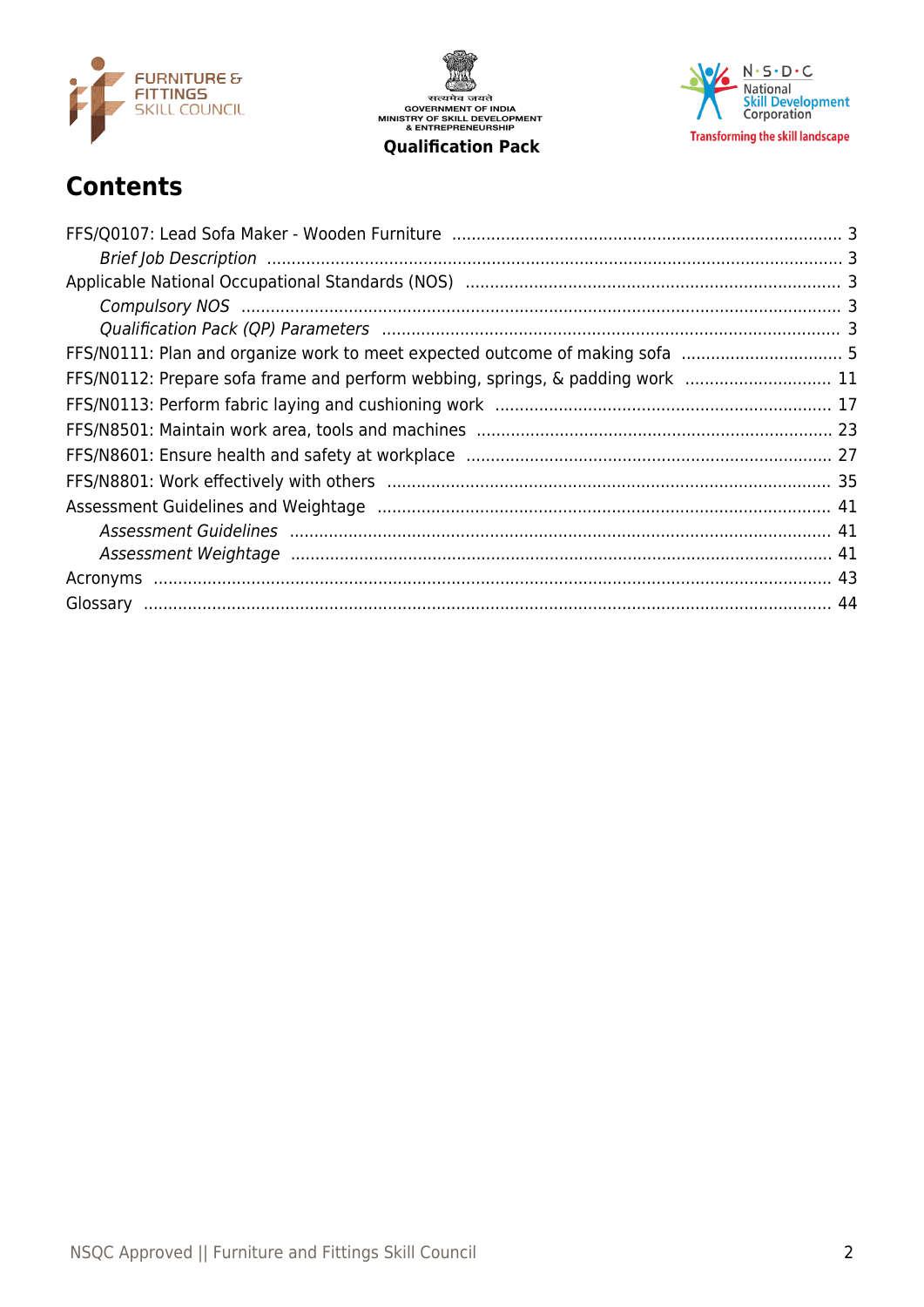





## <span id="page-2-0"></span>**FFS/Q0107: Lead Sofa Maker - Wooden Furniture**

## <span id="page-2-1"></span>**Brief Job Description**

Lead sofa maker is a skilled trade of making upholstered articles. Sofa maker is required to make furniture that is covered with fabric or leather. He/she would prepare the sofa frame , provide furniture with padding, springs, webbings and cover with soft materials such as leather, suede or other fabrics. Also called as sofa maker.

#### **Personal Attributes**

Lead sofa maker must have the ability to carry out tasks and multitasking ability and good planning skills. S/he should be physically fit, have attention to detail and ability to work (measure and cut material) with good mathematical skills and accuracy. S/he should have knowledge of hand and power tools, attention to detail , arm steadiness and ability to visualize the end product along with creative bent of mind.

#### <span id="page-2-2"></span>**Applicable National Occupational Standards (NOS)**

#### <span id="page-2-3"></span>**Compulsory NOS:**

- 1. [FFS/N0111: Plan and organize work to meet expected outcome of making sofa](#page-4-0)
- 2. [FFS/N0112: Prepare sofa frame and perform webbing, springs, & padding work](#page-10-0)
- 3. [FFS/N0113: Perform fabric laying and cushioning work](#page-16-0)
- 4. [FFS/N8501: Maintain work area, tools and machines](#page-22-0)
- 5. [FFS/N8601: Ensure health and safety at workplace](#page-26-0)
- 6. [FFS/N8801: Work effectively with others](#page-34-0)

#### <span id="page-2-4"></span>**Qualification Pack (QP) Parameters**

| <b>Sector</b>                        | Furniture & Fittings          |
|--------------------------------------|-------------------------------|
| <b>Sub-Sector</b>                    | Wooden Furniture              |
| <b>Occupation</b>                    | <b>Production- Sofa Maker</b> |
| <b>Country</b>                       | India                         |
| <b>NSQF Level</b>                    | 4                             |
| <b>Aligned to NCO/ISCO/ISIC Code</b> | <b>NCO-2015/NIL</b>           |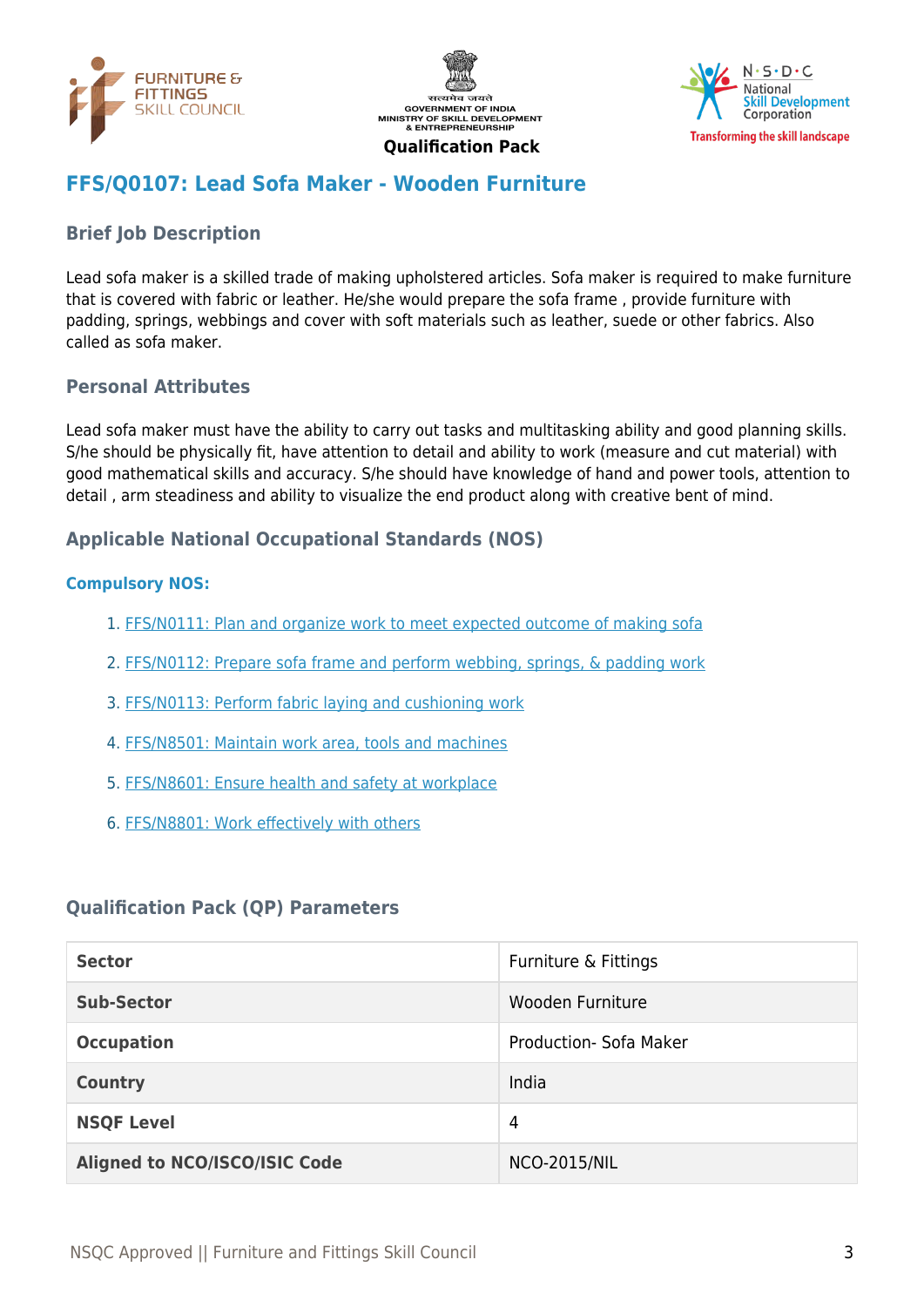





| <b>Minimum Educational Qualification &amp;</b><br><b>Experience</b> | 8th Class with 3-5 Years of experience<br>relevant experience<br>OR.<br>8th Class<br>OR.<br>8th Class |
|---------------------------------------------------------------------|-------------------------------------------------------------------------------------------------------|
| <b>Minimum Level of Education for Training in</b><br><b>School</b>  |                                                                                                       |
| <b>Pre-Requisite License or Training</b>                            | Usage of power tools and basic carpentary<br>skills- suggested but not mandatory                      |
| <b>Minimum Job Entry Age</b>                                        | 18 Years                                                                                              |
| <b>Last Reviewed On</b>                                             | 12/07/2017                                                                                            |
| <b>Next Review Date</b>                                             | 12/07/2020                                                                                            |
| <b>NSQC Approval Date</b>                                           | 19/12/2018                                                                                            |
| <b>Version</b>                                                      | 1.0                                                                                                   |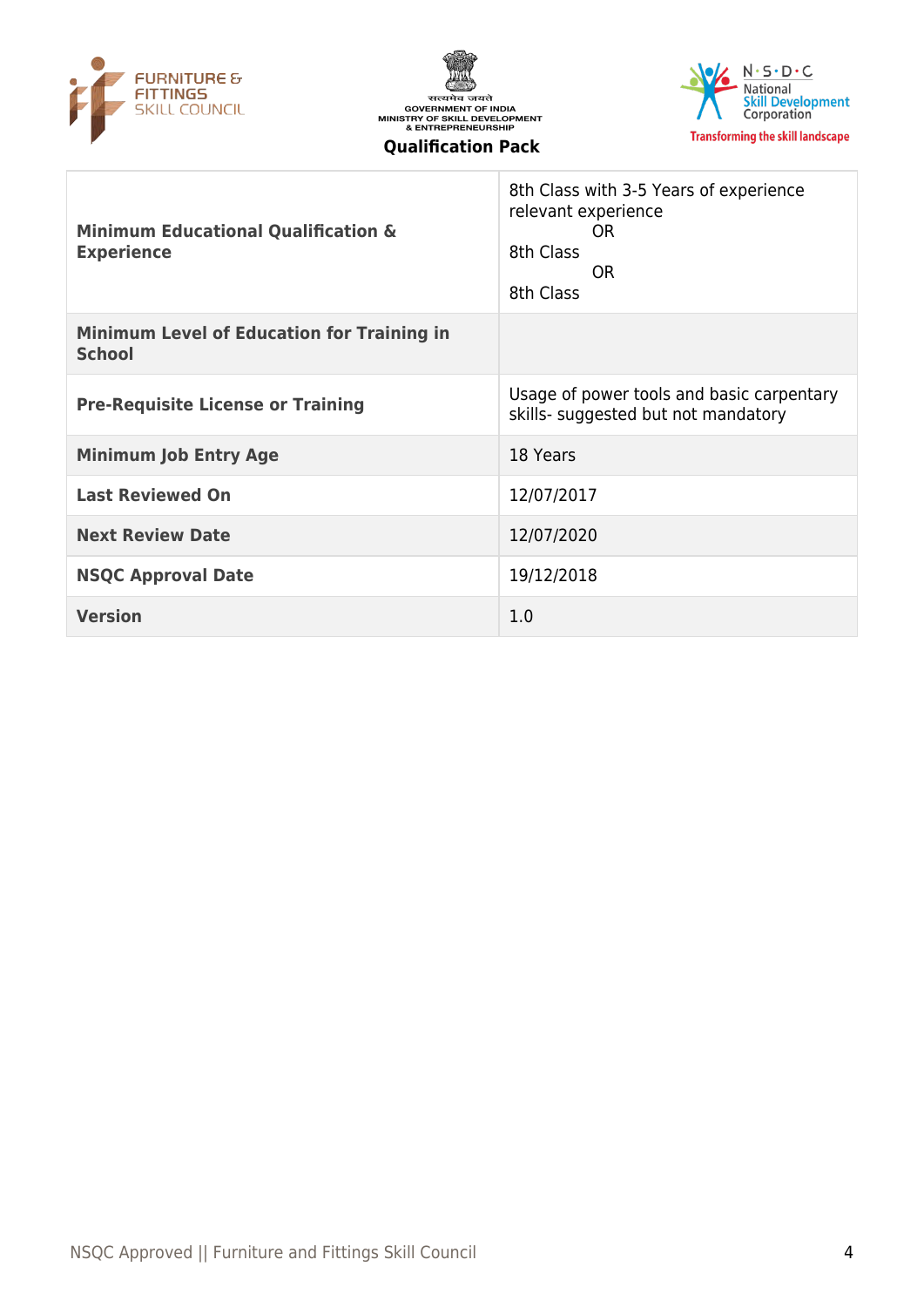





## <span id="page-4-0"></span>**FFS/N0111: Plan and organize work to meet expected outcome of making sofa**

#### **Description**

This OS unit is about planning and organizing work before initiating the work of preparing sofa frame and related upholstery work

## **Elements and Performance Criteria**

#### Work Assessment and planning

To be competent, the user/individual on the job must be able to:

- **PC1.** understand and evaluate the nature of work & requirement in terms of layout, design via discussions with the client and supervisor
- **PC2.** identify style, pattern, shapes, dimensions and detailing of work needed on the sofa arm rest /back/legs as per client needs
- **PC3.** identify upholstery covering material/fabric e.g. leather, vinyl etc.
- **PC4.** get clarity on the cost budget and timelines before work initiation
- **PC5.** ensure compliance to all the required documentation
- **PC6.** seek approval from supervisor incase of any changes in the design sketch basis suggestion/ inputs received
- **PC7.** plan and organize the activities/steps to be taken to execute the work in accordance with the timeline/schedule and the sequence
- **PC8.** agree upon working parameters like space to work, lighting etc. with the supervisor and the client, if the work is to be conducted at the client site
- **PC9.** prepare design sketch in absence of sketch/drawings and seek requsite approvals along with incorporating suggestions/feedback
- **PC10.** get approval/signoff from the requisite authority before initiating the work basis the design and on all the decided details of sofa and fabric/material to be used

#### Tool planning and material gathering

To be competent, the user/individual on the job must be able to:

- **PC11.** select and organize the appropriate tools and equipments such as hammer, pliers, chisel, ruler, planning tools, measuring tape, driller machine , v-tool, planning tools (e.g. electric planer, hand plane) , sanding tools (e.g. sand paper, belt sander) etc.
- **PC12.** check if the required tools and equipments /machines are in proper working condition
- **PC13.** report on any shortage or defect of raw materials to the supervisor /concerned person and raise a request if any specific tool/equipment is needed for the work
- **PC14.** gather the required raw materials used in making sofa e.g. structure/wood, springs, planks of wood, webbing materials, foam or other padding materials, glue/adhesives, nails, screw, fabric etc. and undertake the procurement process if in shortage post superior approval
- **PC15.** arrange/place the raw materials and tools in an appropriate sequential manner

#### **Knowledge and Understanding (KU)**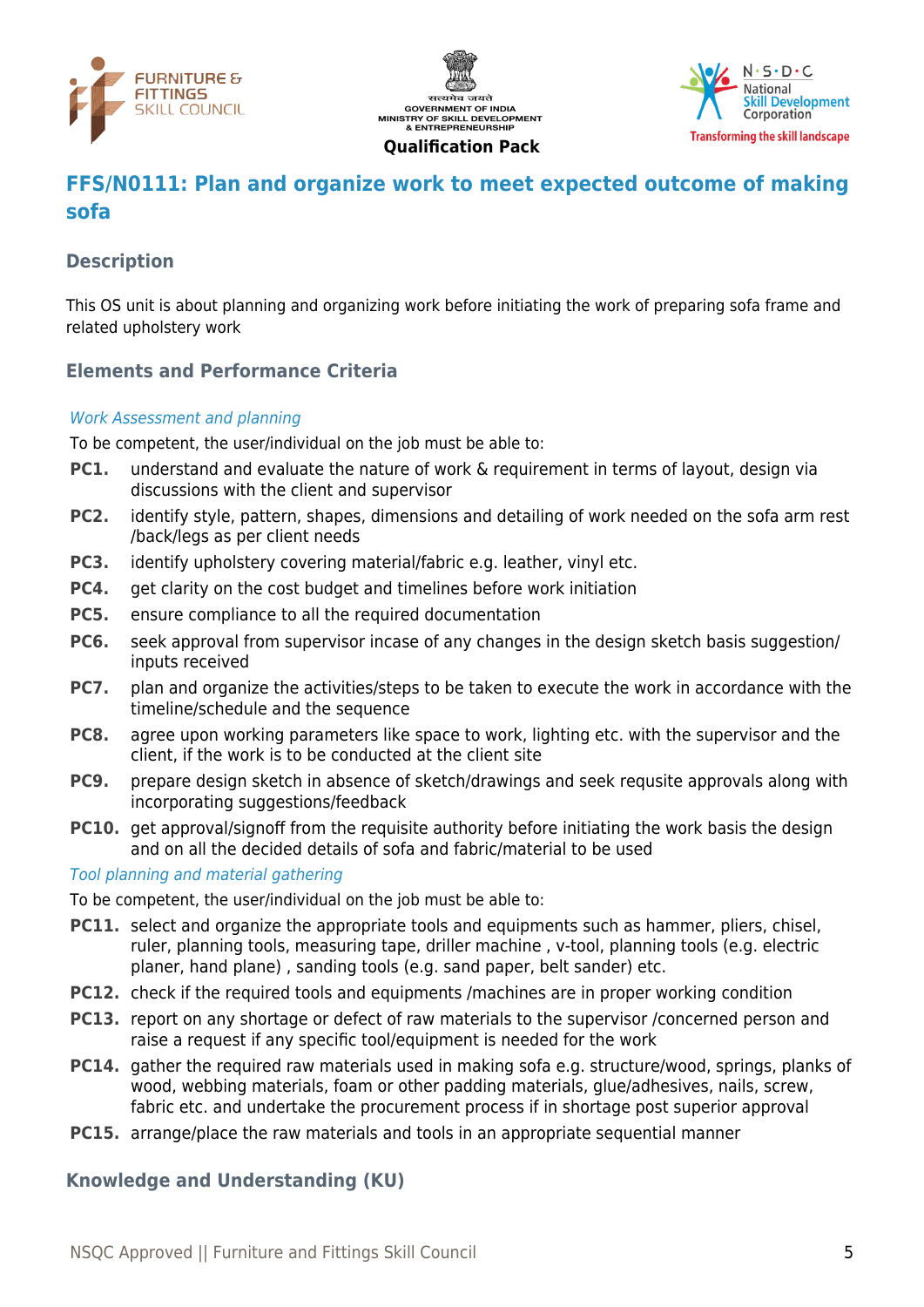





The individual on the job needs to know and understand:

- **KU1.** about various organizational processes and procedures, code of conduct, reporting matrix and escalation hierarchy etc.
- **KU2.** organisation products and services
- **KU3.** information about the organisation clients and previous design developed
- **KU4.** relevant safety and security procedures/manuals to be followed
- **KU5.** waste disposal policy
- **KU6.** about organisation documentation and reporting policy
- **KU7.** work specifications and interpret them accurately
- **KU8.** tools and equipments needed and their usage and safe handling
- **KU9.** preparing , reading and interpreting 2d / 3d drawings
- **KU10.** process of taking measurement and design finalisation
- **KU11.** taking measurements of length, width & depth of various materials and accordingly cutting, sticking, stitching etc. with accuracy
- **KU12.** kinds of furniture raw material and their properties
- **KU13.** about budget estimation tools, direct cost (labour , material, travel costs etc.), indirect costs (office, equipment, administrative costs etc.) and understanding of current costs in the market
- **KU14.** materials/hardware e.g. type of wood, foam , springs, padding fabrics, muslin, upholstery fabric, nails, adhesives etc. used in sofa making and procurement of same from vendors
- **KU15.** current market trends and customer preferences
- **KU16.** effective communication and presentation skills
- **KU17.** safety standards and precautions to be taken and different types of personal protective gear and their usage
- **KU18.** standard operating procedures
- **KU19.** common issues troubleshooting knowledge

#### **Generic Skills (GS)**

User/individual on the job needs to know how to:

- **GS1.** document the information communicated /observations if any related to process
- **GS2.** write reports, information documents for own / internal departments/ internal teams reference
- **GS3.** keep updated with latest trends and knowledge by reading magazines/research material
- **GS4.** read and interpret the process required for conducting the assigned work
- **GS5.** read internal information documents sent by internal teams
- **GS6.** discuss task lists, schedules and activities
- **GS7.** effectively communicate with team members and customers
- **GS8.** attentively listen and comprehend the information given by the speaker
- **GS9.** communicate clearly on the issues being faced and clarify queries
- **GS10.** share best practices with peers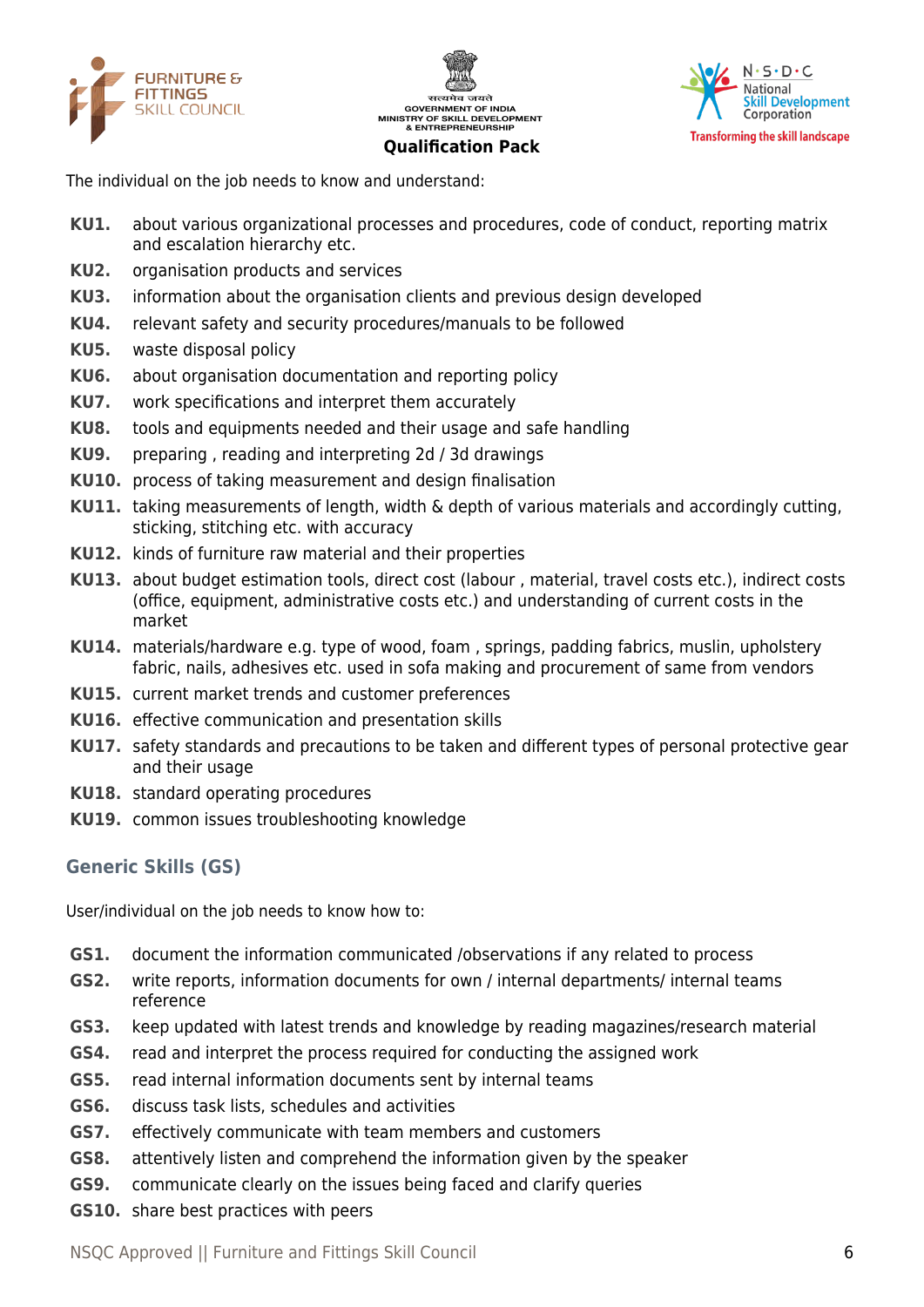





- **GS11.** ability to troubleshoot common concerns faced
- **GS12.** take appropriate decisions related to own responsibilities to deliver within prescribed time and as per quality standards
- **GS13.** plan ,organize and prioritize the work order and jobs received
- **GS14.** ability to organize and conduct installation in optimal manner
- **GS15.** plan to utilize time and equipment's effectively
- **GS16.** ability to concentrate on task and ability to complete with time limits
- **GS17.** assist in record keeping and proper documentation
- **GS18.** understand customer requirements and time lines and respond as per their needs
- **GS19.** being courteous with customers and ability to handle different types of customers
- **GS20.** being aware of different customer cultures/faiths and responding appropriately
- **GS21.** support lead/manager in solving problems by detailing and discussing the possible solutions
- **GS22.** ability to quickly identify common causes of errors and help in resolution
- **GS23.** apply domain information/knowledge and assess day to day tasks through experience and observation, to identify control measures to solve issues
- **GS24.** provide suggestions to further streamline process
- **GS25.** use reasoning skills to identify and resolve basic problems
- **GS26.** use acquired knowledge of the process and apply the information gathered from observation, experience, reasoning, or communication to act efficiently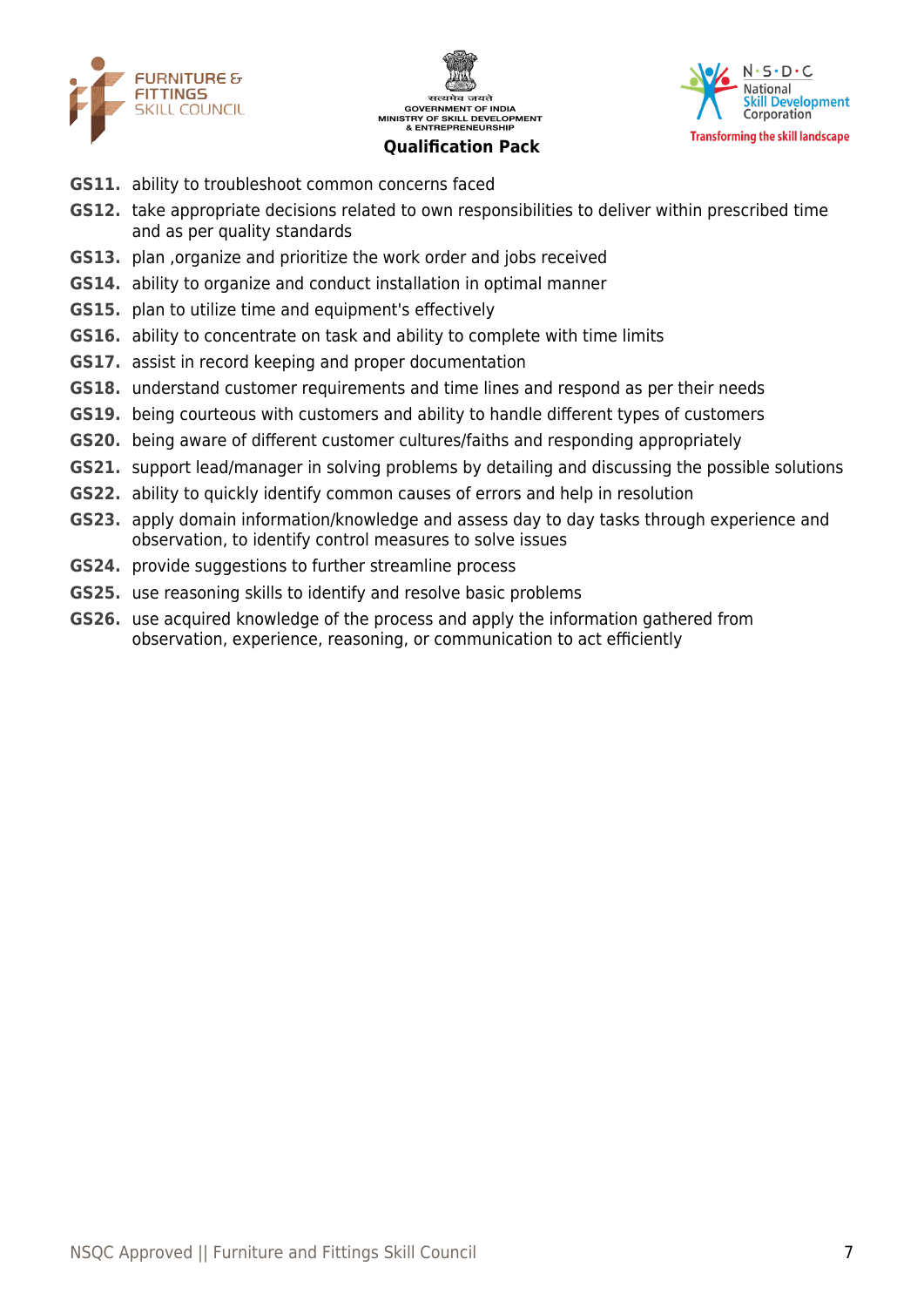





## **Assessment Criteria**

| <b>Assessment Criteria for Outcomes</b>                                                                                                                                                   | <b>Theory</b><br><b>Marks</b> | <b>Practical</b><br><b>Marks</b> | <b>Project</b><br><b>Marks</b> | <b>Viva</b><br><b>Marks</b> |
|-------------------------------------------------------------------------------------------------------------------------------------------------------------------------------------------|-------------------------------|----------------------------------|--------------------------------|-----------------------------|
| <b>Work Assessment and planning</b>                                                                                                                                                       | 17                            | 51                               |                                |                             |
| <b>PC1.</b> understand and evaluate the nature of work &<br>requirement in terms of layout, design via<br>discussions with the client and supervisor                                      | 3                             | $\overline{7}$                   |                                |                             |
| PC2. identify style, pattern, shapes, dimensions and<br>detailing of work needed on the sofa arm rest<br>/back/legs as per client needs                                                   | $\overline{2}$                | 6                                |                                |                             |
| PC3. identify upholstery covering material/fabric<br>e.g. leather, vinyl etc.                                                                                                             | $\overline{2}$                | 6                                |                                |                             |
| PC4. get clarity on the cost budget and timelines<br>before work initiation                                                                                                               | $\overline{2}$                | 4                                |                                |                             |
| PC5. ensure compliance to all the required<br>documentation                                                                                                                               | $\mathbf{1}$                  | $\overline{4}$                   |                                |                             |
| PC6. seek approval from supervisor incase of any<br>changes in the design sketch basis suggestion/<br>inputs received                                                                     | $\mathbf{1}$                  | $\overline{4}$                   |                                |                             |
| PC7. plan and organize the activities/steps to be<br>taken to execute the work in accordance with the<br>timeline/schedule and the sequence                                               | $\overline{2}$                | 6                                |                                |                             |
| PC8. agree upon working parameters like space to<br>work, lighting etc. with the supervisor and the<br>client, if the work is to be conducted at the client<br>site                       | $\mathbf 1$                   | 5                                |                                |                             |
| <b>PC9.</b> prepare design sketch in absence of<br>sketch/drawings and seek requsite approvals along<br>with incorporating suggestions/feedback                                           | $\overline{2}$                | 4                                |                                |                             |
| <b>PC10.</b> get approval/signoff from the requisite<br>authority before initiating the work basis the design<br>and on all the decided details of sofa and<br>fabric/material to be used | $\mathbf 1$                   | 5                                |                                |                             |
| Tool planning and material gathering                                                                                                                                                      | 8                             | 24                               |                                |                             |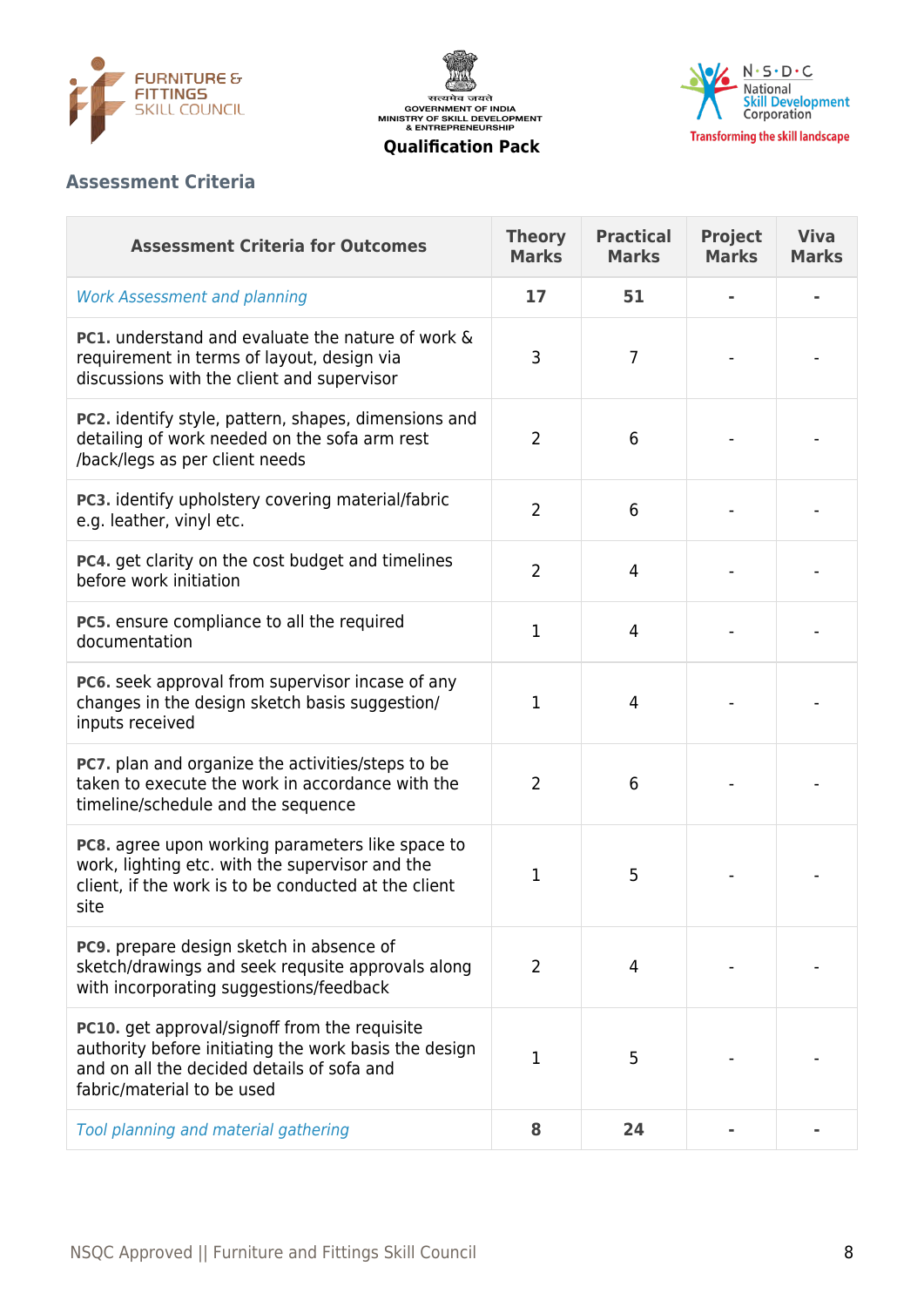





| <b>Assessment Criteria for Outcomes</b>                                                                                                                                                                                                                                                            | <b>Theory</b><br><b>Marks</b> | <b>Practical</b><br><b>Marks</b> | <b>Project</b><br><b>Marks</b> | <b>Viva</b><br><b>Marks</b> |
|----------------------------------------------------------------------------------------------------------------------------------------------------------------------------------------------------------------------------------------------------------------------------------------------------|-------------------------------|----------------------------------|--------------------------------|-----------------------------|
| PC11. select and organize the appropriate tools and<br>equipments such as hammer, pliers, chisel, ruler,<br>planning tools, measuring tape, driller machine, v-<br>tool, planning tools (e.g. electric planer, hand plane)<br>, sanding tools (e.g. sand paper, belt sander) etc.                  | $\overline{2}$                | 5                                |                                |                             |
| <b>PC12.</b> check if the required tools and equipments<br>/machines are in proper working condition                                                                                                                                                                                               | $\overline{2}$                | 6                                |                                |                             |
| PC13. report on any shortage or defect of raw<br>materials to the supervisor /concerned person and<br>raise a request if any specific tool/equipment is<br>needed for the work                                                                                                                     | $\mathbf{1}$                  | $\overline{4}$                   |                                |                             |
| PC14. gather the required raw materials used in<br>making sofa e.g. structure/wood, springs, planks of<br>wood, webbing materials, foam or other padding<br>materials, glue/adhesives, nails, screw, fabric etc.<br>and undertake the procurement process if in<br>shortage post superior approval | 2                             | 5                                |                                |                             |
| <b>PC15.</b> arrange/place the raw materials and tools in<br>an appropriate sequential manner                                                                                                                                                                                                      | $\overline{1}$                | $\overline{4}$                   |                                |                             |
| <b>NOS Total</b>                                                                                                                                                                                                                                                                                   | 25                            | 75                               |                                |                             |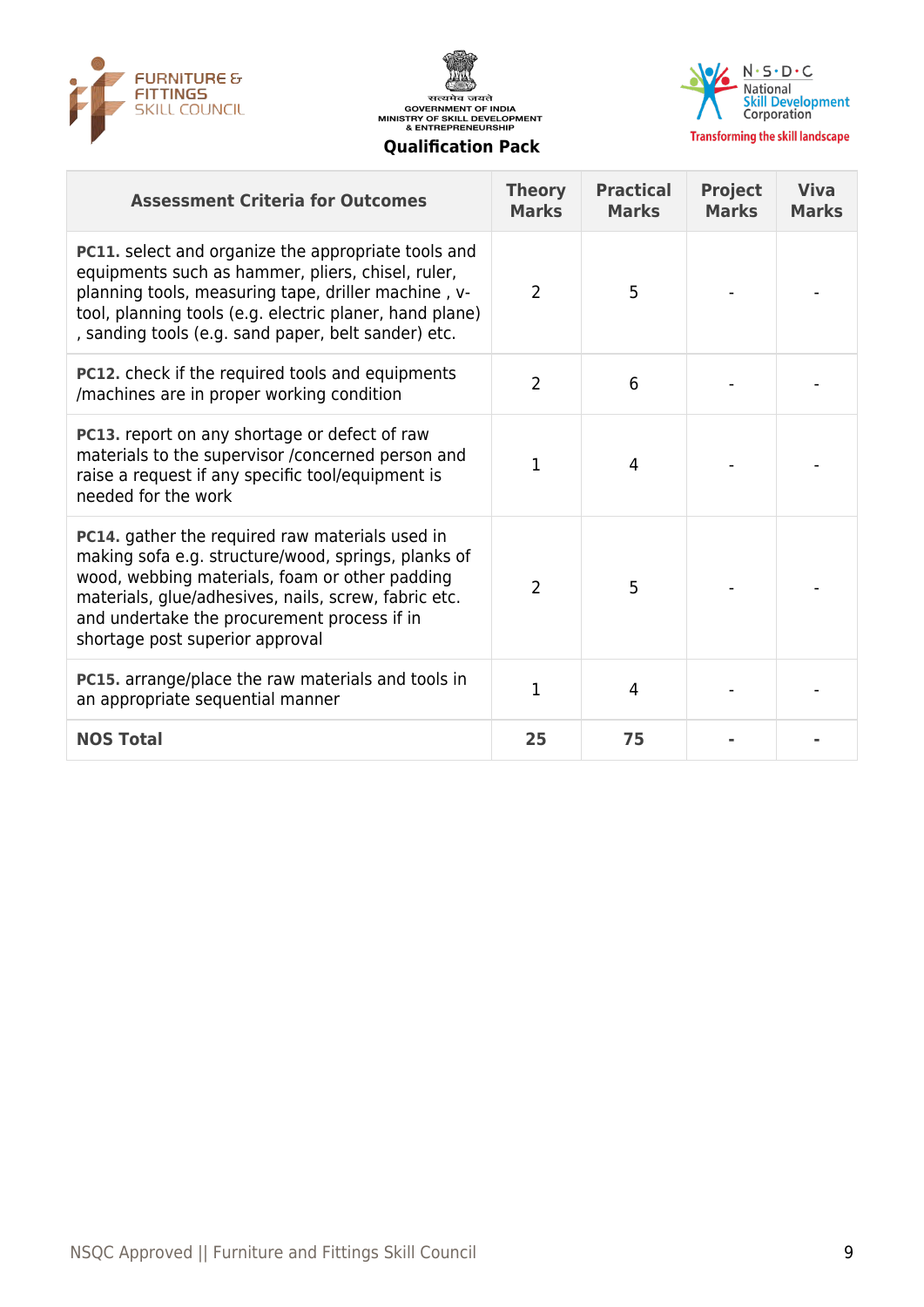





## **National Occupational Standards (NOS) Parameters**

| <b>NOS Code</b>            | <b>FFS/N0111</b>                                               |
|----------------------------|----------------------------------------------------------------|
| <b>NOS Name</b>            | Plan and organize work to meet expected outcome of making sofa |
| <b>Sector</b>              | Furniture & Fittings                                           |
| <b>Sub-Sector</b>          | Wooden Furniture                                               |
| <b>Occupation</b>          | Production- Sofa Maker                                         |
| <b>NSQF Level</b>          | 4                                                              |
| <b>Credits</b>             | <b>NA</b>                                                      |
| <b>Version</b>             | 1.0                                                            |
| <b>Last Reviewed Date</b>  | 12/07/2017                                                     |
| <b>Next Review Date</b>    | 12/07/2020                                                     |
| <b>NSQC Clearance Date</b> | 19/12/2018                                                     |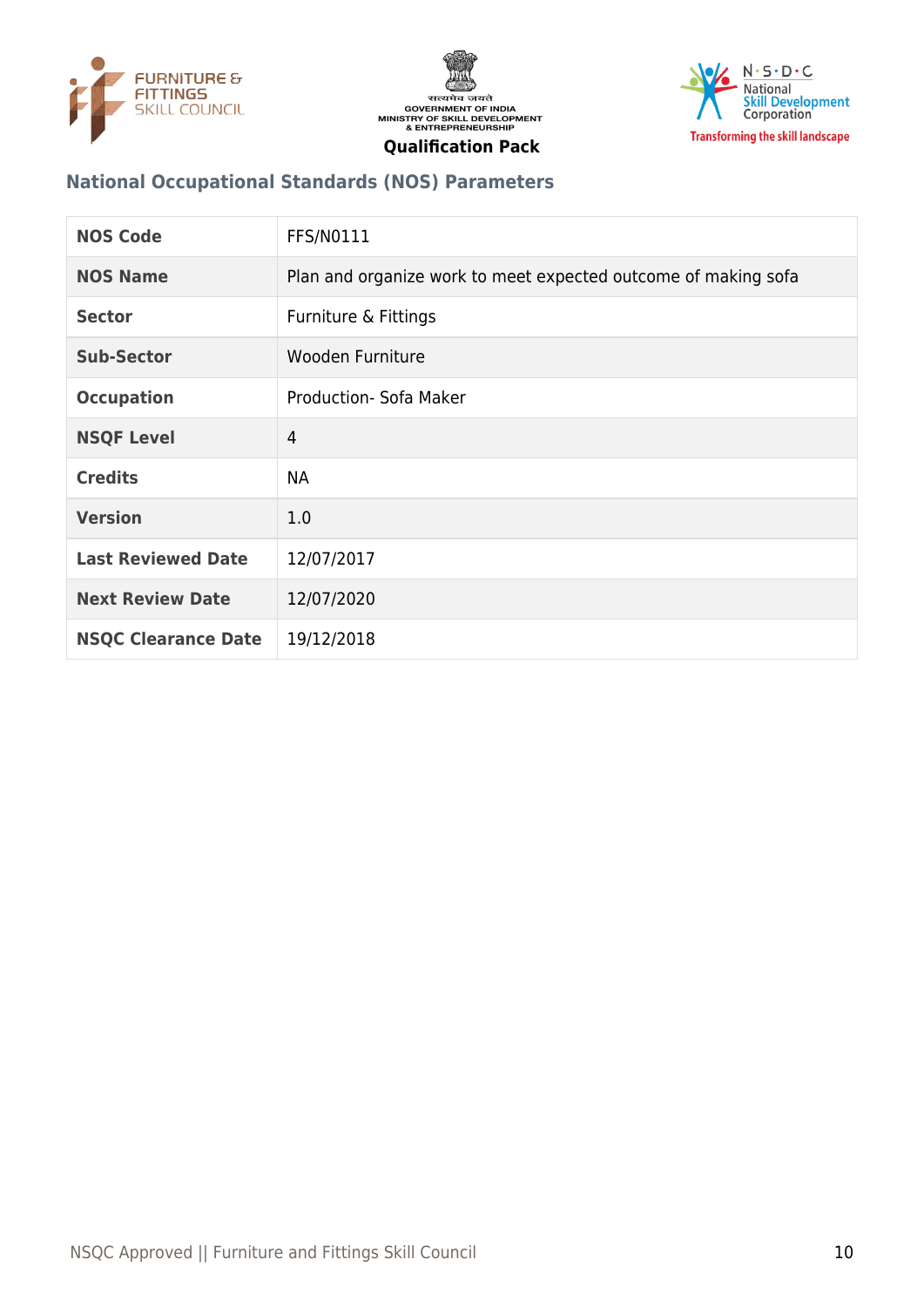





## <span id="page-10-0"></span>**FFS/N0112: Prepare sofa frame and perform webbing, springs, & padding work**

## **Description**

This OS unit is about making of sofa structure, webbing, spring and padding work in upholstery work

#### **Scope**

This unit/task covers the following:

- Prepare sofa frame
- Perform webbing and spring work
- Perform padding

## **Elements and Performance Criteria**

#### Prepare sofa frame

To be competent, the user/individual on the job must be able to:

- **PC1.** collect the wood for sofa frame and inspect the same to ensure it is free from defects
- **PC2.** initiate the work for sofa frame by undertaking measurements and cutting the wood into sections using appropriate tools and equipments
- **PC3.** ensure thickness of all cut wooden sections are strong enough to allow for heavy tension webbing
- **PC4.** join all the cut pieces of wood together by using proper joineries ,adhesives and hardware (e.g. screws etc.) via usage of tools and ensure its done with accuracy and efficiency
- **PC5.** undertake frame inspection to ensure that it is as per the design finalized and has proper support, balance to hold all padding and fabric work, post integrating all the sofa frame pieces together
- **PC6.** incorporate any suggestions/feedback received from supervisor/team mates during visual/physical inspection

#### Performwebbing and spring work

To be competent, the user/individual on the job must be able to:

- **PC7.** undertake measurement of all the area of the frame where work is to be done i.e. the main frame including the seat, back, armrest etc.
- **PC8.** initiate by cutting the webbing strips (e.g. jute strips) long enough so that the ends can be folded into wooden frame
- **PC9.** interwove the cut strips together by stretching across the frame and fasten by usage of appropriate nails and hardware via hand/power tools
- **PC10.** gather the springs of the appropriate size and fix them onto the fixed webbing strips of the sofa frame ( e.g. at the front , back /arm rest) with flax twine
- **PC11.** secure the springs by covering it with burlap or any sturdy cloth/material

#### Perform padding

To be competent, the user/individual on the job must be able to: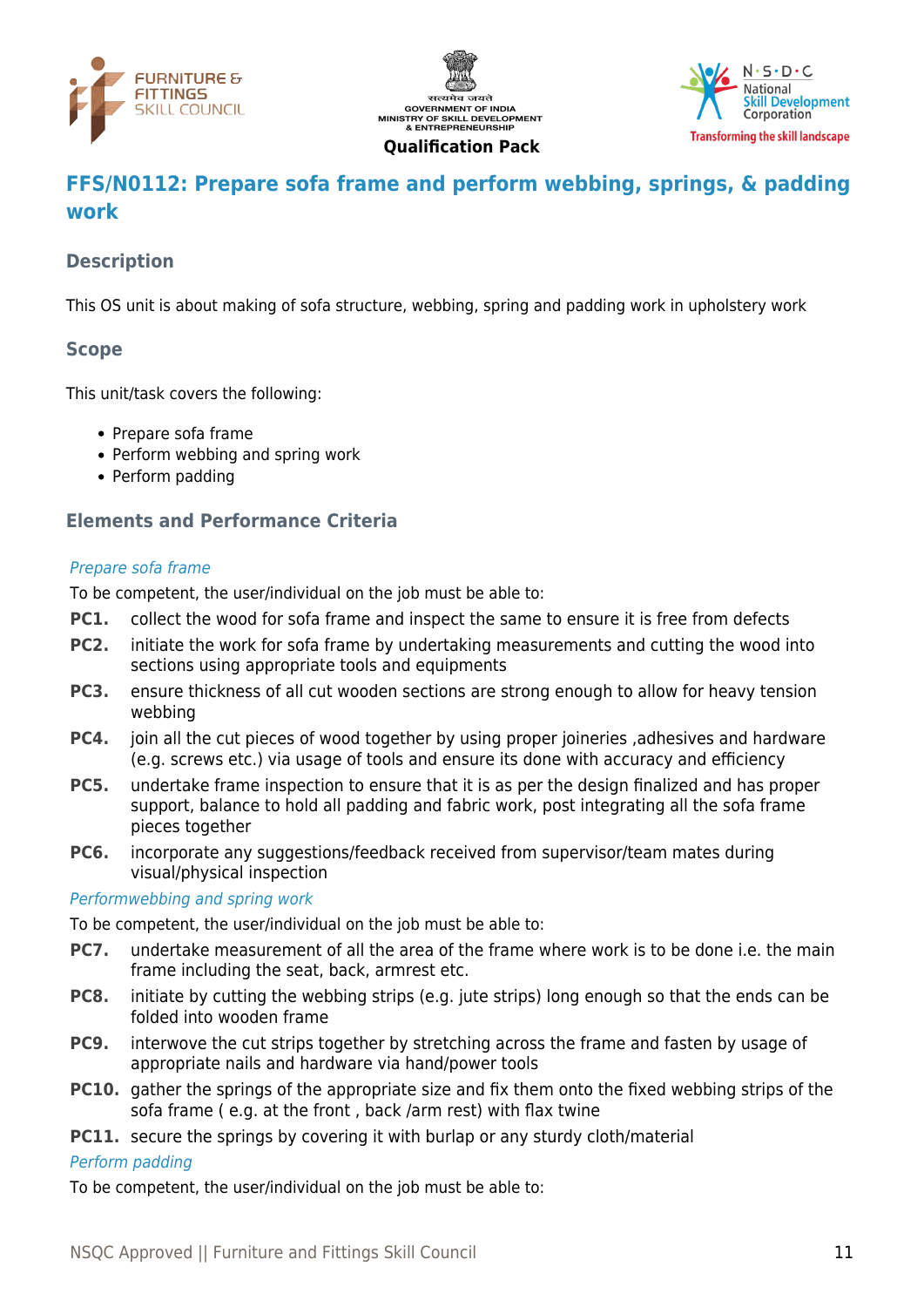





- **PC12.** take the measurement of the areas of the sofa where padding work need to be done post installation of springs
- **PC13.** cut the padding sheets (e.g. burlap or foam or any other synthetic/other fiber material) with neatness and accuracy as per measurements
- **PC14.** fix the padding sheets upon the frame using appropriate adhesives
- **PC15.** cover the padding sheets with muslin cloth
- **PC16.** remove all the debris from the site and clean the work area in accordance with organization policy

## **Knowledge and Understanding (KU)**

The individual on the job needs to know and understand:

- **KU1.** about various organizational processes
- **KU2.** organisation procedures and the formalities to be completed during delivery and installation
- **KU3.** about organisation products and services
- **KU4.** information about the organisation clients
- **KU5.** relevant safety and security procedures to be followed
- **KU6.** work specifications and interpret them accurately
- **KU7.** tools and equipments needed and their usage and safe handling
- **KU8.** reading and interpreting 2d / 3d design drawings
- **KU9.** taking measurements of length, width & depth of various materials and accordingly cutting, sticking, stitching etc. with accuracy
- **KU10.** carpentry skills for preparing wooden frame for sofa
- **KU11.** various elements of sofa making e.g. for sofa frame- kind of wood , kind of fabric, foam, cushions etc. to have effective interaction and discussion with client for understanding client requirements
- **KU12.** materials/hardware and the process of sofa making. e.g. kind of wood, springs, webbing strips, padding fabrics, muslin, upholstery fabric, nails, adhesives etc. used in sofa making
- **KU13.** current market trends and customer preferences
- **KU14.** safety standards and precautions to be taken and different types of personal protective gear and their usage
- **KU15.** common issues troubleshooting knowledge
- **KU16.** waste disposal procedures and guidelines

#### **Generic Skills (GS)**

User/individual on the job needs to know how to:

- **GS1.** document the information communicated /observations if any related to process
- **GS2.** write reports, information documents to internal departments/ internal teams
- **GS3.** keep updated with latest trends and knowledge by reading magazines/research material
- **GS4.** read and interpret the process required for conducting the assigned work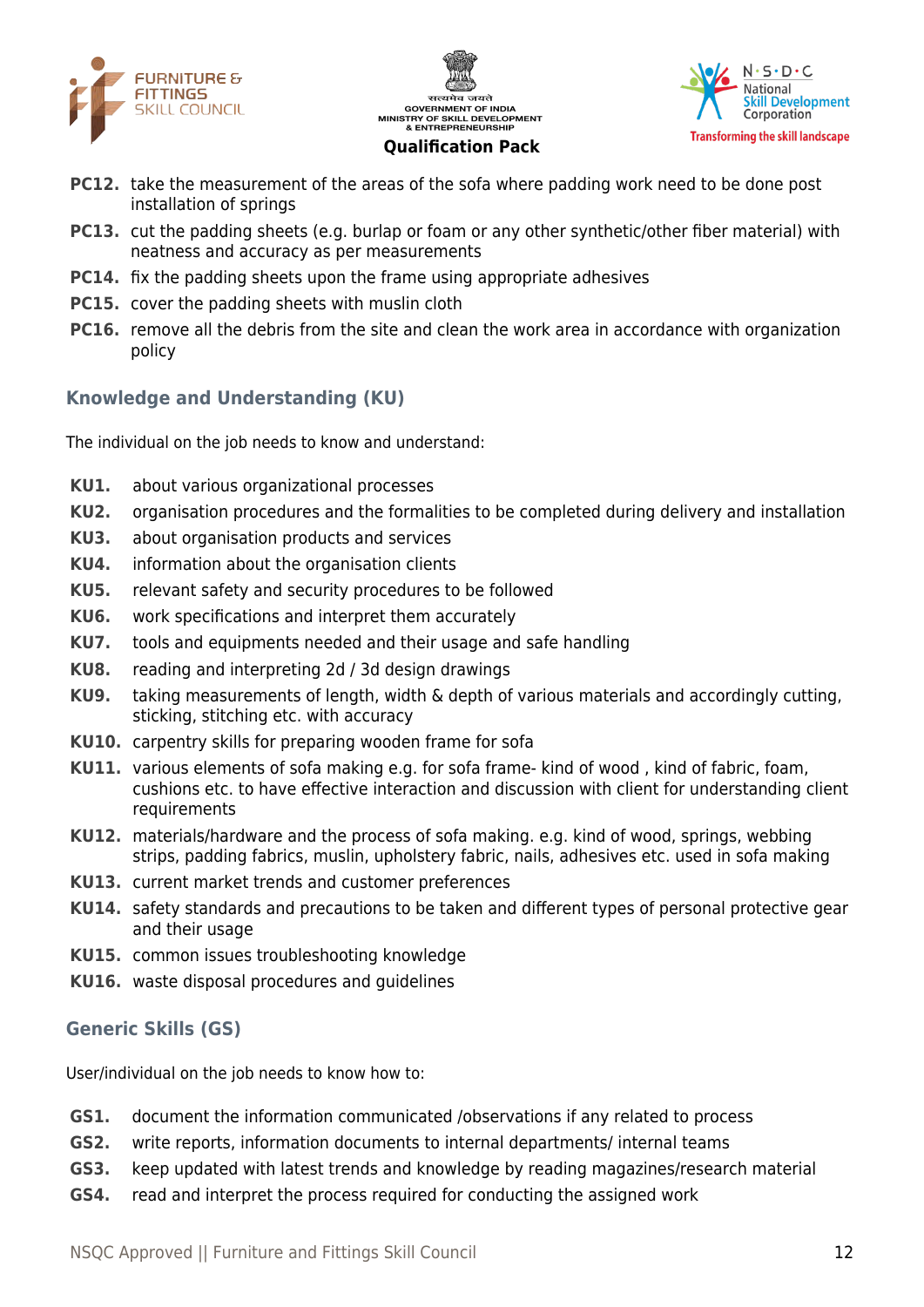





- **GS5.** read internal information documents sent by internal teams
- **GS6.** discuss task lists, schedules and activities
- **GS7.** effectively communicate with team members and customers
- **GS8.** attentively listen and comprehend the information given by the speaker
- **GS9.** communicate clearly on the issues being faced and clarify queries
- **GS10.** share best practices with peers
- **GS11.** ability to troubleshoot common concerns faced
- **GS12.** take appropriate decisions related to own responsibilities to deliver within prescribed time and as per quality standards
- **GS13.** analyze critical points in day to day tasks through experience and observation, and identify control measures to solve the issue
- **GS14.** plan ,organize and prioritize the work order and jobs received
- **GS15.** ability to organize and conduct installation in optimal manner
- **GS16.** plan to utilize time and equipment's effectively
- **GS17.** ability to concentrate on task and ability to complete with time limits
- **GS18.** assist in record keeping and proper documentation
- **GS19.** understand customer requirements and time lines and respond as per their needs
- **GS20.** being courteous with customers and ability to handle different types of customers
- **GS21.** being aware of different customer cultures/faiths and responding appropriately
- **GS22.** support lead/manager in solving problems by detailing and discussing the possible solutions
- **GS23.** ability to quickly identify common causes of errors and help in resolution
- **GS24.** apply domain information/knowledge and assess day to day tasks through experience and observation, to identify control measures to solve issues
- **GS25.** provide suggestions to further streamline process
- **GS26.** use reasoning skills to identify and resolve basic problems
- **GS27.** use acquired knowledge of the process and apply the information gathered from observation, experience, reasoning, or communication to act efficiently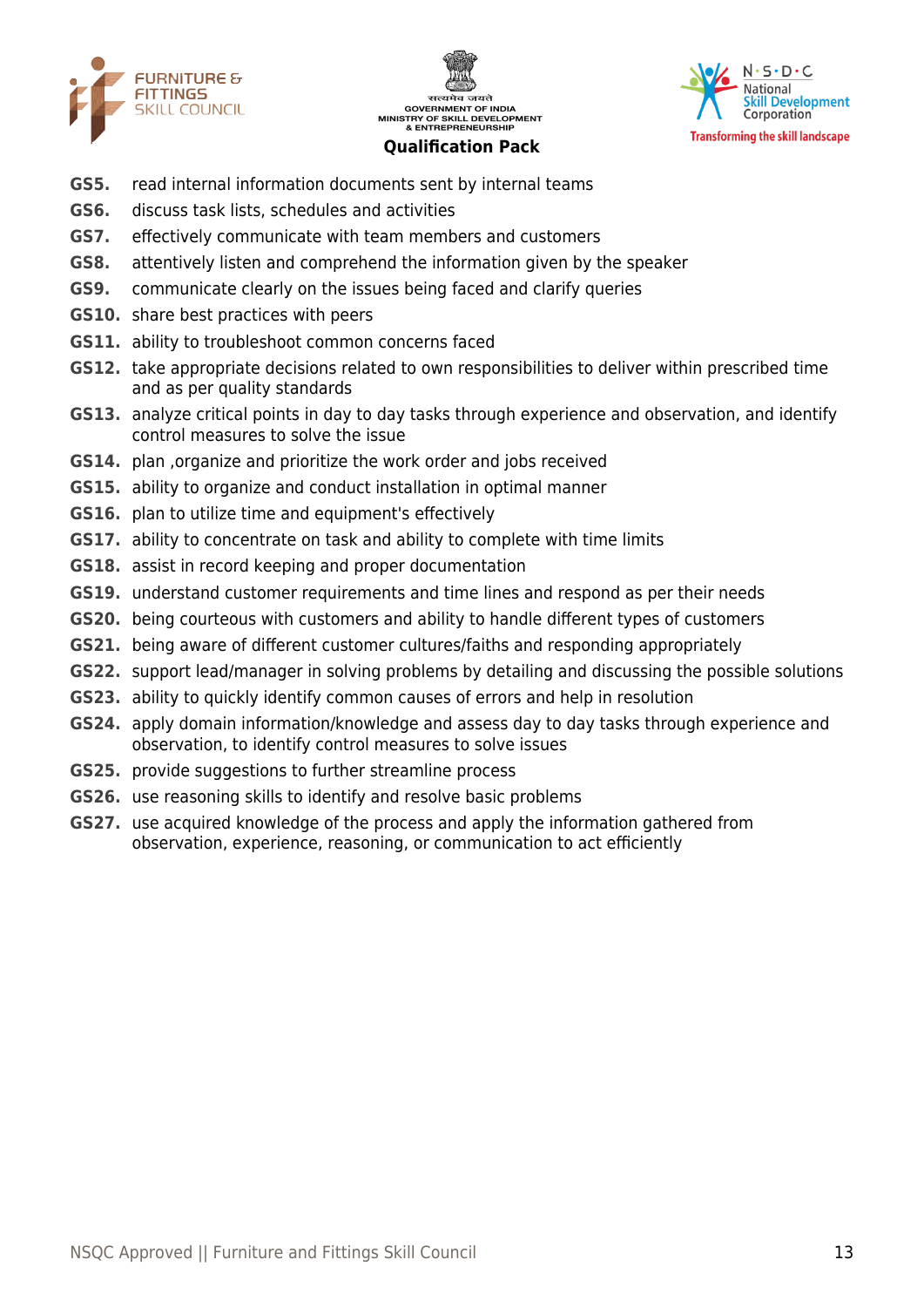





## **Assessment Criteria**

| <b>Assessment Criteria for Outcomes</b>                                                                                                                                                                            | <b>Theory</b><br><b>Marks</b> | <b>Practical</b><br><b>Marks</b> | <b>Project</b><br><b>Marks</b> | <b>Viva</b><br><b>Marks</b> |
|--------------------------------------------------------------------------------------------------------------------------------------------------------------------------------------------------------------------|-------------------------------|----------------------------------|--------------------------------|-----------------------------|
| Prepare sofa frame                                                                                                                                                                                                 | 10                            | 25                               |                                |                             |
| PC1. collect the wood for sofa frame and inspect<br>the same to ensure it is free from defects                                                                                                                     | $\overline{2}$                | 4                                |                                |                             |
| <b>PC2.</b> initiate the work for sofa frame by undertaking<br>measurements and cutting the wood into sections<br>using appropriate tools and equipments                                                           | $\overline{2}$                | 5                                |                                |                             |
| <b>PC3.</b> ensure thickness of all cut wooden sections<br>are strong enough to allow for heavy tension<br>webbing                                                                                                 | 1                             | $\overline{4}$                   |                                |                             |
| PC4. join all the cut pieces of wood together by<br>using proper joineries , adhesives and hardware<br>(e.g. screws etc.) via usage of tools and ensure its<br>done with accuracy and efficiency                   | $\overline{2}$                | 5                                |                                |                             |
| PC5. undertake frame inspection to ensure that it is<br>as per the design finalized and has proper support,<br>balance to hold all padding and fabric work, post<br>integrating all the sofa frame pieces together | $\overline{2}$                | 4                                |                                |                             |
| PC6. incorporate any suggestions/feedback<br>received from supervisor/team mates during<br>visual/physical inspection                                                                                              | 1                             | 3                                |                                |                             |
| Performwebbing and spring work                                                                                                                                                                                     | 8                             | 26                               |                                |                             |
| <b>PC7.</b> undertake measurement of all the area of the<br>frame where work is to be done i.e. the main frame<br>including the seat, back, armrest etc.                                                           | 1                             | 4                                |                                |                             |
| <b>PC8.</b> initiate by cutting the webbing strips (e.g. jute<br>strips) long enough so that the ends can be folded<br>into wooden frame                                                                           | 1                             | 5                                |                                |                             |
| PC9. interwove the cut strips together by stretching<br>across the frame and fasten by usage of<br>appropriate nails and hardware via hand/power<br>tools                                                          | 2                             | 6                                |                                |                             |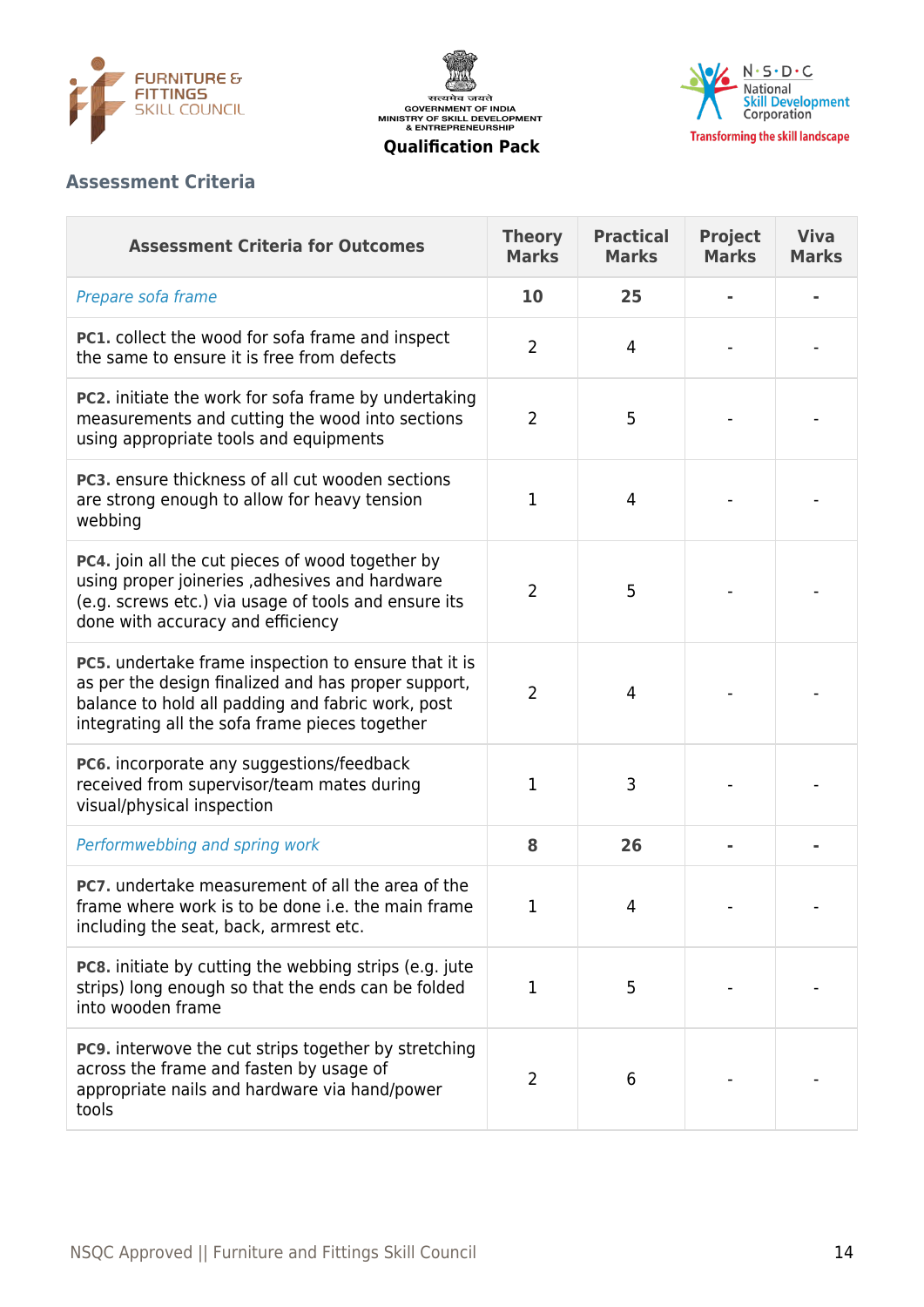





| <b>Assessment Criteria for Outcomes</b>                                                                                                                                           | <b>Theory</b><br><b>Marks</b> | <b>Practical</b><br><b>Marks</b> | <b>Project</b><br><b>Marks</b> | <b>Viva</b><br><b>Marks</b> |
|-----------------------------------------------------------------------------------------------------------------------------------------------------------------------------------|-------------------------------|----------------------------------|--------------------------------|-----------------------------|
| <b>PC10.</b> gather the springs of the appropriate size<br>and fix them onto the fixed webbing strips of the<br>sofa frame (e.g. at the front, back /arm rest) with<br>flax twine | $\overline{2}$                | 6                                |                                |                             |
| PC11. secure the springs by covering it with burlap<br>or any sturdy cloth/material                                                                                               | $\overline{2}$                | 5                                |                                |                             |
| Perform padding                                                                                                                                                                   | 7                             | 24                               |                                |                             |
| PC12. take the measurement of the areas of the<br>sofa where padding work need to be done post<br>installation of springs                                                         | 1                             | 5                                |                                |                             |
| PC13. cut the padding sheets (e.g. burlap or foam<br>or any other synthetic/other fiber material) with<br>neatness and accuracy as per measurements                               | $\overline{2}$                | 6                                |                                |                             |
| PC14. fix the padding sheets upon the frame using<br>appropriate adhesives                                                                                                        | $\overline{2}$                | 6                                |                                |                             |
| PC15. cover the padding sheets with muslin cloth                                                                                                                                  | 1                             | $\overline{4}$                   |                                |                             |
| <b>PC16.</b> remove all the debris from the site and clean<br>the work area in accordance with organization<br>policy                                                             | 1                             | 3                                |                                |                             |
| <b>NOS Total</b>                                                                                                                                                                  | 25                            | 75                               |                                |                             |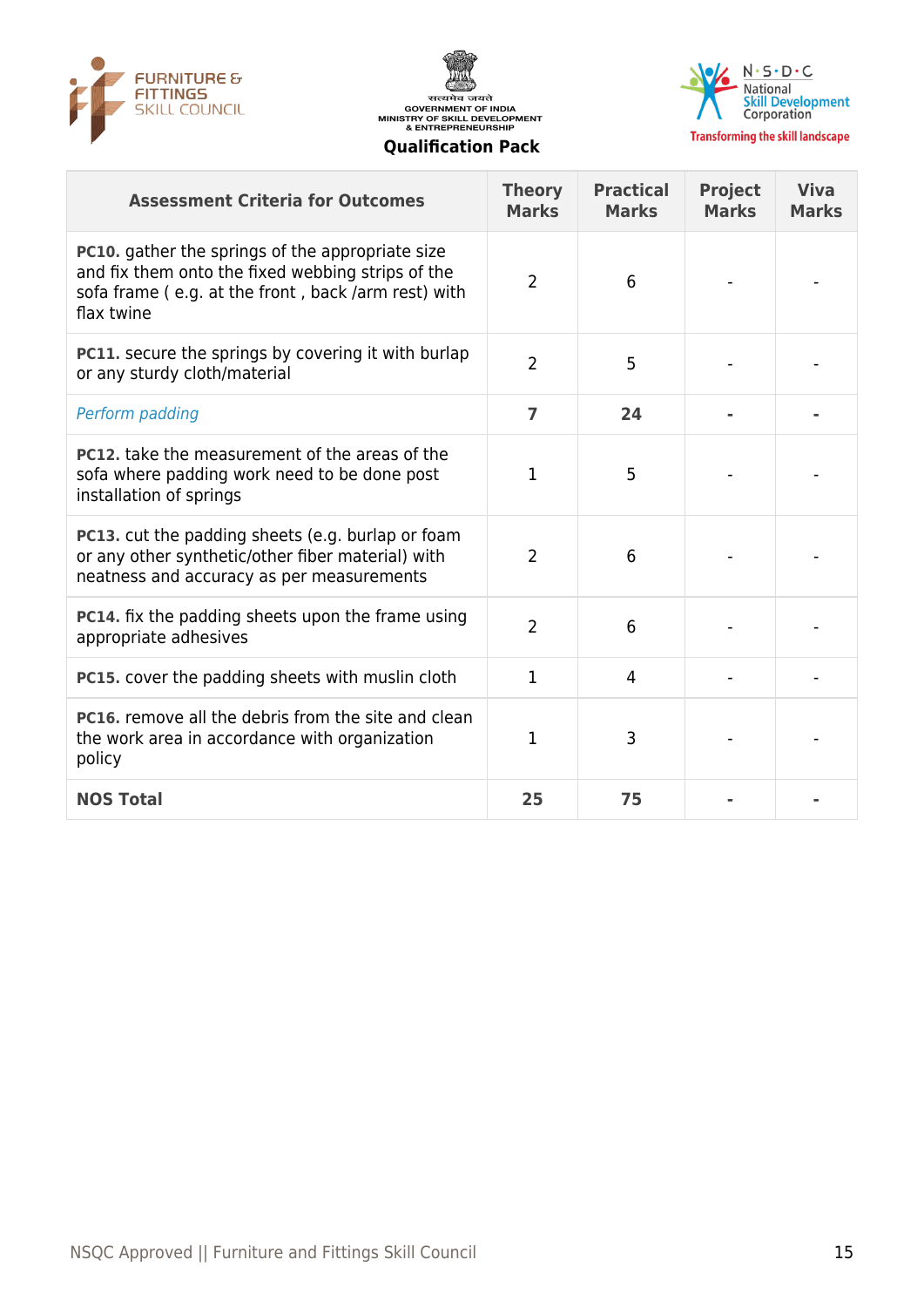





## **National Occupational Standards (NOS) Parameters**

| <b>NOS Code</b>            | <b>FFS/N0112</b>                                                |
|----------------------------|-----------------------------------------------------------------|
| <b>NOS Name</b>            | Prepare sofa frame and perform webbing, springs, & padding work |
| <b>Sector</b>              | Furniture & Fittings                                            |
| <b>Sub-Sector</b>          | Wooden Furniture                                                |
| <b>Occupation</b>          | Production- Sofa Maker                                          |
| <b>NSQF Level</b>          | $\overline{4}$                                                  |
| <b>Credits</b>             | <b>NA</b>                                                       |
| <b>Version</b>             | 1.0                                                             |
| <b>Last Reviewed Date</b>  | 12/07/2017                                                      |
| <b>Next Review Date</b>    | 12/07/2020                                                      |
| <b>NSQC Clearance Date</b> | 19/12/2018                                                      |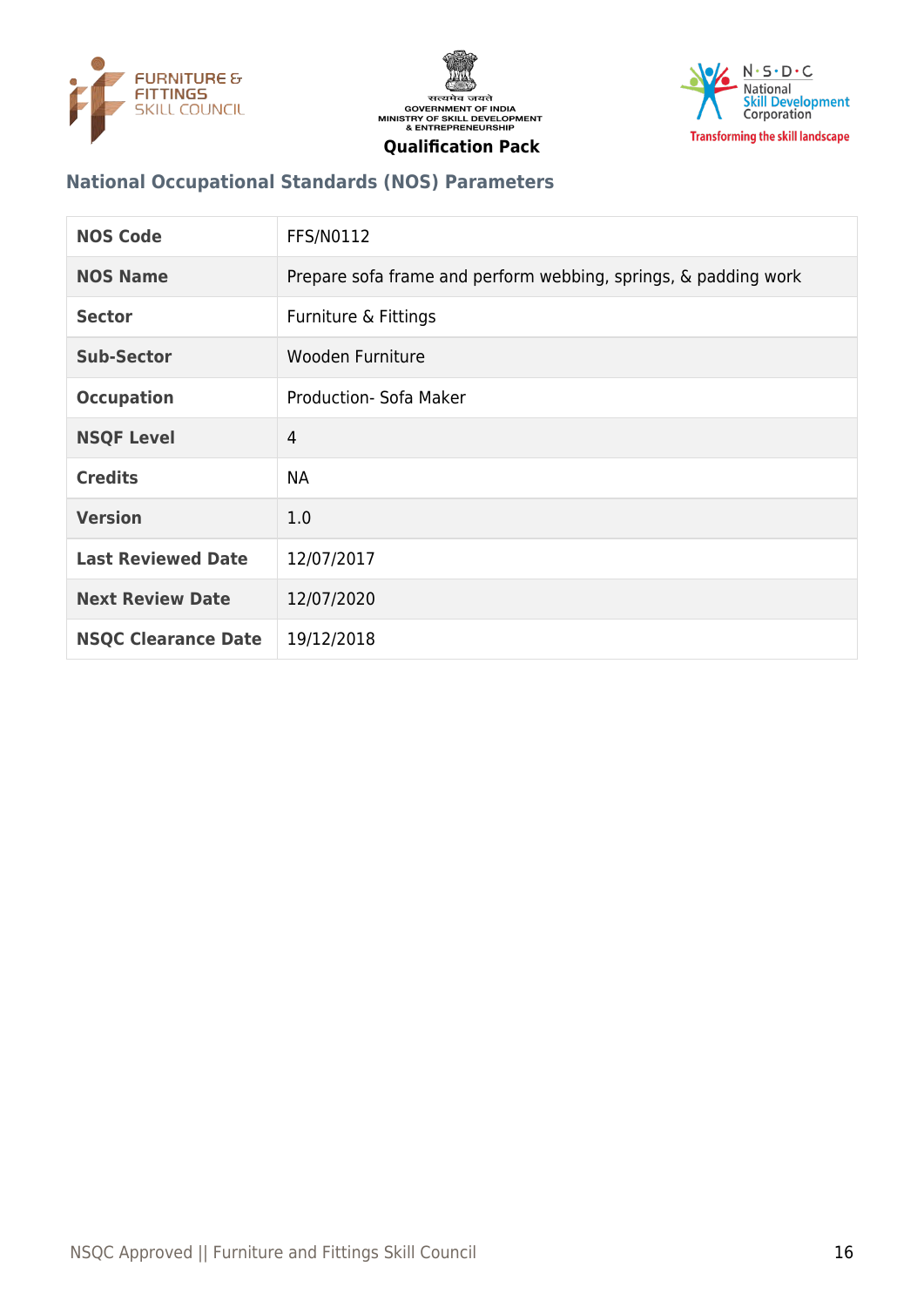





## <span id="page-16-0"></span>**FFS/N0113: Perform fabric laying and cushioning work**

## **Description**

This OS unit is about performing upholstery work i.e., cutting the fabric, attaching fabric on the frame and providing finishing touches

## **Scope**

This unit/task covers the following:

- Attach fabric to padded frame
- Making cushions
- Review post completion

## **Elements and Performance Criteria**

#### Attach fabric to padded frame

To be competent, the user/individual on the job must be able to:

- **PC1.** undertake measurement of the padded frame to know the amount of fabric requirement
- **PC2.** prepare patterns on cardboard and transfer the same on the fabric
- **PC3.** cut the fabric panels by following the pattern along with providing appropriate seam allowance and also mark with chalk along the top corner to identify the top/front side of the fabric.
- **PC4.** initiate sewing the cut pieces together.
- **PC5.** place the fabric panels on to the padded frame and attach them to the padded frame. (e.g. by sewing/gluing depending upon the fabric
- **PC6.** ensure attention is paid to pattern alignment and for neatness at the folds or corners

#### Making Cushions

To be competent, the user/individual on the job must be able to:

- **PC7.** prepare patterns and transfer the same to the foam/rubber in accordance with design finalised
- **PC8.** cut the foam/rubber material in accordance to the pattern with accuracy and ensure neatness
- **PC9.** cover the foam with a thin layer of fibre/foam, if required and then cover the cushions with the stitched fabric in line with the sofa frame fabric placement and fix/place them on the sofa seat and back
- **PC10.** fill the stitched fabric with loose fibre mixed with crumbled pieces of foam for additional loose cushions
- **PC11.** ensure attention is paid to details e.g. edges of cut foam, covering foam with fabric and placement on sofa in line with the design etc.

#### Review post completion

To be competent, the user/individual on the job must be able to:

**PC12.** add skirts, piping or lace to the sofa as per the design requirement.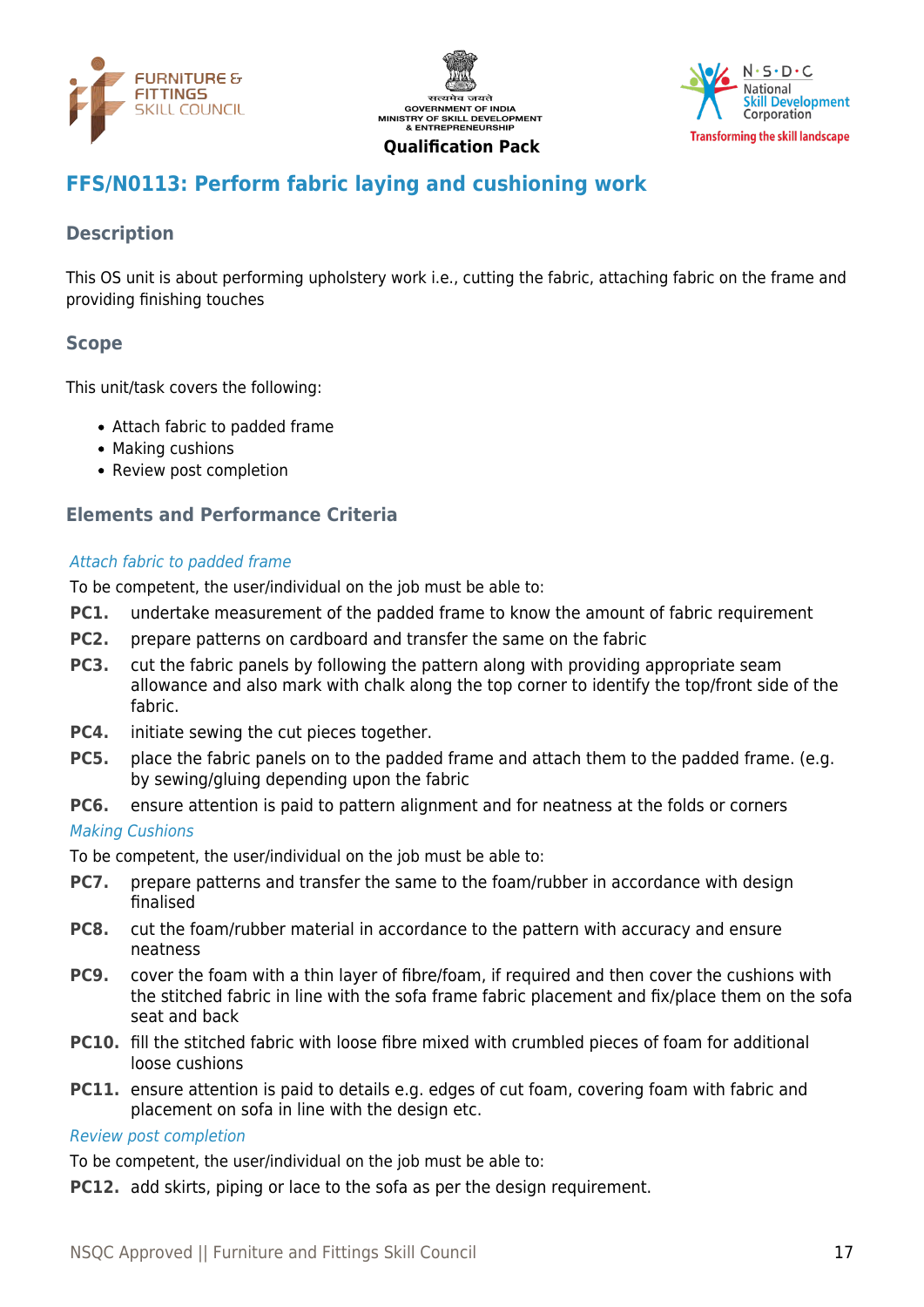





- **PC13.** conduct post preparation check of the sofa with respect to fabric layering, sofa levelling, cleanliness of work etc
- **PC14.** conduct any on site modifications that may be required and touch up if needed
- **PC15.** gather all the tools and remove from the site
- **PC16.** remove all the debris from the site and clean the work area
- **PC17.** take note of inputs/ feedback received by supervisor/client to incorporate at work.
- **PC18.** ensure completion of the Procedural documents post completion and undertake customer signoff digitally or on paper as acknowledgment for completion of work in compliance to customer requirement

## **Knowledge and Understanding (KU)**

The individual on the job needs to know and understand:

- **KU1.** about various organizational processes
- **KU2.** organisation procedures and the formalities to be completed during delivery and installation
- **KU3.** about organisation products and services
- **KU4.** information about the organisation clients
- **KU5.** relevant safety and security procedures to be followed
- **KU6.** work specifications and interpret them accurately
- **KU7.** tools and equipments needed and their usage and safe handling
- **KU8.** reading and interpreting 2D / 3D design drawings
- **KU9.** taking measurements of length, width & depth of various materials and accordingly cutting, sticking, stitching etc. with accuracy
- **KU10.** kinds of fabric and their cutting and stitching/sticking with threads/glues etc
- **KU11.** kinds of cushioning material available and their properties
- **KU12.** various kinds of lace to finish the product
- **KU13.** knowledge about procedural documentation to be done
- **KU14.** current market trends and customer preferences
- **KU15.** safety standards and precautions to be taken and different types of personal protective gear and their usage
- **KU16.** standard operating procedures
- **KU17.** common issues troubleshooting knowledge
- **KU18.** waste disposal procedures and guidelines

## **Generic Skills (GS)**

User/individual on the job needs to know how to:

- **GS1.** document the information communicated /observations if any related to process
- **GS2.** write reports, information documents to internal departments/ internal teams
- **GS3.** keep updated with latest trends and knowledge by reading magazines/research material
- **GS4.** read and interpret the process required for conducting the assigned work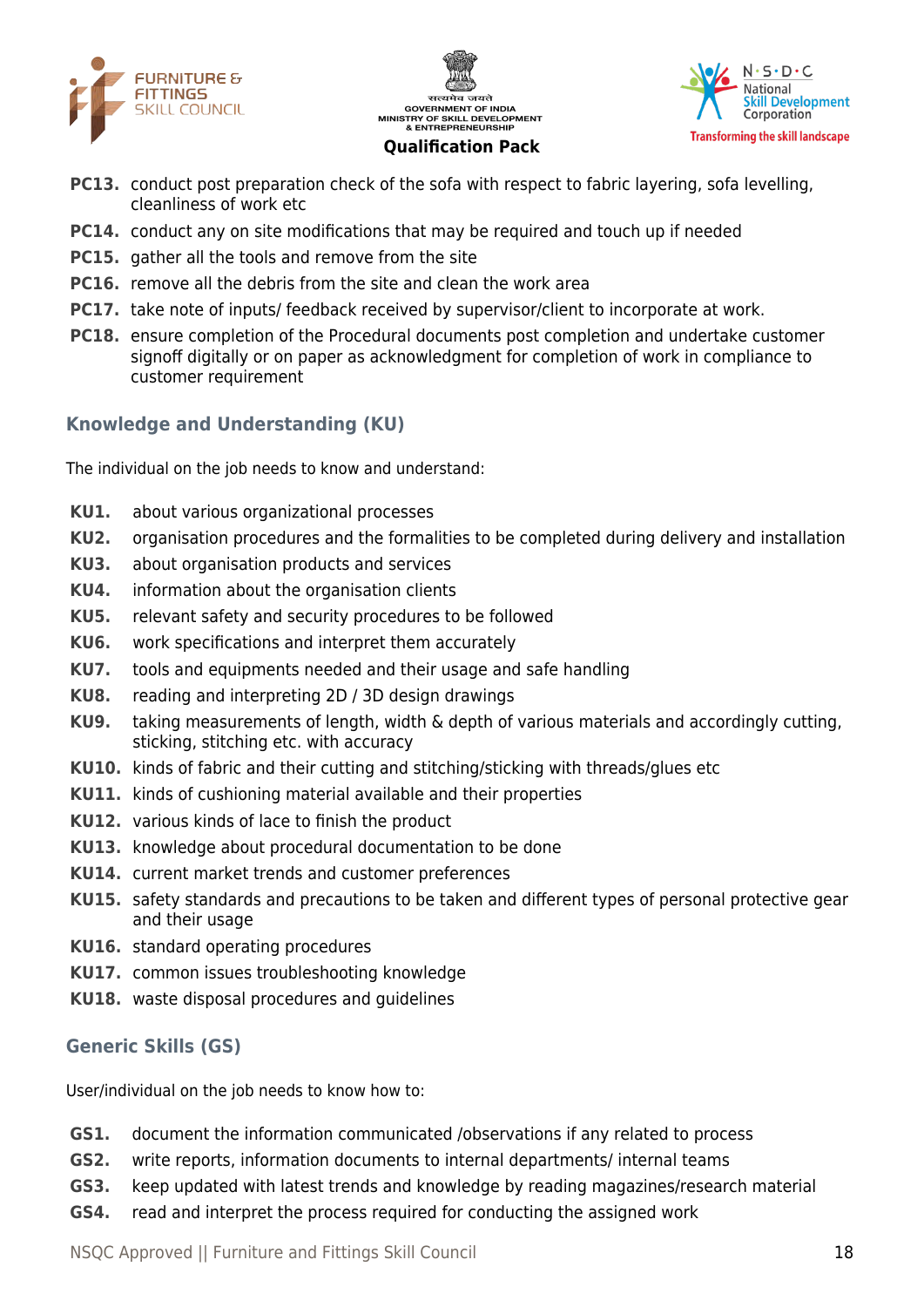





- **GS5.** read internal information documents sent by internal teams
- **GS6.** discuss task lists, schedules and activities
- **GS7.** effectively communicate with team members and customers
- **GS8.** attentively listen and comprehend the information given by the speaker
- **GS9.** communicate clearly on the issues being faced and clarify queries
- **GS10.** share best practices with peers
- **GS11.** ability to troubleshoot common concerns faced
- **GS12.** take appropriate decisions related to own responsibilities to deliver within prescribed time and as per quality standards
- **GS13.** analyze critical points in day to day tasks through experience and observation, and identify control measures to solve the issue
- **GS14.** plan ,organize and prioritize the work order and jobs received
- **GS15.** ability to organize and conduct installation in optimal manner
- **GS16.** plan to utilize time and equipment's effectively
- **GS17.** ability to concentrate on task and ability to complete with time limits
- **GS18.** assist in record keeping and proper documentation
- **GS19.** understand customer requirements and time lines and respond as per their needs
- **GS20.** support lead/manager in solving problems by detailing and discussing the possible solutions
- **GS21.** ability to quickly identify common causes of errors and help in resolution
- **GS22.** apply domain information/knowledge and assess day to day tasks through experience and observation, to identify control measures to solve issues
- **GS23.** provide suggestions to further streamline process
- **GS24.** use reasoning skills to identify and resolve basic problems
- **GS25.** use acquired knowledge of the process and apply the information gathered from observation, experience, reasoning, or communication to act efficiently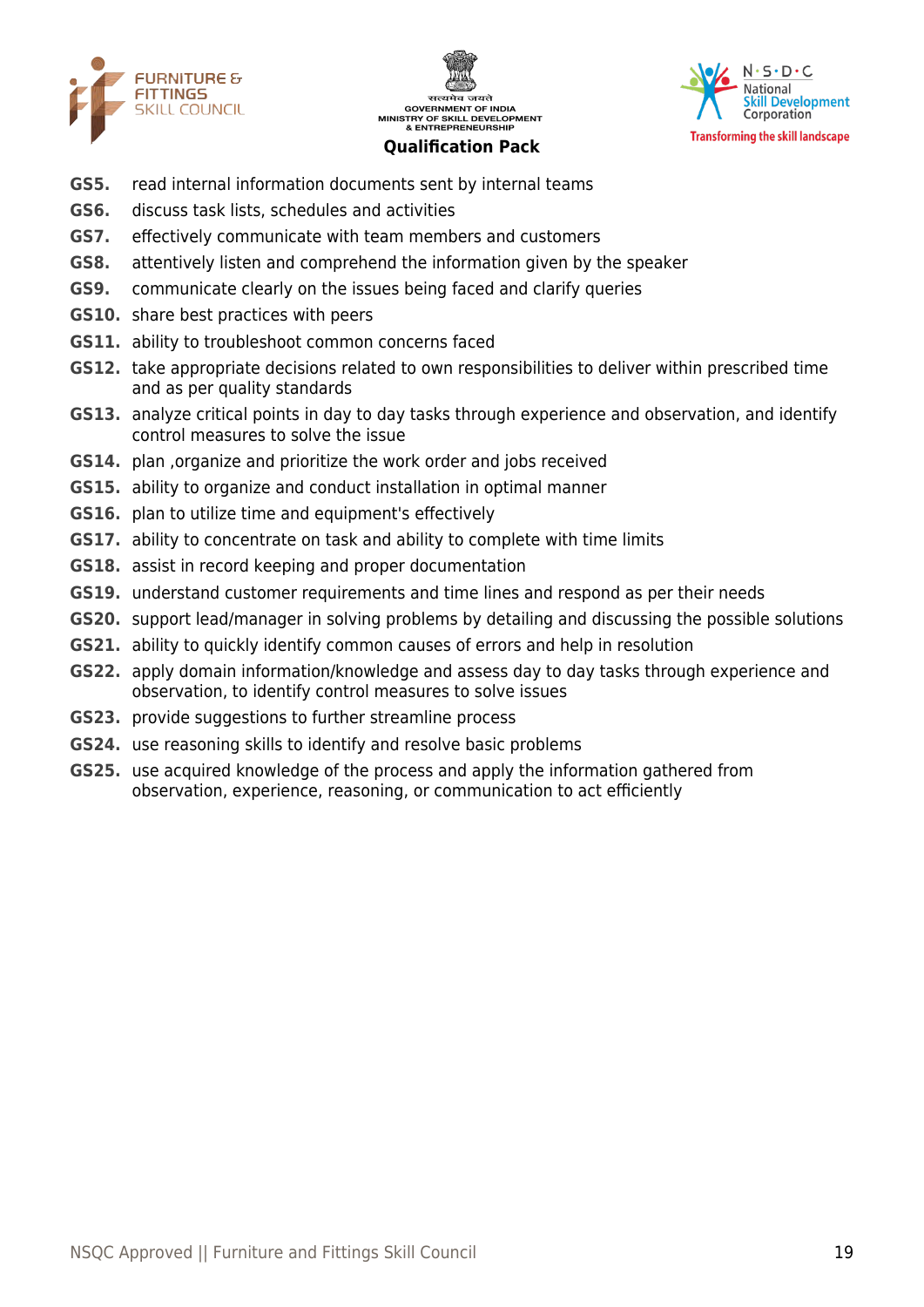





### **Assessment Criteria**

| <b>Assessment Criteria for Outcomes</b>                                                                                                                                                                                     | <b>Theory</b><br><b>Marks</b> | <b>Practical</b><br><b>Marks</b> | <b>Project</b><br><b>Marks</b> | <b>Viva</b><br><b>Marks</b> |
|-----------------------------------------------------------------------------------------------------------------------------------------------------------------------------------------------------------------------------|-------------------------------|----------------------------------|--------------------------------|-----------------------------|
| Attach fabric to padded frame                                                                                                                                                                                               | 9                             | 23                               |                                |                             |
| <b>PC1.</b> undertake measurement of the padded<br>frame to know the amount of fabric requirement                                                                                                                           | 1                             | 4                                |                                |                             |
| PC2. prepare patterns on cardboard and transfer<br>the same on the fabric                                                                                                                                                   | $\overline{2}$                | 4                                |                                |                             |
| PC3. cut the fabric panels by following the pattern<br>along with providing appropriate seam allowance<br>and also mark with chalk along the top corner to<br>identify the top/front side of the fabric.                    | $\overline{2}$                | 5                                |                                |                             |
| PC4. initiate sewing the cut pieces together.                                                                                                                                                                               | 1                             | 3                                |                                |                             |
| PC5. place the fabric panels on to the padded<br>frame and attach them to the padded frame. (e.g.<br>by sewing/gluing depending upon the fabric                                                                             | $\overline{2}$                | 4                                |                                |                             |
| PC6. ensure attention is paid to pattern alignment<br>and for neatness at the folds or corners                                                                                                                              | $\mathbf{1}$                  | 3                                |                                |                             |
| <b>Making Cushions</b>                                                                                                                                                                                                      | 8                             | 22                               |                                |                             |
| <b>PC7.</b> prepare patterns and transfer the same to<br>the foam/rubber in accordance with design<br>finalised                                                                                                             | $\overline{2}$                | 4                                |                                |                             |
| <b>PC8.</b> cut the foam/rubber material in accordance<br>to the pattern with accuracy and ensure neatness                                                                                                                  | $\overline{2}$                | $\overline{4}$                   |                                |                             |
| PC9. cover the foam with a thin layer of<br>fibre/foam, if required and then cover the cushions<br>with the stitched fabric in line with the sofa frame<br>fabric placement and fix/place them on the sofa<br>seat and back | $\overline{2}$                | 5                                |                                |                             |
| PC10. fill the stitched fabric with loose fibre mixed<br>with crumbled pieces of foam for additional loose<br>cushions                                                                                                      | 1                             | 4                                |                                |                             |
| <b>PC11.</b> ensure attention is paid to details e.g.<br>edges of cut foam, covering foam with fabric and<br>placement on sofa in line with the design etc.                                                                 | 1                             | 5                                |                                |                             |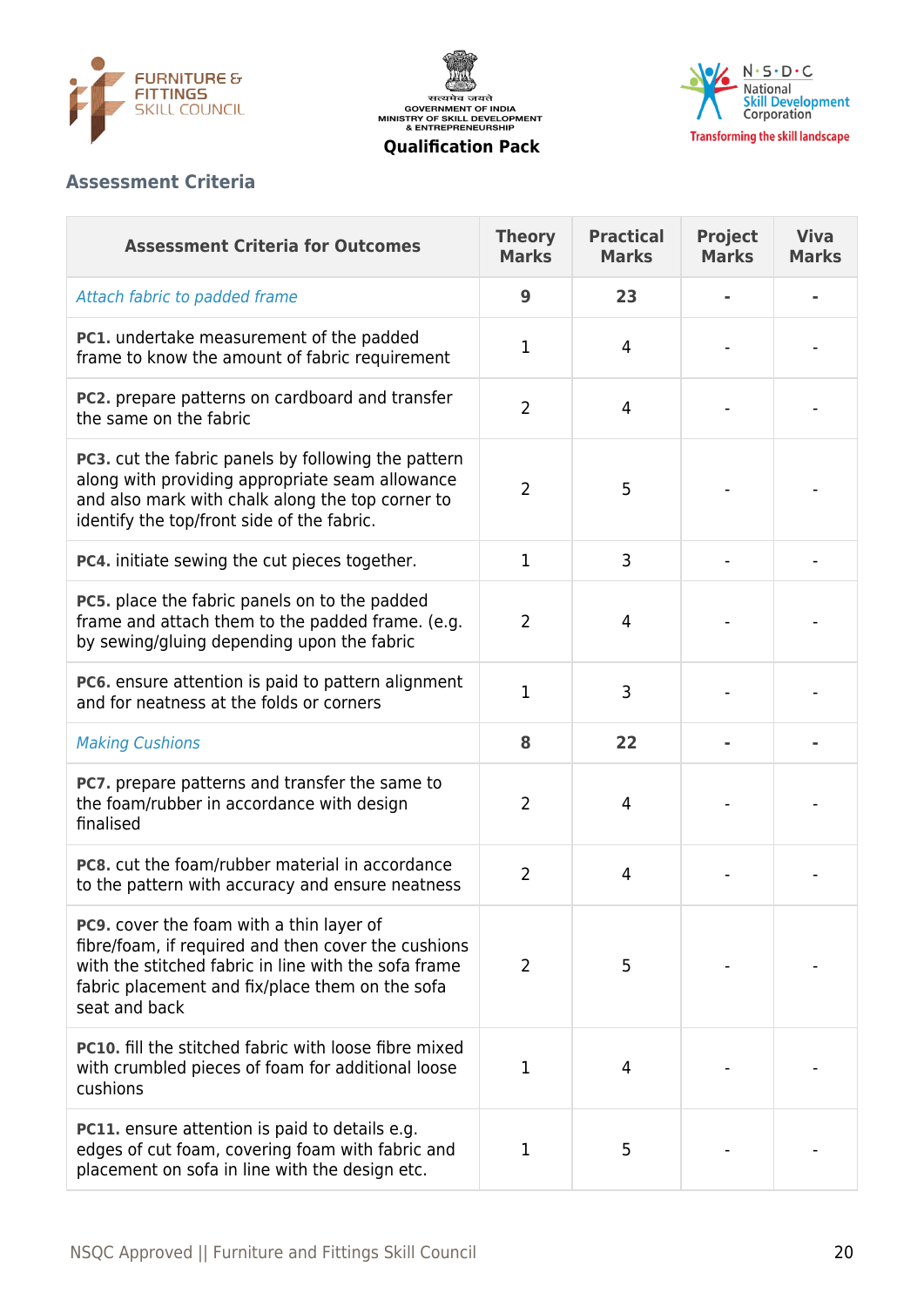





**Transforming the skill landscape** 

#### **Assessment Criteria for Outcomes Theory Marks Practical Marks Project Marks Viva Marks** Review post completion **8 30 - - PC12.** add skirts, piping or lace to the sofa as per the design requirement. <sup>1</sup> <sup>5</sup> - - **PC13.** conduct post preparation check of the sofa with respect to fabric layering, sofa levelling, cleanliness of work etc  $1 \qquad 4 \qquad - \qquad -$ **PC14.** conduct any on site modifications that may be required and touch up if needed <sup>1</sup> <sup>5</sup> - - **PC15.** gather all the tools and remove from the site state and the costs and remove nomine  $1 \t 4 \t -1$ **PC16.** remove all the debris from the site and **PCT6.** Temove all the debits from the site and  $1 \t 4 \t -1$ **PC17.** take note of inputs/ feedback received by PCI7. take note of inputs/ recuback received by  $1 \t 4 \t -1$ **PC18.** ensure completion of the Procedural documents post completion and undertake customer signoff digitally or on paper as acknowledgment for completion of work in compliance to customer requirement 2 | 4 | - | -**NOS Total 25 75 - -**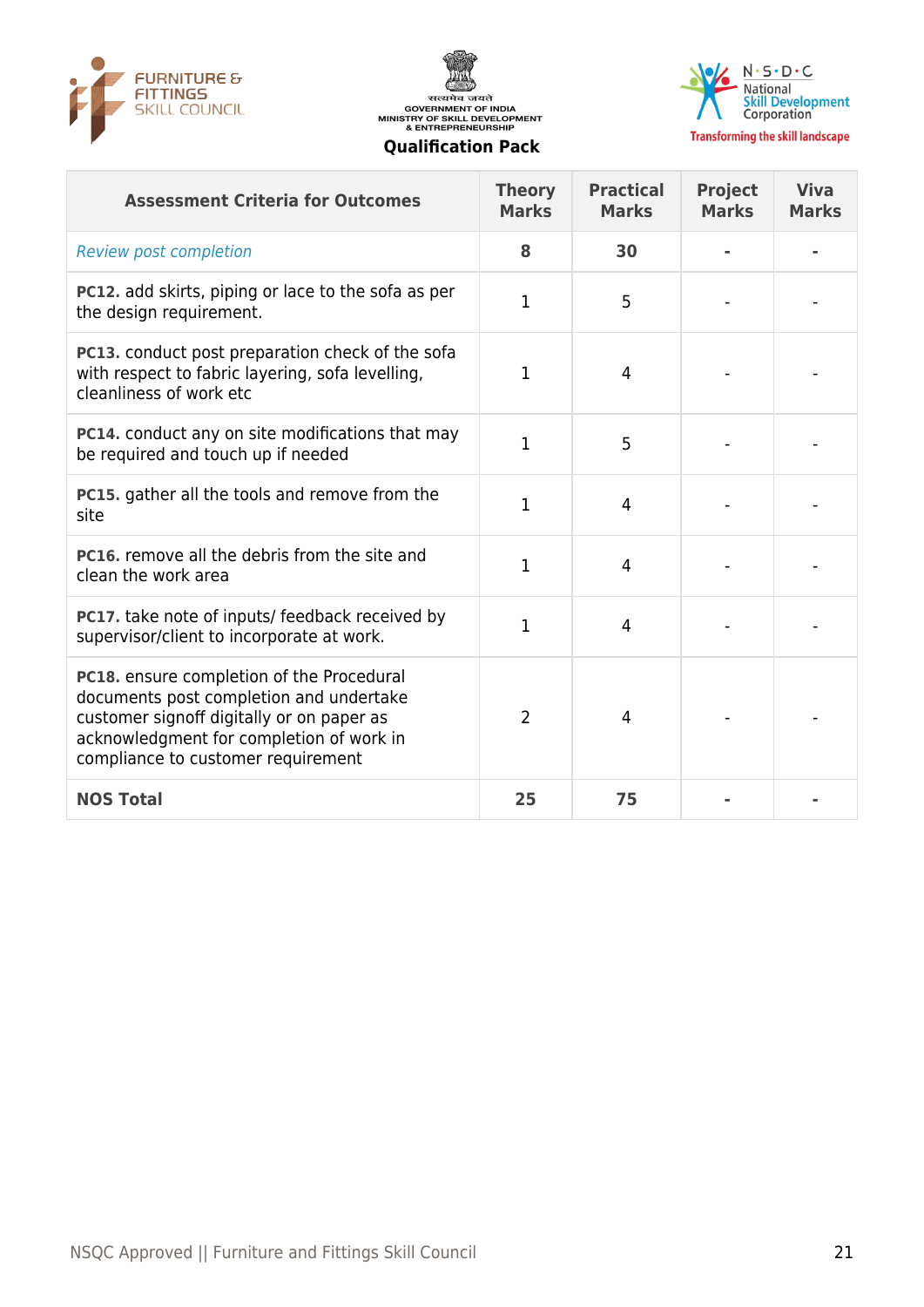





## **National Occupational Standards (NOS) Parameters**

| <b>NOS Code</b>            | <b>FFS/N0113</b>                          |
|----------------------------|-------------------------------------------|
| <b>NOS Name</b>            | Perform fabric laying and cushioning work |
| <b>Sector</b>              | Furniture & Fittings                      |
| <b>Sub-Sector</b>          | Wooden Furniture                          |
| <b>Occupation</b>          | Production- Sofa Maker                    |
| <b>NSQF Level</b>          | $\overline{4}$                            |
| <b>Credits</b>             | <b>NA</b>                                 |
| <b>Version</b>             | 1.0                                       |
| <b>Last Reviewed Date</b>  | 12/07/2017                                |
| <b>Next Review Date</b>    | 12/07/2020                                |
| <b>NSQC Clearance Date</b> | 19/12/2018                                |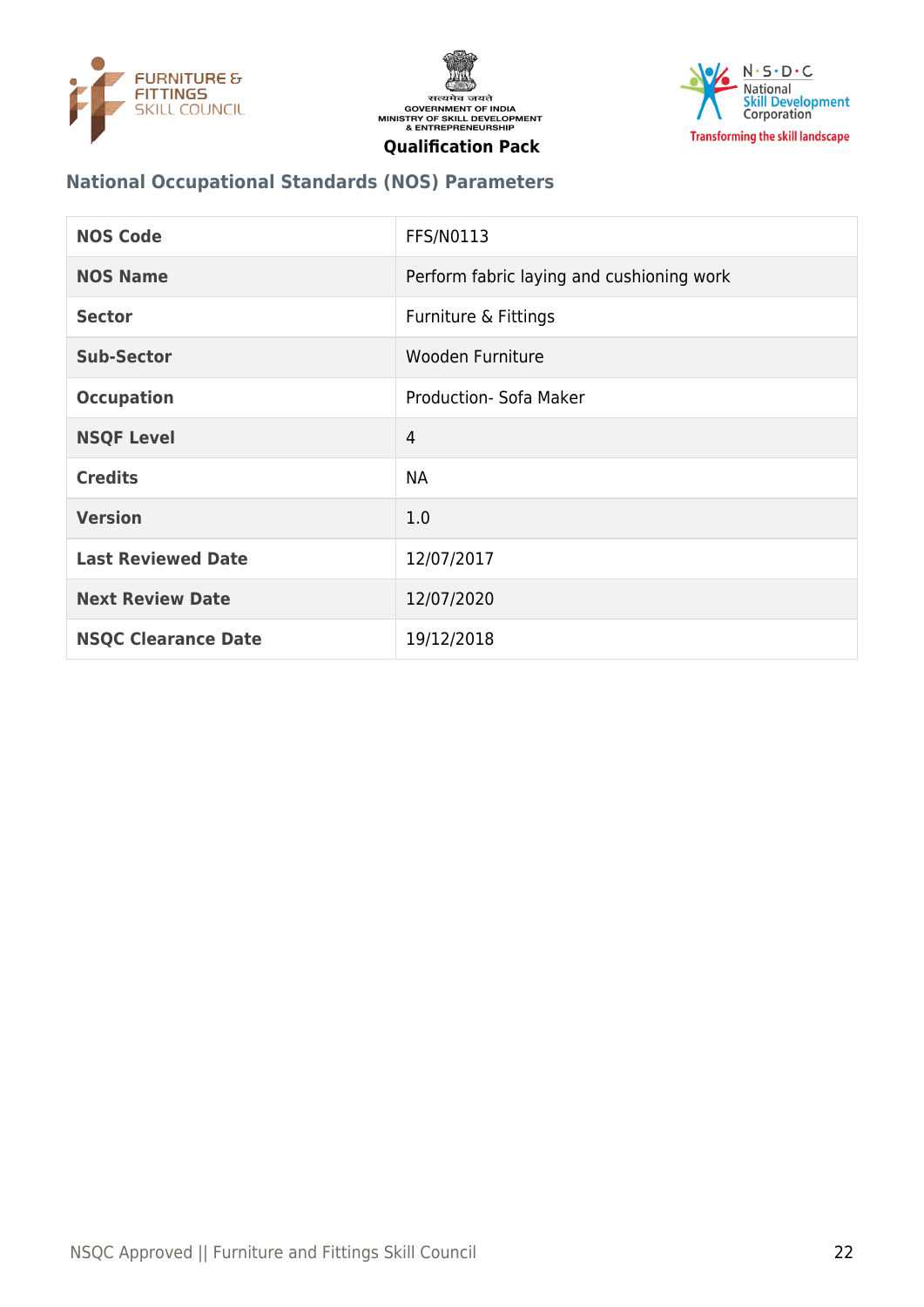





## <span id="page-22-0"></span>**FFS/N8501: Maintain work area, tools and machines**

## **Description**

This OS unit is about organizing / maintaining work area and activities to ensure tools and machines are maintained as per norms

## **Elements and Performance Criteria**

#### Maintenance of workarea, tools and machines

To be competent, the user/individual on the job must be able to:

- **PC1.** handle materials, machinery, equipment and tools safely and correctly
- **PC2.** use correct handling procedures
- **PC3.** use materials to minimize waste
- **PC4.** prepare and organize work
- **PC5.** maintain a clean and hazard free working area
- **PC6.** deal with work interruptions
- **PC7.** maintain tools equipment and consumables
- **PC8.** work in a comfortable position with the correct posture
- **PC9.** use cleaning equipment and methods appropriate for the work to be carried out
- **PC10.** dispose of waste safely in the designated location
- **PC11.** store cleaning equipment safely after use
- **PC12.** ensure safe and correct handling of materials, equipment and tools
- **PC13.** maintain appropriate environment to protect stock from pilfering, theft, damage and deterioration

## **Knowledge and Understanding (KU)**

The individual on the job needs to know and understand:

- **KU1.** relevant legislation, standards, policies, and procedures followed in the company
- **KU2.** expectations and responsibilities of the job role
- **KU3.** the organizations rules, codes, guidelines and standards
- **KU4.** statutory responsibilities, organizational legislation and regulations
- **KU5.** contact person in case of queries on procedure or products
- **KU6.** method to handle tools and equipment safely and the health and safety implications of not doing so
- **KU7.** escalation matrix
- **KU8.** relevant health and safety requirements applicable in the work place
- **KU9.** who to approach for support in order to obtain work related instructions, clarifications and support
- **KU10.** importance of following health, hygiene, safety and quality standards
- **KU11.** work instructions and specifications and interpret them accurately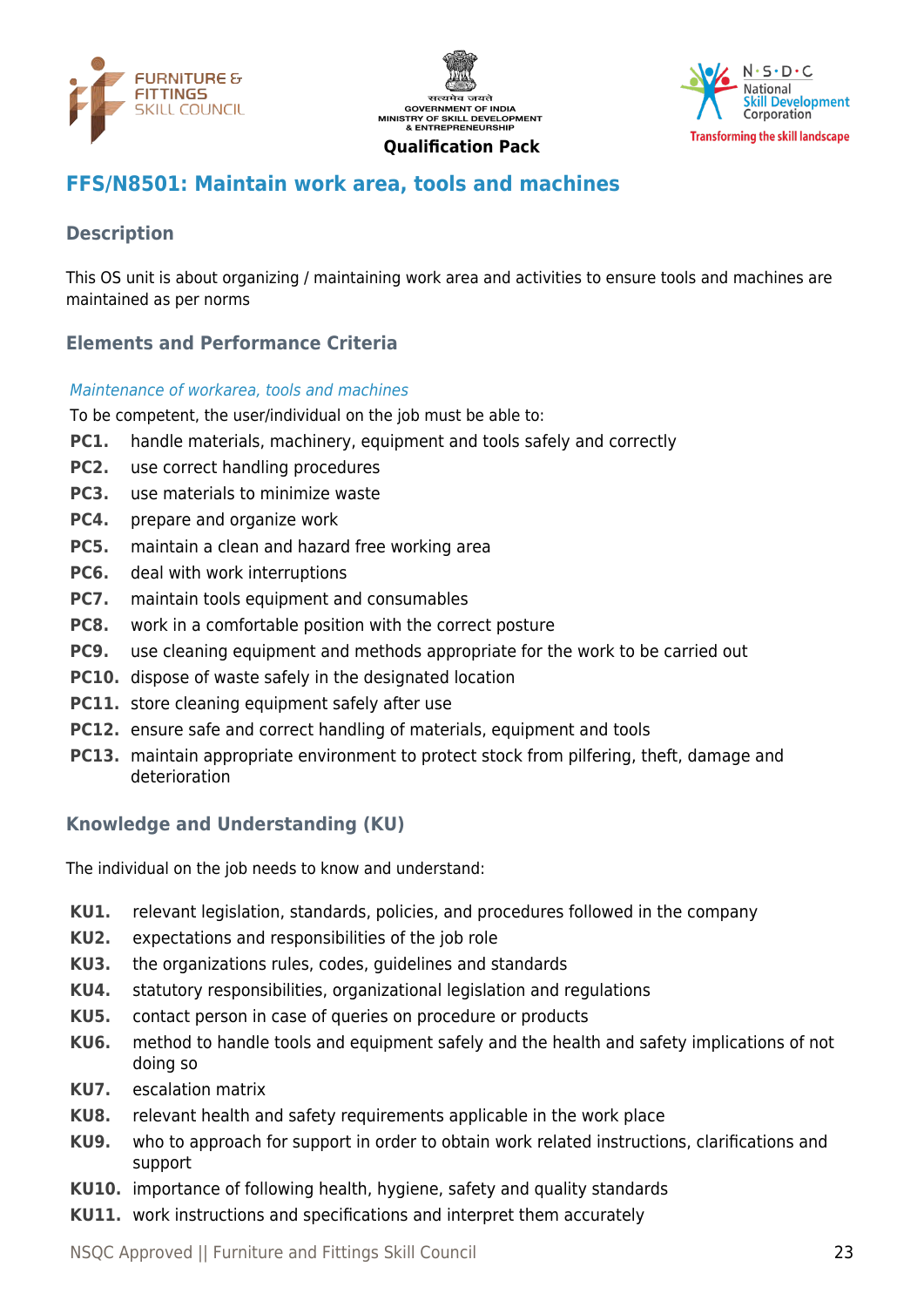





- **KU12.** method to make use of the information detailed in specifications and instructions
- **KU13.** different ways of minimizing waste
- **KU14.** effects of contamination on products i.e. dirt, water and from other work happening on the site
- **KU15.** Common faults with equipment and the method to rectify them
- **KU16.** maintenance procedures of tools, equipment and consumables as per manufacturers instructions
- **KU17.** Hazards likely to be encountered when conducting routine maintenance
- **KU18.** different types of cleaning equipment and substances and their use
- **KU19.** safe working practices for cleaning and the method of carrying them out

## **Generic Skills (GS)**

User/individual on the job needs to know how to:

- **GS1.** write in Hindi or local language
- **GS2.** fill logs, forms and formats in local language or Hindi for recording quantity and quality of work figures, defects and other related information, etc. whenever needed
- **GS3.** fill formats, logs and forms related to work in local language or Hindi/English
- **GS4.** document measurement appropriately whenever required
- **GS5.** read instructions from supervisor provided in local language or Hindi
- **GS6.** read and understand manufacturers instructions and job specifications
- **GS7.** interpret pictorial representations and written signs or instructions
- **GS8.** read and interpret numbers written in Hindi or local language
- **GS9.** understand safety symbols and basic warning signs wherever needed
- **GS10.** communicate effectively with team members, supervisors, managers etc.
- **GS11.** seek clarification on any unclear instructions in locally understood language
- **GS12.** take decisions of once own roles and responsibilities
- **GS13.** decide on material requirement for related to once work
- **GS14.** decide on to accept or reject a work piece on the basis of quality parameter
- **GS15.** plan and organize own work in a way that all activities are completed in time and as per specifications
- **GS16.** plan word as per job specification
- **GS17.** plan and organize cleaning and maintenance activities
- **GS18.** work and deliver output as per client requirement and satisfaction
- **GS19.** identify any defects in materials, tools and equipment and ways to resolve them
- **GS20.** determine timely correction of errors to minimize rejection of pieces or rework
- **GS21.** Analyse the situation and take appropriate actions while dealing with team members
- **GS22.** analyse, evaluate and apply the information gathered from observation, experience, reasoning, or communication to act efficiently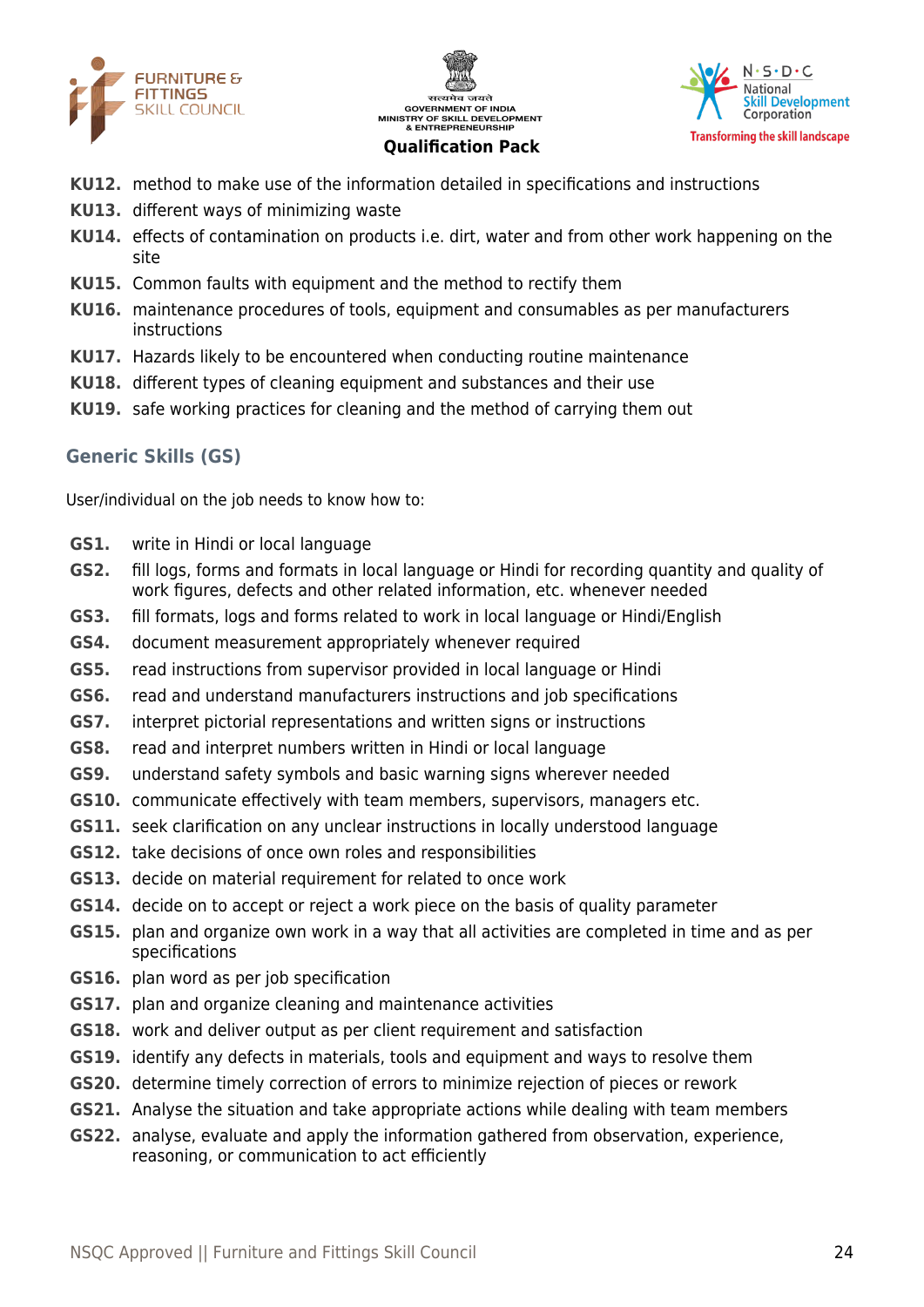





## **Assessment Criteria**

| <b>Assessment Criteria for Outcomes</b>                                                                       | <b>Theory</b><br><b>Marks</b> | <b>Practical</b><br><b>Marks</b> | <b>Project</b><br><b>Marks</b> | <b>Viva</b><br><b>Marks</b> |  |  |
|---------------------------------------------------------------------------------------------------------------|-------------------------------|----------------------------------|--------------------------------|-----------------------------|--|--|
| Maintenance of workarea, tools and machines                                                                   |                               |                                  |                                |                             |  |  |
| PC1. handle materials, machinery,<br>equipment and tools safely and correctly                                 | 4                             | 4                                |                                |                             |  |  |
| PC2. use correct handling procedures                                                                          | 4                             | 4                                |                                |                             |  |  |
| PC3. use materials to minimize waste                                                                          | 4                             | 4                                |                                |                             |  |  |
| PC4. prepare and organize work                                                                                | 4                             | 4                                |                                |                             |  |  |
| PC5, maintain a clean and hazard free<br>working area                                                         | 4                             | 4                                |                                |                             |  |  |
| PC6. deal with work interruptions                                                                             | 4                             | 4                                |                                |                             |  |  |
| PC7. maintain tools equipment and<br>consumables                                                              | 4                             | 4                                |                                |                             |  |  |
| PC8. work in a comfortable position with the<br>correct posture                                               | 4                             | $\overline{4}$                   |                                |                             |  |  |
| PC9. use cleaning equipment and methods<br>appropriate for the work to be carried out                         | 4                             | 4                                |                                |                             |  |  |
| PC10. dispose of waste safely in the<br>designated location                                                   | 5                             | 3                                |                                |                             |  |  |
| PC11. store cleaning equipment safely after<br>use                                                            | 3                             | 4                                |                                |                             |  |  |
| PC12. ensure safe and correct handling of<br>materials, equipment and tools                                   | 3                             | $\overline{4}$                   |                                |                             |  |  |
| PC13. maintain appropriate environment to<br>protect stock from pilfering, theft, damage<br>and deterioration | 3                             | 3                                |                                |                             |  |  |
| <b>NOS Total</b>                                                                                              | 50                            | 50                               |                                |                             |  |  |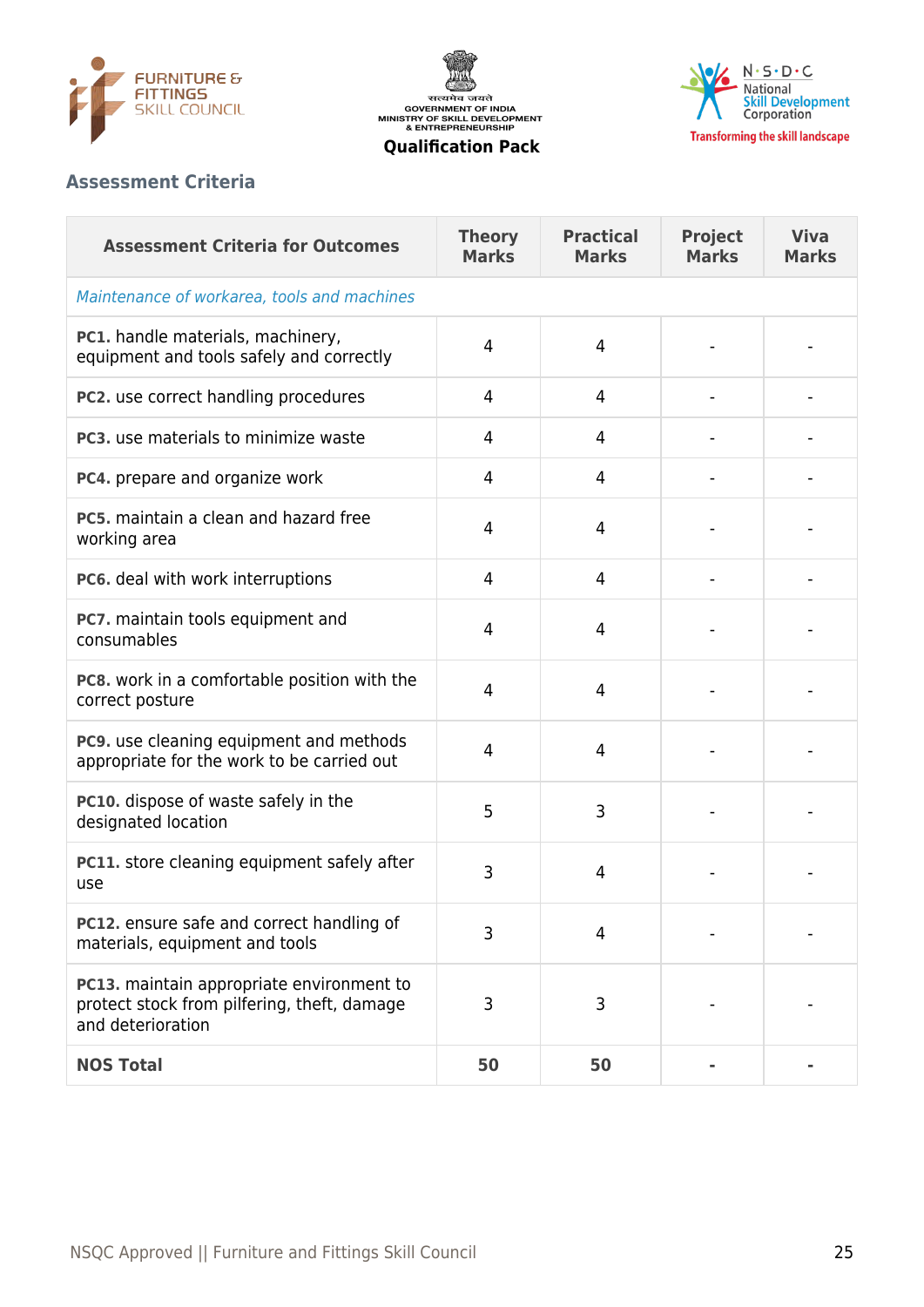





## **National Occupational Standards (NOS) Parameters**

| <b>NOS Code</b>            | <b>FFS/N8501</b>                       |
|----------------------------|----------------------------------------|
| <b>NOS Name</b>            | Maintain work area, tools and machines |
| <b>Sector</b>              | Furniture & Fittings                   |
| <b>Sub-Sector</b>          | Generic                                |
| <b>Occupation</b>          | Generic                                |
| <b>NSQF Level</b>          | 3                                      |
| <b>Credits</b>             | <b>NA</b>                              |
| <b>Version</b>             | 1.0                                    |
| <b>Last Reviewed Date</b>  | 12/07/2017                             |
| <b>Next Review Date</b>    | 12/07/2020                             |
| <b>NSQC Clearance Date</b> | 03/08/2018                             |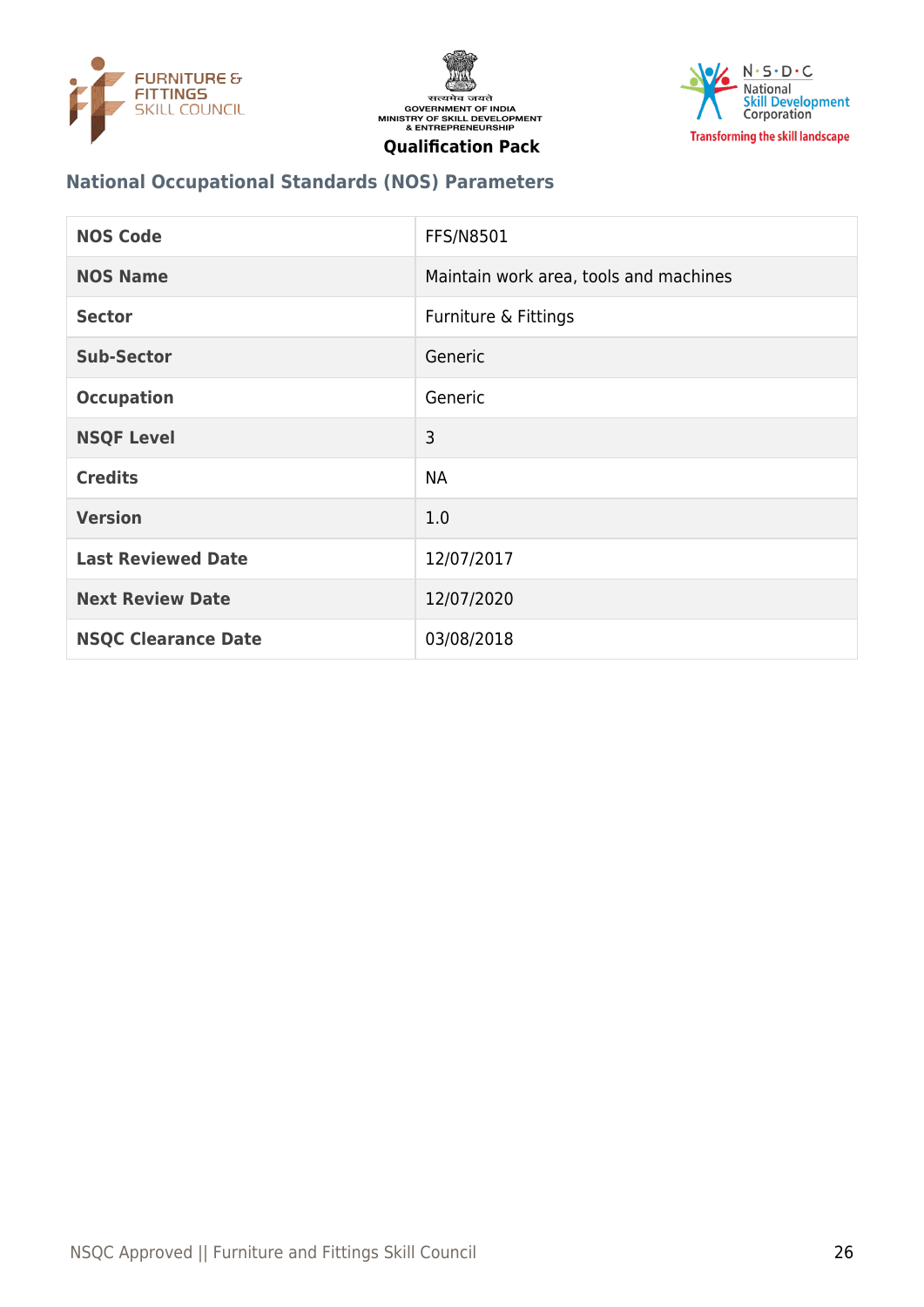





## <span id="page-26-0"></span>**FFS/N8601: Ensure health and safety at workplace**

## **Description**

This OS unit covers health, safety and security at the workplace. This includes procedures and practices that candidate need to follow to help maintain a healthy, safe and secure work environment.

## **Elements and Performance Criteria**

#### Health and Safety

To be competent, the user/individual on the job must be able to:

- **PC1.** work safely at all times, complying with health and safety legislation, regulations and other relevant guidelines
- **PC2.** ensure that health and safety instructions applicable to the work place are being followed
- **PC3.** check the worksite for any possible health and safety hazards
- **PC4.** Follow manufacturers instructions and job specifications relating to safe use of materials specifically chemicals and power equipment
- **PC5.** ensure safe handling and disposal of waste and debris
- **PC6.** identify and report any hazards and potential risks/ threats to supervisors or other authorized personnelHazards: sharp edged tools, hazardous surfaces, physical hazards, electrical hazards, health hazards from chemicals and other such toxic material etc.
- **PC7.** undertake first aid activities in case of any accident, if required and asked to do so
- **PC8.** select and use appropriate personal protective equipment compatible to the work and compliant to relevant occupational health and safety guidelines Personal protective equipment: masks, safety glasses, head protection, ear muffs, safety footwear, gloves, aprons etc.
- **PC9.** maintain correct body posture while standing and working for long hours and carrying heavy materials
- **PC10.** lift, carry or move heavy wooden furniture and accessories from one place to another using approved safe working practices
- **PC11.** handle all required tools, machines, materials & equipment safely
- **PC12.** adhere to relevant occupational safety policies while handling sharp tools to make and install furniture and fittings
- **PC13.** t ake safety measures while handling glass, heavy wood, materials, chemicals etc.
- **PC14.** apply good housekeeping practices at all timesGood housekeeping practices: clean/tidy work areas, removal/disposal of waste products, protect surfaces
- **PC15.** report accident/incident report to authorized personal
- **PC16.** perform basic safety checks before operation of all machines, tools and electrical equipment
- **PC17.** follow recommended material handling procedure to control damage and personal injury
- **PC18.** follow safe working practices at all times

#### Dealing with Emergencies

To be competent, the user/individual on the job must be able to:

**PC19.** follow appropriate procedure in case a of fire emergency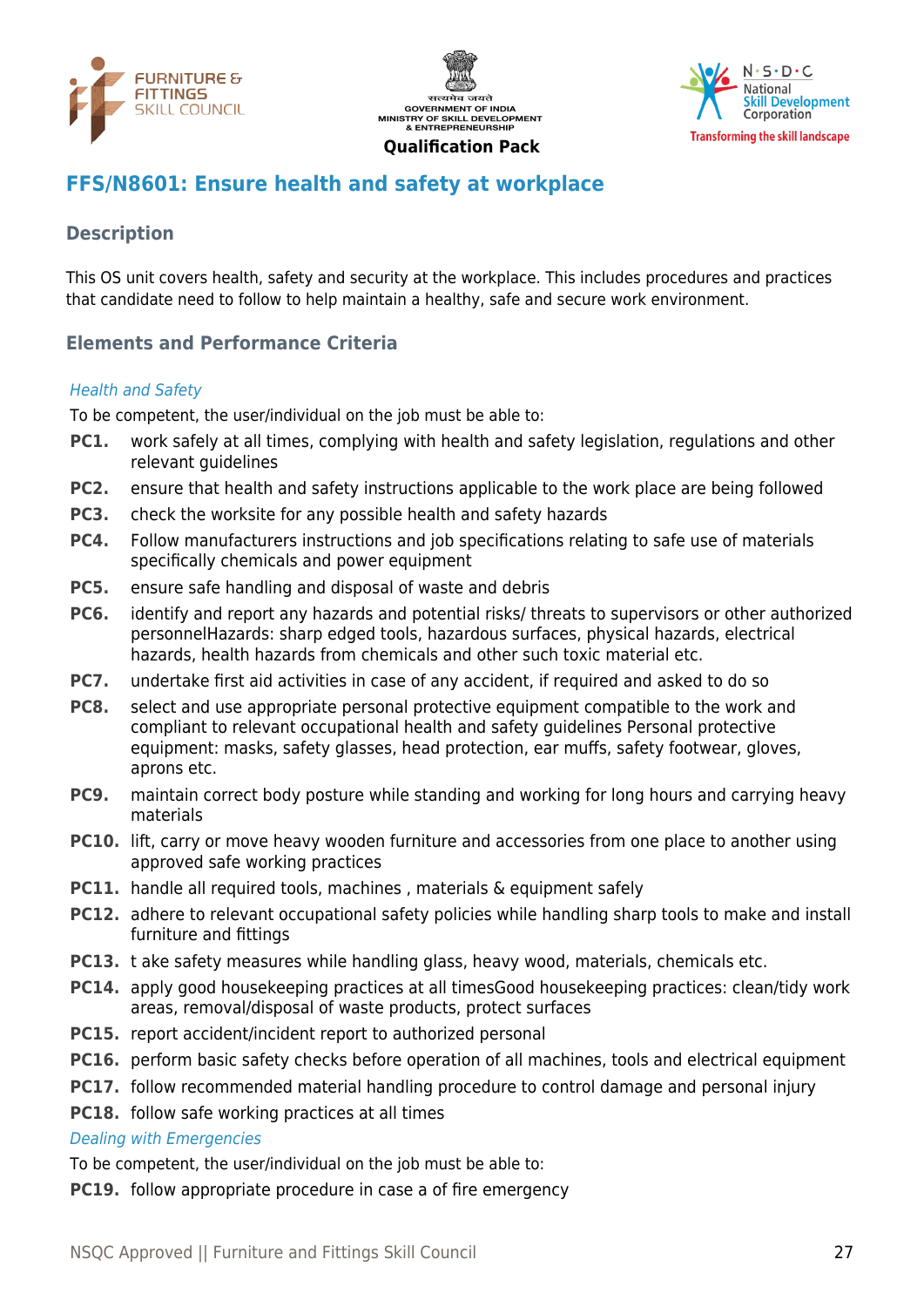





- **PC20.** follow electrical safety measures while working with electrically powered tools & equipment
- **PC21.** follow agreed work location procedures in the event of an emergency or an accident
- **PC22.** follow emergency and evacuation procedures in case of accidents, fires, natural calamities
- **PC23.** Check and ensure general health and safety equipment are available at work site. General health and safety equipment: fire extinguishers; first aid equipment; safety instruments and clothing; safety installations (e.g. fire exits, exhaust fans)
- **PC24.** Comply with restrictions imposed on harmful chemicals inside work area during working hours
- **PC25.** correctly demonstrate rescue techniques applied during fire hazard
- **PC26.** demonstrate good housekeeping in order to prevent fire hazards
- **PC27.** demonstrate the correct use of a fire extinguisher
- **PC28.** demonstrate how to free a person from electrocution
- **PC29.** respond promptly and appropriately to an accident situation or medical emergency
- **PC30.** participate in emergency procedures Emergency procedures: raising alarm, safe/efficient, evacuation, correct means of escape, correct assembly point, roll call, correct return to work
- **PC31.** use the various appropriate fire extinguishers on different types of fires correctly. Types of fires: Class A: e.g. ordinary solid combustibles, such as wood, paper, cloth, plastic, charcoal, etc.; Class B: flammable liquids andgases, such as gasoline, propane, diesel fuel, tar, cooking oil, and similar substances; Class C: e.g. electrical equipment such as appliances, wiring, breaker panels, etc. These categories of fires become Class A, B, and D fires when the electrical equipment that initiated the fire is no longer receiving electricity); Class D: combustible metals such as magnesium, titanium, and sodium (These fires burn at extremely high temperatures and require special suppression agents)
- **PC32.** state methods of accident prevention in the work environment. Methods of accident prevention: training in health and safety procedures; using health and safety procedures; use of equipment and working practices (such as safe carrying procedures); safety notices, advice; instruction from colleagues and supervisors

## **Knowledge and Understanding (KU)**

The individual on the job needs to know and understand:

- **KU1.** organizational procedures for safe handling of equipment and machine operations
- **KU2.** how to respond to emergency situation in line with organisational procedures
- **KU3.** reporting protocol and documentation required
- **KU4.** whom to contact in case of an emergency
- **KU5.** Where to get the list of contact in case of an emergency in the organization
- **KU6.** common health and safety hazards in a work environment and related precautions
- **KU7.** organizational procedures for safe handling of tools and equipment
- **KU8.** how to respond to an emergency situation
- **KU9.** potential risks and threats
- **KU10.** organizational reporting protocol
- **KU11.** health and safety practices at work place
- **KU12.** potential hazards and risks which may be present at furniture and fittings related workplace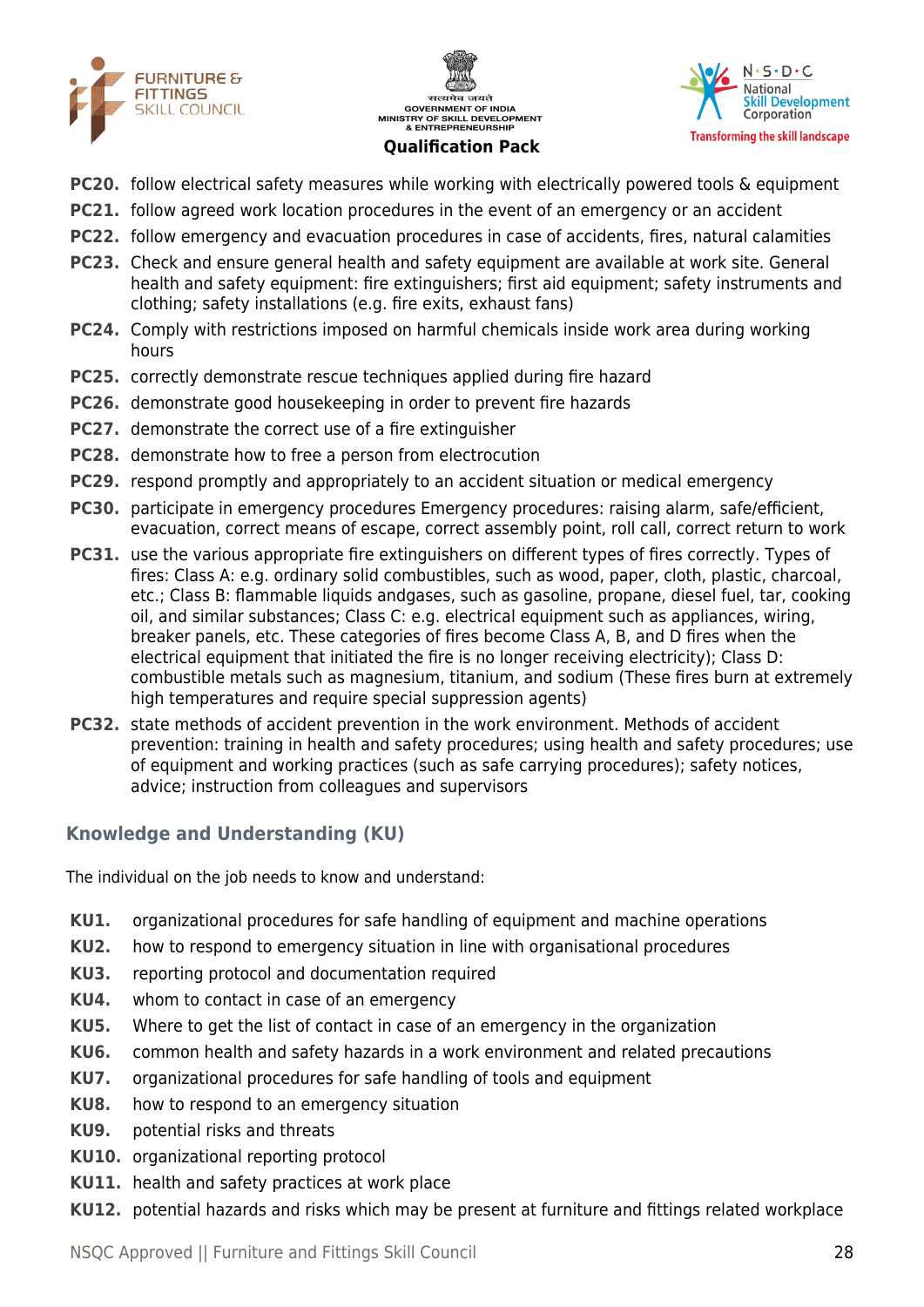





- **KU13.** storage and handling of hazardous substances
- **KU14.** importance of good housekeeping
- **KU15.** procedure to be followed for safe disposal of waste
- **KU16.** safe working practices in a furniture and fittings related workplace
- **KU17.** how to deal with an accident which involve human life
- **KU18.** different types of personal protective equipment and their use
- **KU19.** how to follow safe working practices while at work
- **KU20.** different risks associated with the use of electrical equipment
- **KU21.** preventative and remedial actions to be taken in the case of exposure to toxic materials, Exposure: ingested, contact with skin, inhaledPreventative action: ventilation, masks, protective clothing/ equipment); Remedial action: immediate first aid, report to supervisorToxic materials: solvents, flux, lead
- **KU22.** importance of using protective clothing/equipment while working
- **KU23.** Various causes of fire
- **KU24.** techniques of using the different fire extinguishers
- **KU25.** different type of fire extinguishers and their use
- **KU26.** various types of safety signs and what they mean
- **KU27.** Appropriate basic first aid treatment relevant to the condition eg. shock, electrical shock, bleeding, breaks to bones, minor burns, resuscitation, poisoning, eye injuries, etc.
- **KU28.** importance of safe lifting practices and correct body postures
- **KU29.** list of names (and job titles if applicable), and the contact details of all the people responsible for health and safety in a workplace

#### **Generic Skills (GS)**

User/individual on the job needs to know how to:

- **GS1.** write in Hindi or local language
- **GS2.** fill logs, forms and formats in local language or Hindi for recording quantity and quality of work figures, defects and other related information, etc. whenever needed
- **GS3.** document measurement appropriately whenever required
- **GS4.** read all organizational and equipment related health and safety manuals and documents
- **GS5.** read and comprehend safety related documents
- **GS6.** communicate effectively with team members, supervisors, managers etc
- **GS7.** seek clarification on any unclear instructions in locally understood language
- **GS8.** take decisions of once own roles and responsibilities
- **GS9.** decide on material requirement for related to once work
- **GS10.** decide on to accept or reject a work piece on the basis of quality parameter
- **GS11.** plan and organize own work in a way that all activities are completed in time and as per specifications
- **GS12.** plan word as per job specification
- **GS13.** plan and organize cleaning and maintenance activities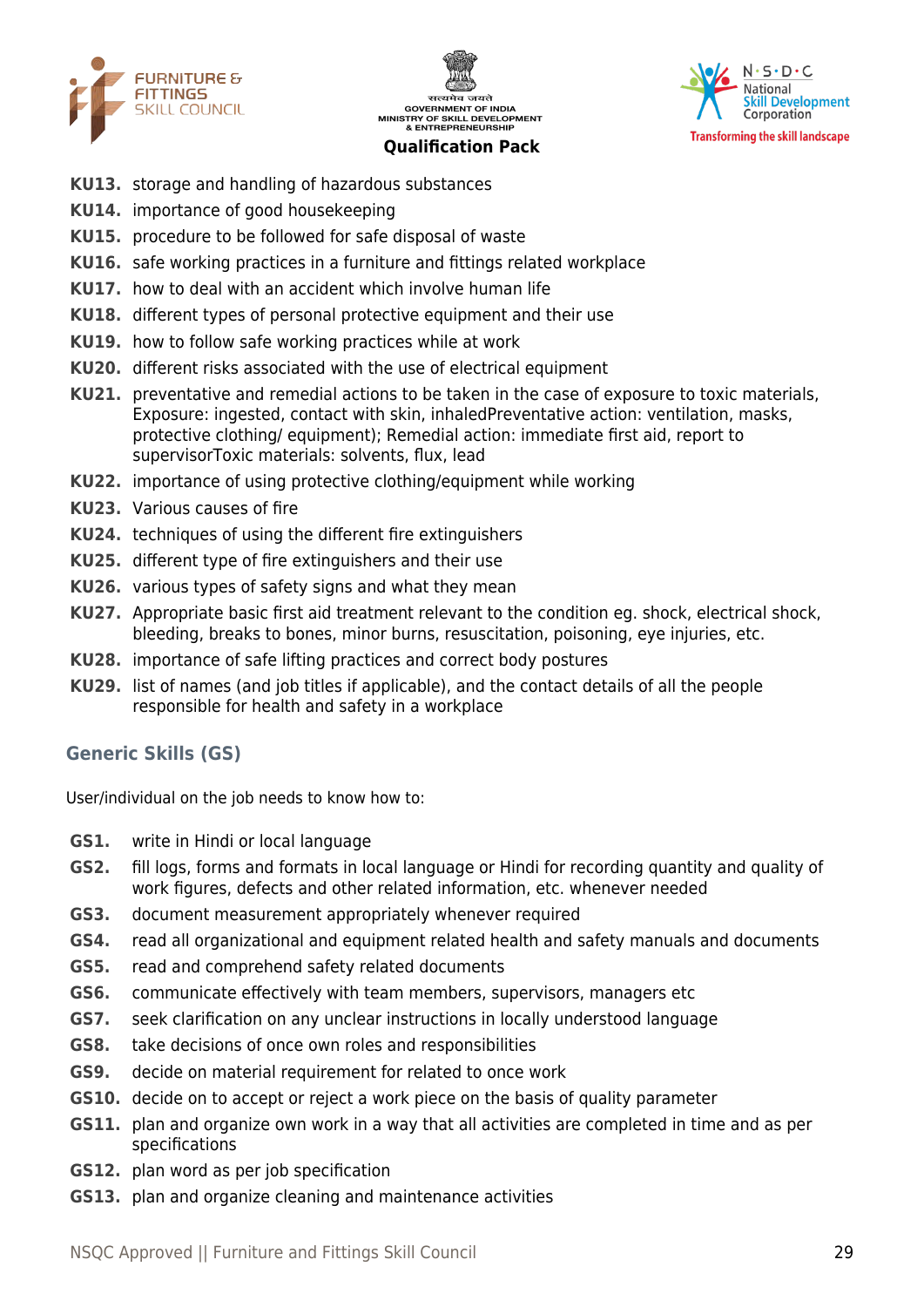





- **GS14.** work and deliver output as per client requirement and satisfaction
- **GS15.** identify any defects in materials, tools and equipment and ways to resolve them
- **GS16.** determine timely correction of errors to minimize rejection of pieces or rework
- **GS17.** analyse the situation and take appropriate actions while dealing with team members
- **GS18.** analyse, evaluate and apply the information gathered from observation, experience, reasoning, or communication to act efficiently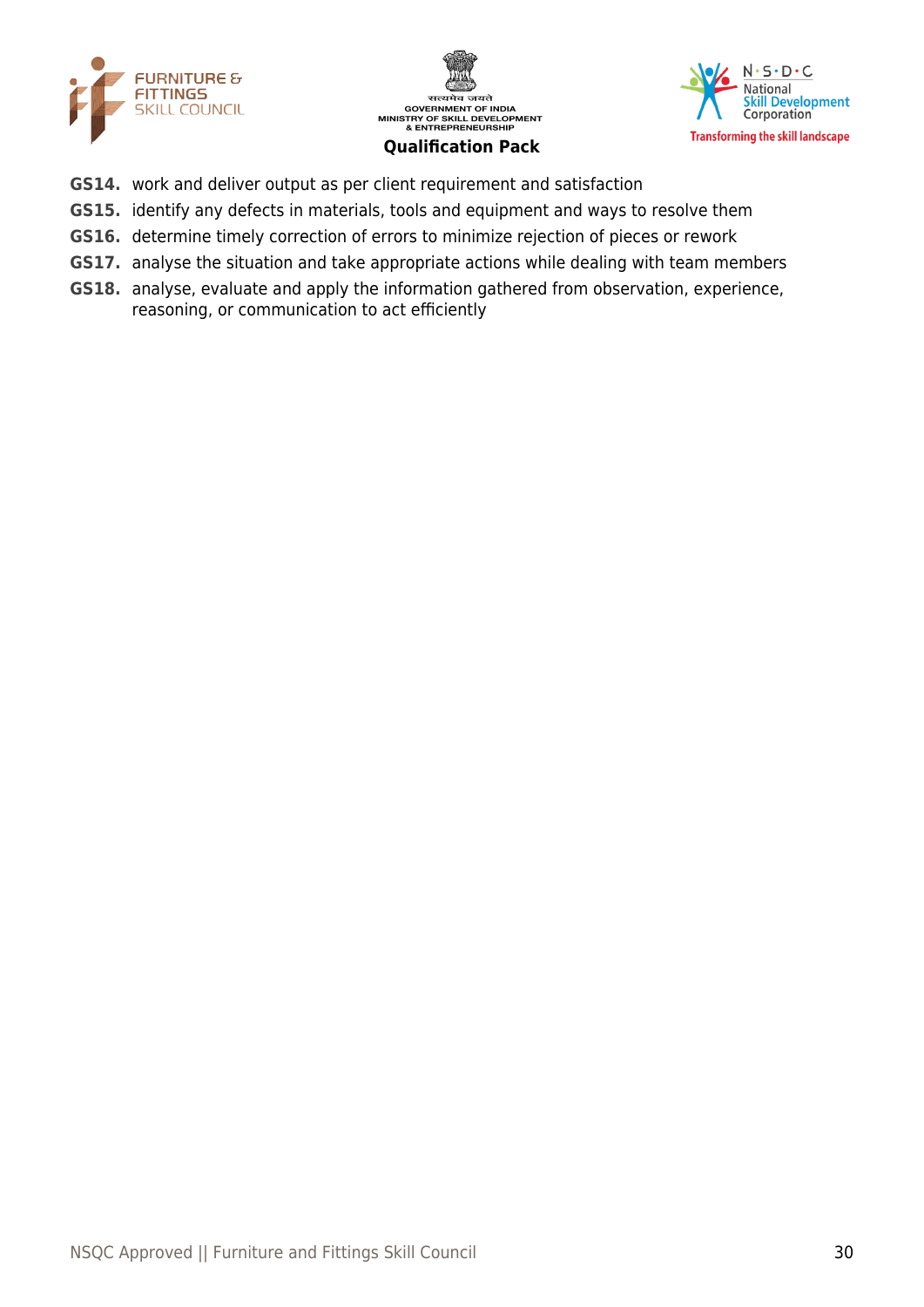





## **Assessment Criteria**

| <b>Assessment Criteria for Outcomes</b>                                                                                                                                                                                                                                                        | <b>Theory</b><br><b>Marks</b> | <b>Practical</b><br><b>Marks</b> | <b>Project</b><br><b>Marks</b> | <b>Viva</b><br><b>Marks</b> |
|------------------------------------------------------------------------------------------------------------------------------------------------------------------------------------------------------------------------------------------------------------------------------------------------|-------------------------------|----------------------------------|--------------------------------|-----------------------------|
| <b>Health and Safety</b>                                                                                                                                                                                                                                                                       | 17                            | 39                               |                                |                             |
| <b>PC1.</b> work safely at all times, complying with health<br>and safety legislation, regulations and other<br>relevant guidelines                                                                                                                                                            | $\overline{2}$                | 1                                |                                |                             |
| PC2. ensure that health and safety instructions<br>applicable to the work place are being followed                                                                                                                                                                                             | $\mathbf 1$                   | $\overline{2}$                   |                                |                             |
| PC3. check the worksite for any possible health and<br>safety hazards                                                                                                                                                                                                                          | $\mathbf{1}$                  | $\overline{2}$                   |                                |                             |
| PC4. Follow manufacturers instructions and job<br>specifications relating to safe use of materials<br>specifically chemicals and power equipment                                                                                                                                               | $\mathbf{1}$                  | $\overline{2}$                   |                                |                             |
| PC5. ensure safe handling and disposal of waste and<br>debris                                                                                                                                                                                                                                  |                               | 3                                |                                |                             |
| PC6. identify and report any hazards and potential<br>risks/ threats to supervisors or other authorized<br>personnelHazards: sharp edged tools, hazardous<br>surfaces, physical hazards, electrical hazards, health<br>hazards from chemicals and other such toxic<br>material etc.            | $\mathbf 1$                   | $\overline{2}$                   |                                |                             |
| PC7. undertake first aid activities in case of any<br>accident, if required and asked to do so                                                                                                                                                                                                 |                               | 3                                |                                |                             |
| PC8. select and use appropriate personal protective<br>equipment compatible to the work and compliant to<br>relevant occupational health and safety quidelines<br>Personal protective equipment: masks, safety<br>glasses, head protection, ear muffs, safety footwear,<br>gloves, aprons etc. |                               | 3                                |                                |                             |
| PC9. maintain correct body posture while standing<br>and working for long hours and carrying heavy<br>materials                                                                                                                                                                                |                               | 3                                |                                |                             |
| PC10. lift, carry or move heavy wooden furniture<br>and accessories from one place to another using<br>approved safe working practices                                                                                                                                                         | $\overline{2}$                | 2                                |                                |                             |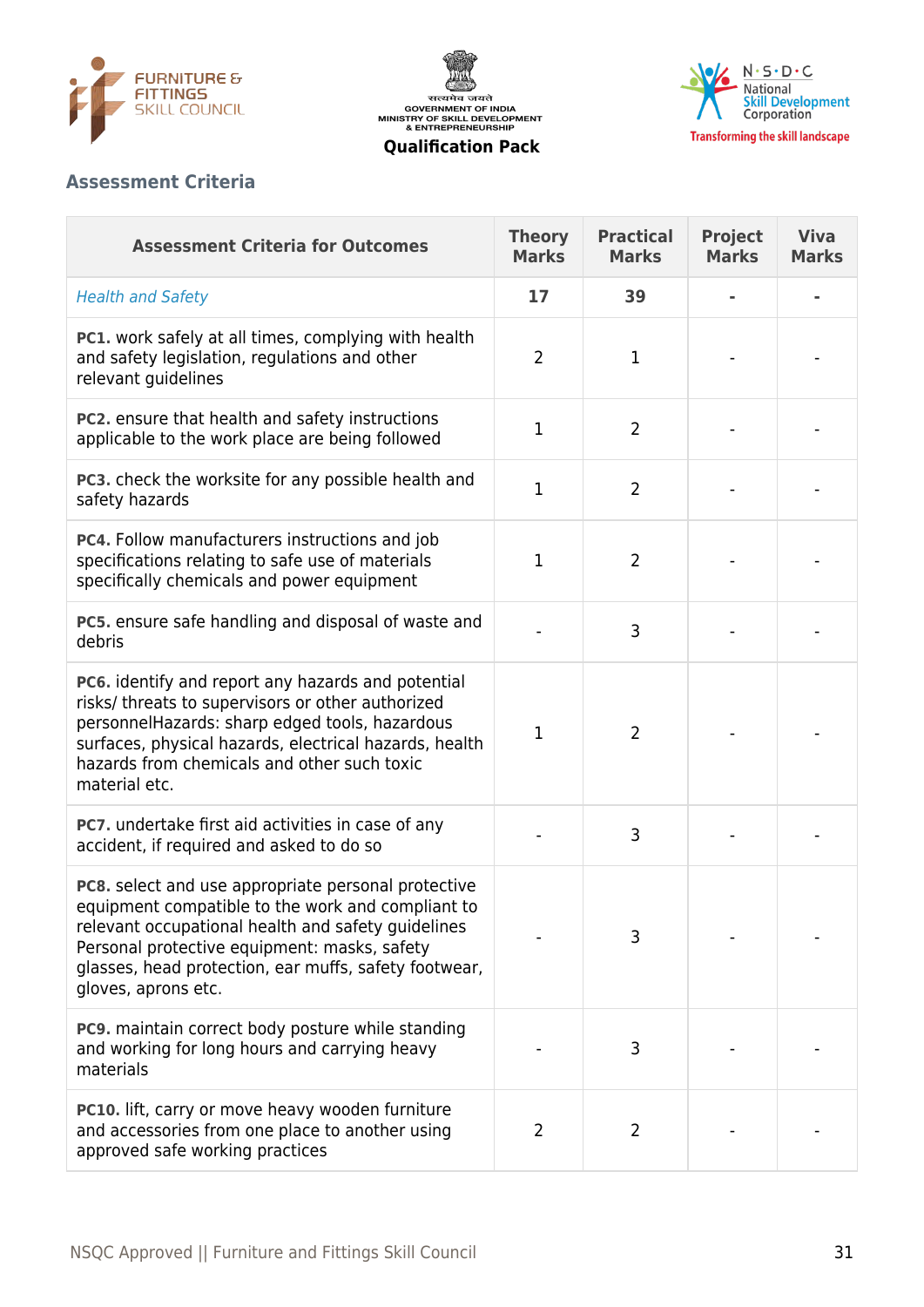





| <b>Assessment Criteria for Outcomes</b>                                                                                                                                                                                                                                | <b>Theory</b><br><b>Marks</b> | <b>Practical</b><br><b>Marks</b> | <b>Project</b><br><b>Marks</b> | <b>Viva</b><br><b>Marks</b> |
|------------------------------------------------------------------------------------------------------------------------------------------------------------------------------------------------------------------------------------------------------------------------|-------------------------------|----------------------------------|--------------------------------|-----------------------------|
| <b>PC11.</b> handle all required tools, machines, materials<br>& equipment safely                                                                                                                                                                                      | $\overline{2}$                | $\overline{2}$                   |                                |                             |
| <b>PC12.</b> adhere to relevant occupational safety<br>policies while handling sharp tools to make and<br>install furniture and fittings                                                                                                                               |                               | 3                                |                                |                             |
| PC13. t ake safety measures while handling glass,<br>heavy wood, materials, chemicals etc.                                                                                                                                                                             |                               | 3                                |                                |                             |
| PC14. apply good housekeeping practices at all<br>timesGood housekeeping practices: clean/tidy work<br>areas, removal/disposal of waste products, protect<br>surfaces                                                                                                  | $\overline{2}$                | 1                                |                                |                             |
| PC15. report accident/incident report to authorized<br>personal                                                                                                                                                                                                        | $\mathbf{1}$                  | $\overline{2}$                   |                                |                             |
| PC16. perform basic safety checks before operation<br>of all machines, tools and electrical equipment                                                                                                                                                                  | $\overline{2}$                | $\mathbf{1}$                     |                                |                             |
| PC17. follow recommended material handling<br>procedure to control damage and personal injury                                                                                                                                                                          | 1                             | $\overline{2}$                   |                                |                             |
| <b>PC18.</b> follow safe working practices at all times                                                                                                                                                                                                                | 1                             | 2                                |                                |                             |
| <b>Dealing with Emergencies</b>                                                                                                                                                                                                                                        | 13                            | 31                               |                                |                             |
| PC19. follow appropriate procedure in case a of fire<br>emergency                                                                                                                                                                                                      | $\mathbf 1$                   | $\overline{2}$                   |                                |                             |
| PC20. follow electrical safety measures while<br>working with electrically powered tools & equipment                                                                                                                                                                   | $\overline{2}$                | $\overline{2}$                   |                                |                             |
| <b>PC21.</b> follow agreed work location procedures in the<br>event of an emergency or an accident                                                                                                                                                                     | $\mathbf 1$                   | $\overline{2}$                   |                                |                             |
| <b>PC22.</b> follow emergency and evacuation procedures<br>in case of accidents, fires, natural calamities                                                                                                                                                             | $\mathbf{1}$                  | $\overline{2}$                   |                                |                             |
| PC23. Check and ensure general health and safety<br>equipment are available at work site. General health<br>and safety equipment: fire extinguishers; first aid<br>equipment; safety instruments and clothing; safety<br>installations (e.g. fire exits, exhaust fans) | 1                             | 3                                |                                |                             |
| PC24. Comply with restrictions imposed on harmful<br>chemicals inside work area during working hours                                                                                                                                                                   |                               | 3                                |                                |                             |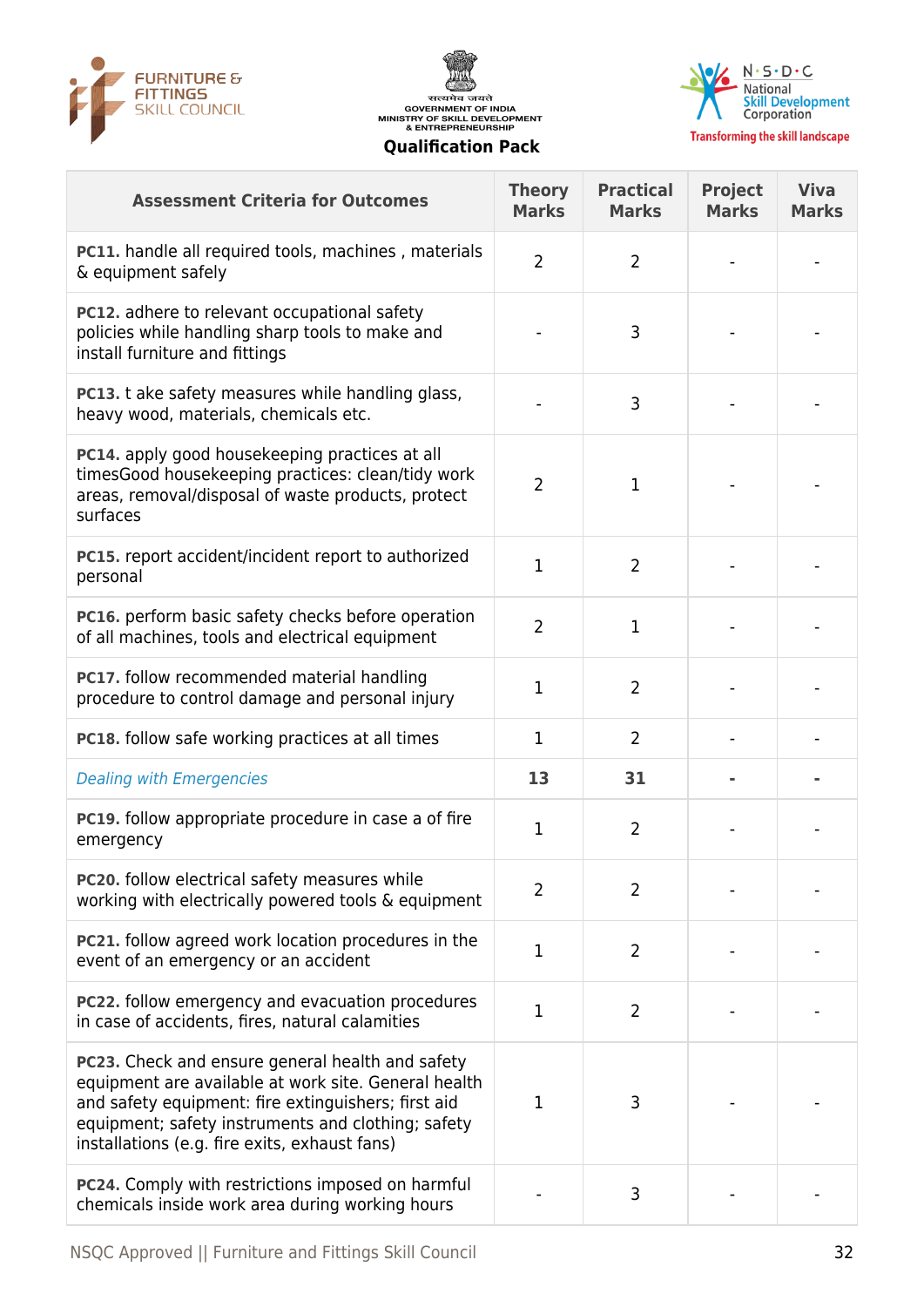





**Transforming the skill landscape** 

| <b>Assessment Criteria for Outcomes</b>                                                                                                                                                                                                                                                                                                                                                                                                                                                                                                                                                                                                                                                                                                                                           | <b>Theory</b><br><b>Marks</b> | <b>Practical</b><br><b>Marks</b> | Project<br><b>Marks</b> | <b>Viva</b><br><b>Marks</b> |
|-----------------------------------------------------------------------------------------------------------------------------------------------------------------------------------------------------------------------------------------------------------------------------------------------------------------------------------------------------------------------------------------------------------------------------------------------------------------------------------------------------------------------------------------------------------------------------------------------------------------------------------------------------------------------------------------------------------------------------------------------------------------------------------|-------------------------------|----------------------------------|-------------------------|-----------------------------|
| PC25. correctly demonstrate rescue techniques<br>applied during fire hazard                                                                                                                                                                                                                                                                                                                                                                                                                                                                                                                                                                                                                                                                                                       |                               | 3                                |                         |                             |
| PC26. demonstrate good housekeeping in order to<br>prevent fire hazards                                                                                                                                                                                                                                                                                                                                                                                                                                                                                                                                                                                                                                                                                                           |                               | 3                                |                         |                             |
| PC27. demonstrate the correct use of a fire<br>extinguisher                                                                                                                                                                                                                                                                                                                                                                                                                                                                                                                                                                                                                                                                                                                       | $\overline{2}$                | 1                                |                         |                             |
| <b>PC28.</b> demonstrate how to free a person from<br>electrocution                                                                                                                                                                                                                                                                                                                                                                                                                                                                                                                                                                                                                                                                                                               | $\mathbf 1$                   | $\overline{2}$                   |                         |                             |
| <b>PC29.</b> respond promptly and appropriately to an<br>accident situation or medical emergency                                                                                                                                                                                                                                                                                                                                                                                                                                                                                                                                                                                                                                                                                  |                               | 3                                |                         |                             |
| <b>PC30.</b> participate in emergency procedures<br>Emergency procedures: raising alarm, safe/efficient,<br>evacuation, correct means of escape, correct<br>assembly point, roll call, correct return to work                                                                                                                                                                                                                                                                                                                                                                                                                                                                                                                                                                     |                               | 3                                |                         |                             |
| PC31. use the various appropriate fire extinguishers<br>on different types of fires correctly. Types of fires:<br>Class A: e.g. ordinary solid combustibles, such as<br>wood, paper, cloth, plastic, charcoal, etc.; Class B:<br>flammable liquids andgases, such as gasoline,<br>propane, diesel fuel, tar, cooking oil, and similar<br>substances; Class C: e.g. electrical equipment such<br>as appliances, wiring, breaker panels, etc. These<br>categories of fires become Class A, B, and D fires<br>when the electrical equipment that initiated the fire<br>is no longer receiving electricity); Class D:<br>combustible metals such as magnesium, titanium,<br>and sodium (These fires burn at extremely high<br>temperatures and require special suppression<br>agents) | 1                             | $\overline{2}$                   |                         |                             |
| <b>PC32.</b> state methods of accident prevention in the<br>work environment. Methods of accident prevention:<br>training in health and safety procedures; using<br>health and safety procedures; use of equipment and<br>working practices (such as safe carrying<br>procedures); safety notices, advice; instruction from<br>colleagues and supervisors                                                                                                                                                                                                                                                                                                                                                                                                                         | 3                             |                                  |                         |                             |
| <b>NOS Total</b>                                                                                                                                                                                                                                                                                                                                                                                                                                                                                                                                                                                                                                                                                                                                                                  | 30                            | 70                               |                         |                             |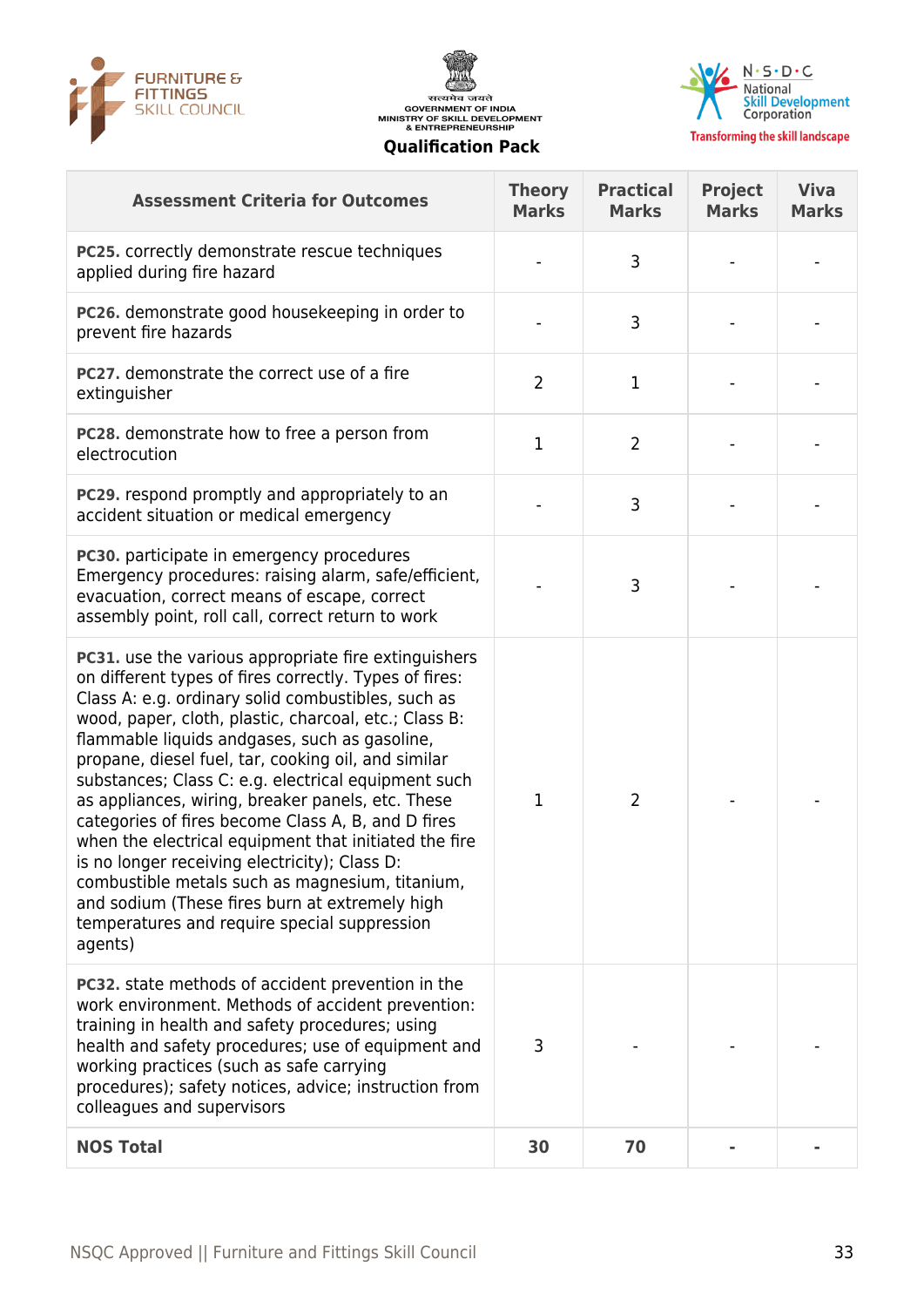





## **National Occupational Standards (NOS) Parameters**

| <b>NOS Code</b>            | FFS/N8601                             |
|----------------------------|---------------------------------------|
| <b>NOS Name</b>            | Ensure health and safety at workplace |
| <b>Sector</b>              | Furniture & Fittings                  |
| <b>Sub-Sector</b>          | Generic                               |
| <b>Occupation</b>          | Generic                               |
| <b>NSQF Level</b>          | 3                                     |
| <b>Credits</b>             | <b>NA</b>                             |
| <b>Version</b>             | 1.0                                   |
| <b>Last Reviewed Date</b>  | 12/07/2017                            |
| <b>Next Review Date</b>    | 12/07/2020                            |
| <b>NSQC Clearance Date</b> |                                       |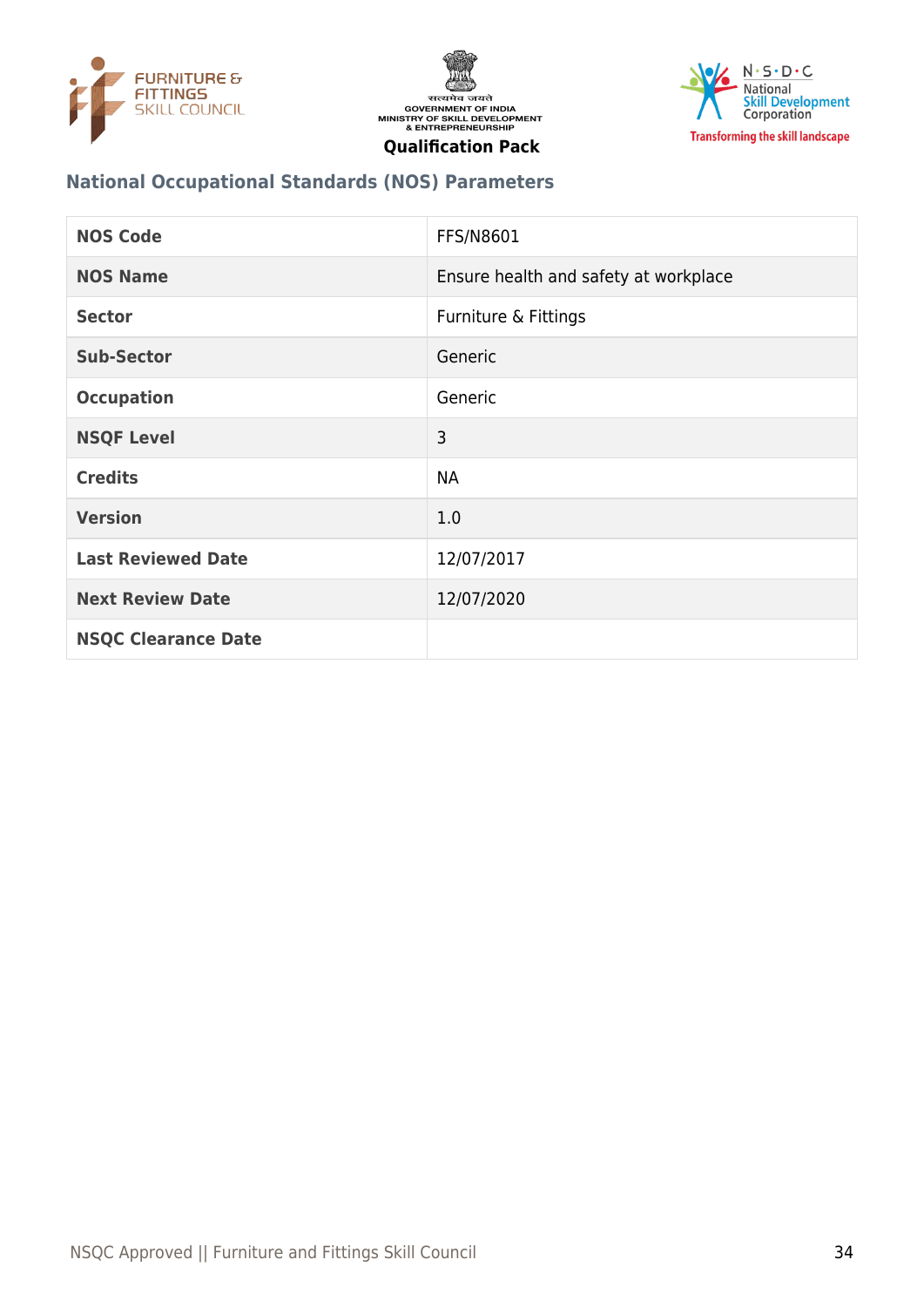





## <span id="page-34-0"></span>**FFS/N8801: Work effectively with others**

## **Description**

This OS unit is about communicating and coordinating with team members including subordinates and superiors.

## **Elements and Performance Criteria**

#### Interaction with Seniors

To be competent, the user/individual on the job must be able to:

- **PC1.** seek assistance from supervisor or any such appropriate authority as and when required
- **PC2.** ask questions and seek clarifications on work tasks whenever requiredndling procedures
- **PC3.** seek and obtain clarifications on policies and procedures, from the supervisor or other authorized personnel
- **PC4.** identify and report any possible deviations to appropriate authority
- **PC5.** address the problems effectively and report if required to immediate supervisor appropriately
- **PC6.** Receive instructions clearly from superiors and respond effectively on the same
- **PC7.** follow escalation matrix in case of any grievance
- **PC8.** accurately receive information and instructions from the supervisor related to ones work

#### Work effectively

To be competent, the user/individual on the job must be able to:

- **PC9.** coordinate and cooperate with colleagues to achieve work objectives
- **PC10.** display courteous behaviour at all times
- **PC11.** respond politely to customer queries and other team members
- **PC12.** follow work place dress code
- **PC13.** keep work area in a tidy and organized state
- **PC14.** adhere to time lines and quality standards
- **PC15.** follow organizational policies and procedures
- **PC16.** share information with team wherever and whenever required to enhance quality and productivity at work place
- **PC17.** work together with co-workers in a synchronized manner
- **PC18.** communicate with others clearly, at a pace and in a manner that helps them to understand
- **PC19.** show respect to other and their work
- **PC20.** display active listening skills while interacting with others at work
- **PC21.** Demonstrate responsible and disciplined behaviors at the workplace disciplined behaviors: e.g. punctuality; completing tasks as per given time and standards; not gossiping and idling time; eliminating waste, honesty, etc.

#### **Knowledge and Understanding (KU)**

The individual on the job needs to know and understand: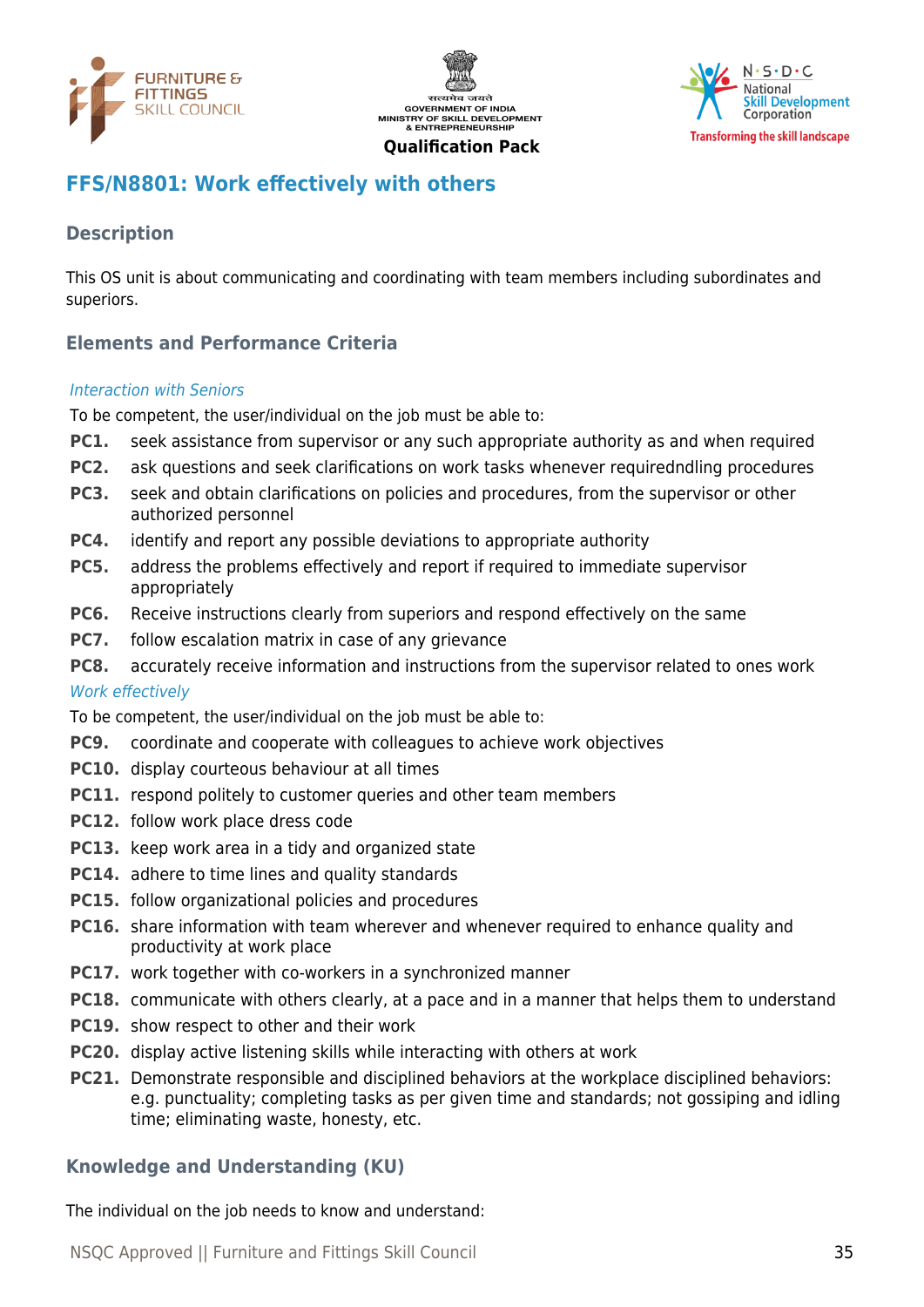





- **KU1.** legislation, standards, policies, and procedures followed in the company relevant to own employment and performance conditions
- **KU2.** reporting structure, inter-dependent functions, lines and procedures in the work area
- **KU3.** relevant people and their responsibilities within the work area
- **KU4.** escalation matrix and procedures for reporting work and employment relate issue clarifications and support
- **KU5.** importance of working effectively with others to achieve organizations goals
- **KU6.** importance of effective communication and establishing good working relationships with other
- **KU7.** responsibilities and objectives of the role
- **KU8.** own roles and responsibilities
- **KU9.** principle of furniture and fittings manufacturing and installation
- **KU10.** importance of having correct understanding of work task and objective
- **KU11.** how to keep work area clean and tidy and its importance
- **KU12.** applicable quality standards for assigned work task and objective
- **KU13.** Reporting procedure in case of deviations
- **KU14.** importance and need of supporting co-workers facing problems for smooth functioning of work
- **KU15.** different type of people that one is required to communicate and coordinate within the organization
- **KU16.** various components of communication cycle
- **KU17.** importance of active listening
- **KU18.** importance of discipline and ethics for professional success
- **KU19.** what constitutes disciplined behavior for a working professional
- **KU20.** expressing and addressing grievances appropriately and effectively
- **KU21.** importance and ways of managing interpersonal conflict effectively

## **Generic Skills (GS)**

User/individual on the job needs to know how to:

- **GS1.** write in Hindi or local language
- **GS2.** fill formats, logs and forms related to work in local language or Hindi/English
- **GS3.** document measurement appropriately whenever required
- **GS4.** read instructions from supervisor provided in local language or Hindi
- **GS5.** read and understand manufacturers instructions and job specifications
- **GS6.** interpret pictorial representations and written signs or instructions
- **GS7.** read and interpret numbers written in Hindi or local language
- **GS8.** understand safety symbols and basic warning signs wherever needed
- **GS9.** communicate effectively with team members, supervisors, managers etc.
- **GS10.** seek clarification on any unclear instructions in locally understood language
- **GS11.** take decisions of once own roles and responsibilities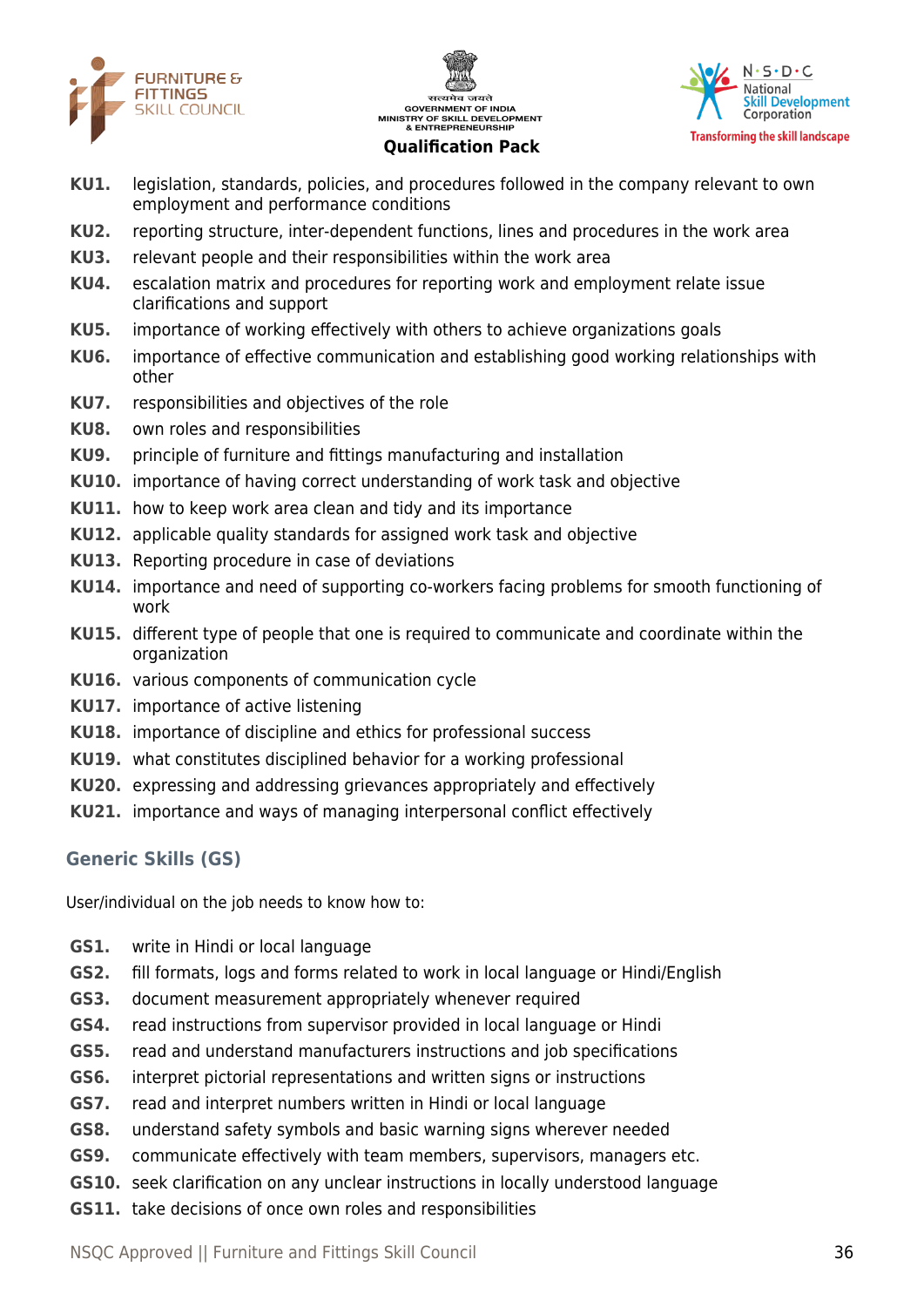





- **GS12.** decide on material requirement for related to once work
- **GS13.** decide on to accept or reject a work piece on the basis of quality parameter
- **GS14.** Plan and organize own work in a way that all activities are completed in time and as per specifications
- **GS15.** plan word as per job specification
- **GS16.** plan and organize cleaning and maintenance activities
- **GS17.** work and deliver output as per client requirement and satisfaction
- **GS18.** identify any defects in materials, tools and equipment and ways to resolve them
- **GS19.** determine timely correction of errors to minimize rejection of pieces or rework
- **GS20.** analyse the situation and take appropriate actions while dealing with team members
- **GS21.** analyse, evaluate and apply the information gathered from observation, experience, reasoning, or communication to act efficiently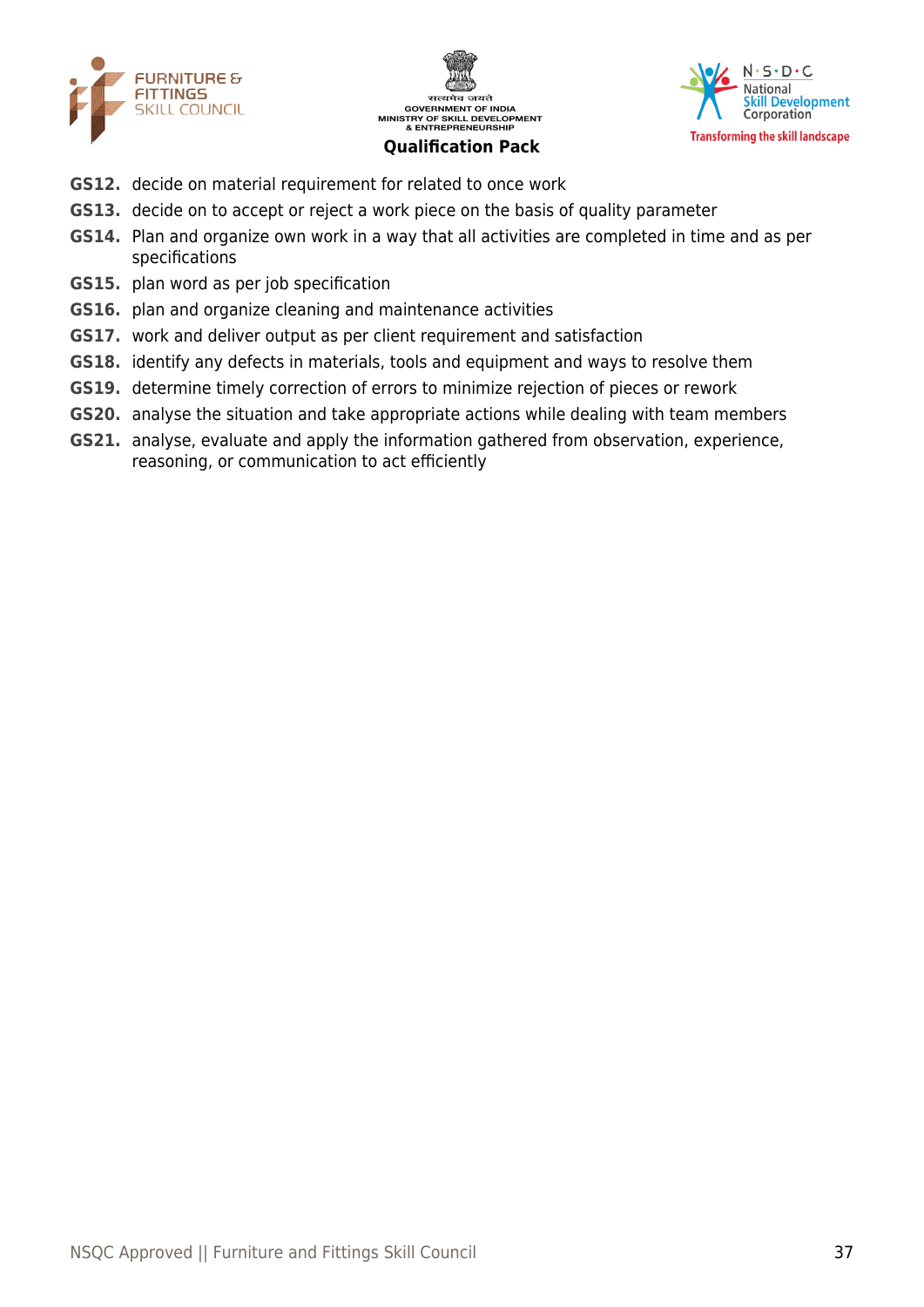

सत्यमेव जयते<br>GOVERNMENT OF INDIA<br>MINISTRY OF SKILL DEVELOPMENT<br>& ENTREPRENEURSHIP



**Qualification Pack**

## **Assessment Criteria**

| <b>Assessment Criteria for Outcomes</b>                                                                                 | <b>Theory</b><br><b>Marks</b> | <b>Practical</b><br><b>Marks</b> | <b>Project</b><br><b>Marks</b> | <b>Viva</b><br><b>Marks</b> |
|-------------------------------------------------------------------------------------------------------------------------|-------------------------------|----------------------------------|--------------------------------|-----------------------------|
| <b>Interaction with Seniors</b>                                                                                         | 18                            | 15                               |                                |                             |
| PC1. seek assistance from supervisor or any<br>such appropriate authority as and when required                          | 1                             | $\overline{2}$                   |                                |                             |
| PC2. ask questions and seek clarifications on<br>work tasks whenever requiredndling procedures                          | 1                             | $\overline{2}$                   |                                |                             |
| PC3. seek and obtain clarifications on policies<br>and procedures, from the supervisor or other<br>authorized personnel | 5                             |                                  |                                |                             |
| PC4. identify and report any possible deviations<br>to appropriate authority                                            | 1                             | $\overline{2}$                   |                                |                             |
| PC5. address the problems effectively and report<br>if required to immediate supervisor appropriately                   | $\overline{2}$                | 3                                |                                |                             |
| PC6. Receive instructions clearly from superiors<br>and respond effectively on the same                                 | 1                             | $\overline{2}$                   |                                |                             |
| PC7. follow escalation matrix in case of any<br>grievance                                                               | $\overline{4}$                | $\overline{2}$                   |                                |                             |
| PC8. accurately receive information and<br>instructions from the supervisor related to ones<br>work                     | 3                             | $\overline{2}$                   |                                |                             |
| Work effectively                                                                                                        | 12                            | 55                               |                                |                             |
| PC9. coordinate and cooperate with colleagues<br>to achieve work objectives                                             |                               | 5                                |                                |                             |
| PC10. display courteous behaviour at all times                                                                          |                               | 5                                |                                |                             |
| PC11. respond politely to customer queries and<br>other team members                                                    | 1                             | 4                                |                                |                             |
| PC12. follow work place dress code                                                                                      |                               | 5                                |                                |                             |
| PC13. keep work area in a tidy and organized<br>state                                                                   |                               | 5                                |                                |                             |
| PC14. adhere to time lines and quality standards                                                                        | $\overline{2}$                | 3                                |                                |                             |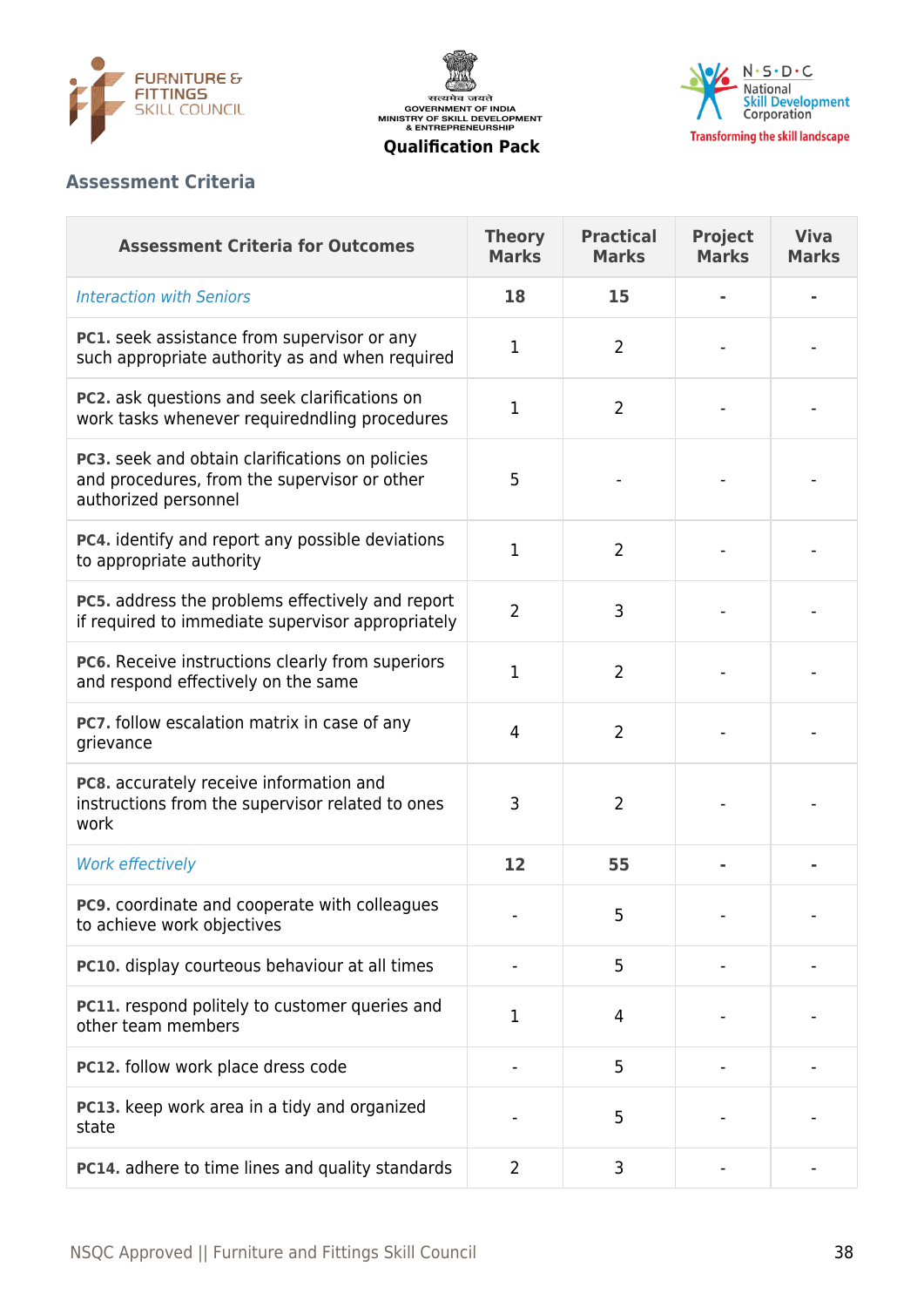





**Transforming the skill landscape** 

| <b>Assessment Criteria for Outcomes</b>                                                                                                                                                                                                         | <b>Theory</b><br><b>Marks</b> | <b>Practical</b><br><b>Marks</b> | <b>Project</b><br><b>Marks</b> | <b>Viva</b><br><b>Marks</b> |
|-------------------------------------------------------------------------------------------------------------------------------------------------------------------------------------------------------------------------------------------------|-------------------------------|----------------------------------|--------------------------------|-----------------------------|
| PC15. follow organizational policies and<br>procedures                                                                                                                                                                                          | 4                             |                                  |                                |                             |
| <b>PC16.</b> share information with team wherever and<br>whenever required to enhance quality and<br>productivity at work place                                                                                                                 | $\overline{2}$                | 3                                |                                |                             |
| PC17. work together with co-workers in a<br>synchronized manner                                                                                                                                                                                 |                               | 6                                |                                |                             |
| PC18. communicate with others clearly, at a<br>pace and in a manner that helps them to<br>understand                                                                                                                                            | 3                             | 3                                |                                |                             |
| PC19. show respect to other and their work                                                                                                                                                                                                      |                               | 5                                |                                |                             |
| PC20. display active listening skills while<br>interacting with others at work                                                                                                                                                                  |                               | 5                                |                                |                             |
| PC21. Demonstrate responsible and disciplined<br>behaviors at the workplace disciplined<br>behaviors: e.g. punctuality; completing tasks as<br>per given time and standards; not gossiping and<br>idling time; eliminating waste, honesty, etc. |                               | 6                                |                                |                             |
| <b>NOS Total</b>                                                                                                                                                                                                                                | 30                            | 70                               |                                |                             |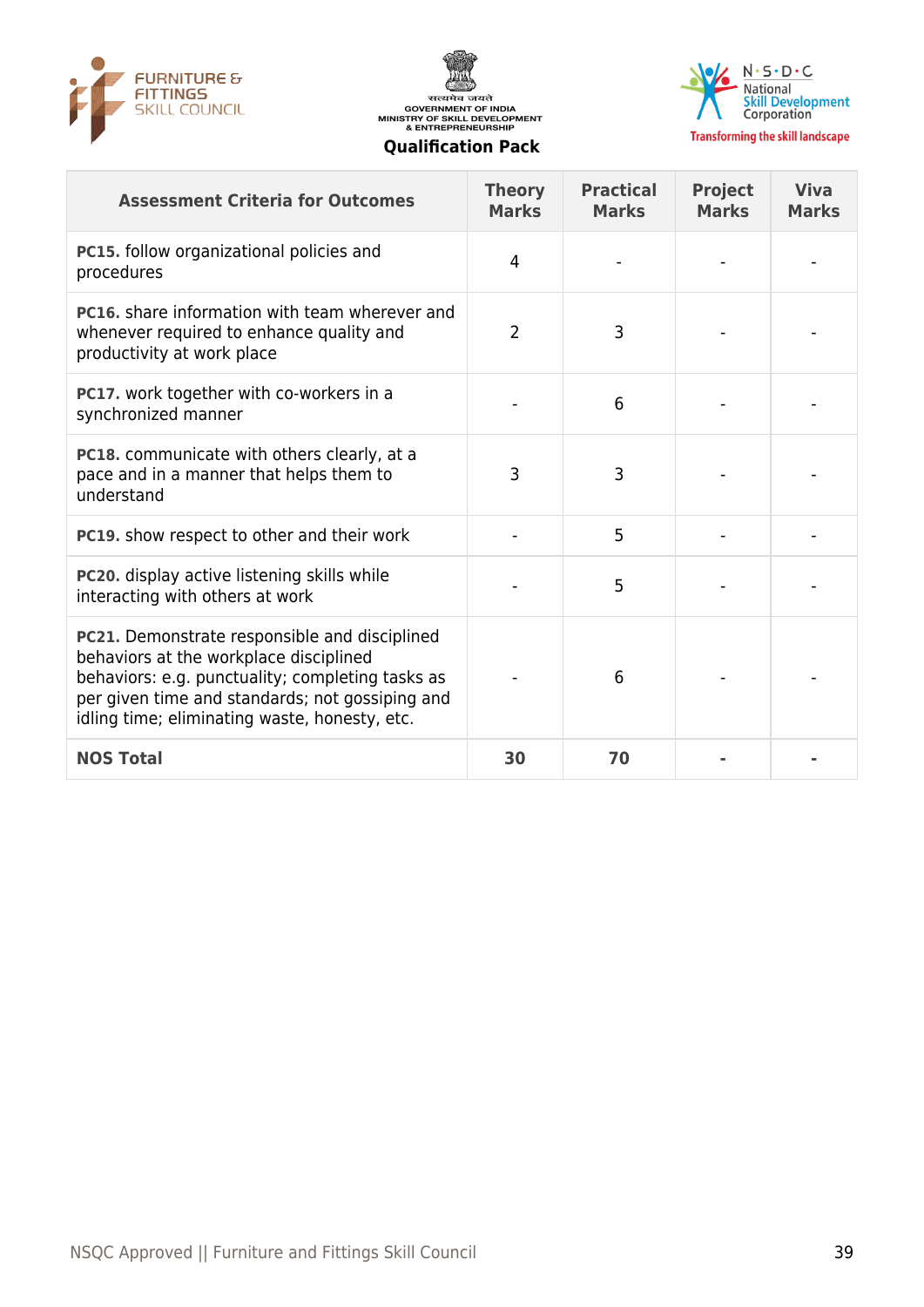





## **National Occupational Standards (NOS) Parameters**

| <b>NOS Code</b>            | <b>FFS/N8801</b>             |
|----------------------------|------------------------------|
| <b>NOS Name</b>            | Work effectively with others |
| <b>Sector</b>              | Furniture & Fittings         |
| <b>Sub-Sector</b>          | Generic                      |
| <b>Occupation</b>          | Generic                      |
| <b>NSQF Level</b>          | 3                            |
| <b>Credits</b>             | <b>NA</b>                    |
| <b>Version</b>             | 1.0                          |
| <b>Last Reviewed Date</b>  | 12/07/2017                   |
| <b>Next Review Date</b>    | 12/07/2020                   |
| <b>NSQC Clearance Date</b> | 03/08/2018                   |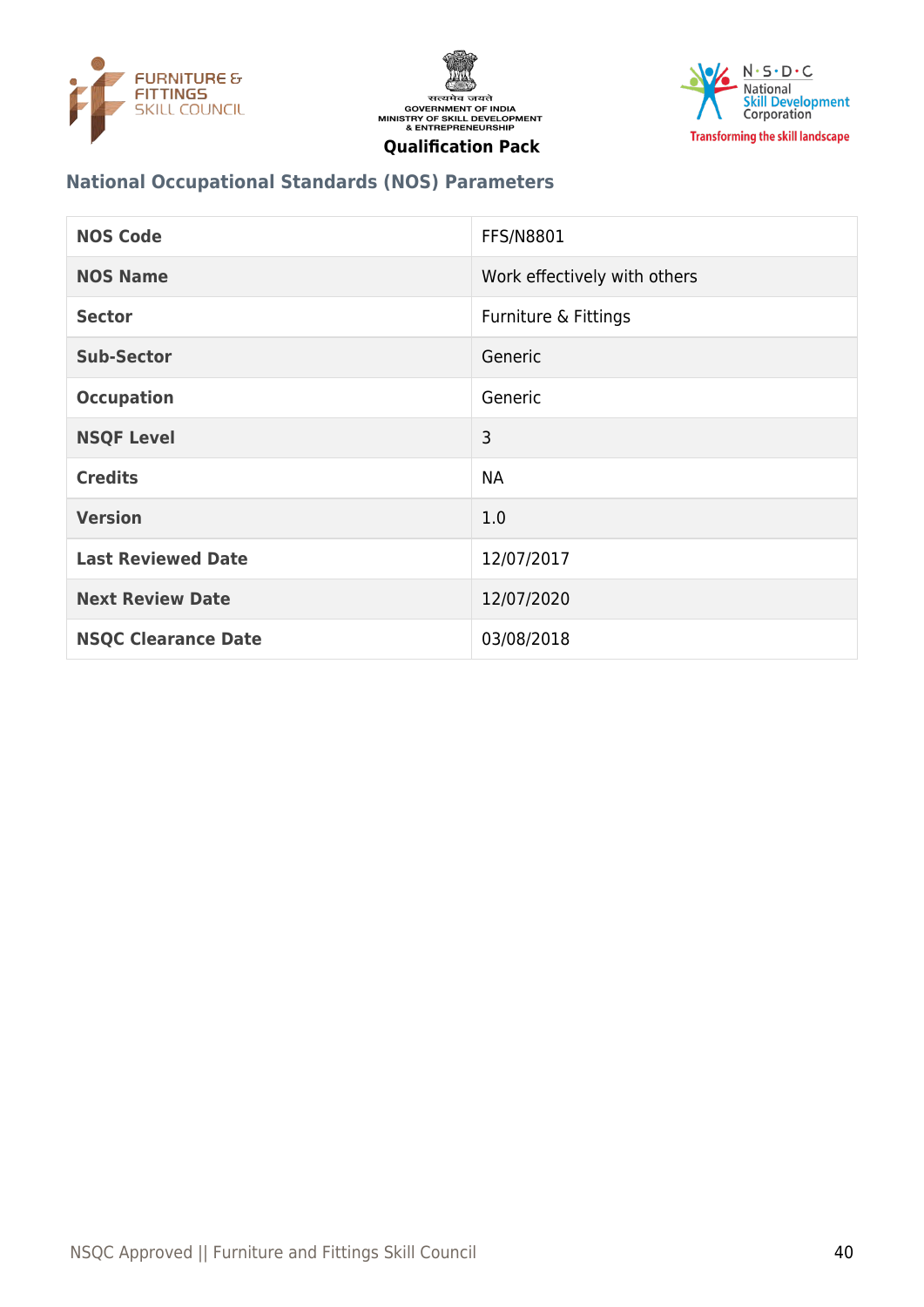





## <span id="page-40-0"></span>Assessment Guidelines and Assessment Weightage

#### **Assessment Guidelines**

1. Criteria for assessment for each Qualification Pack will be created by the Sector Skill Council. Each Element/ Performance Criteria (PC) will be assigned marks proportional to its importance in NOS. SSC will also lay down proportion of marks for Theory and Skills Practical for each Element/ PC.

2. The assessment for the theory part will be based on knowledge bank of questions created by the SSC.

3. Assessment will be conducted for all compulsory NOS, and where applicable, on the selected elective/option NOS/set of NOS.

4. Individual assessment agencies will create unique question papers for theory part for each candidate at each examination/training center (as per assessment criteria below).

5. Individual assessment agencies will create unique evaluations for skill practical for every student at each examination/ training center based on these criteria.

6. To pass the Qualification Pack assessment, every trainee should score the Recommended Pass % aggregate for the QP.

7. In case of unsuccessful completion, the trainee may seek reassessment on the Qualification Pack.

#### **Recommended Pass % aggregate for QP : 70**

#### <span id="page-40-1"></span>**Assessment Weightage**

Compulsory NOS

| <b>National Occupational</b><br><b>Standards</b>                                    | <b>Theory</b><br><b>Marks</b> | <b>Practical</b><br><b>Marks</b> | <b>Project</b><br><b>Marks</b> | <b>Viva</b><br><b>Marks</b> | <b>Total</b><br><b>Marks</b> | Weightage |
|-------------------------------------------------------------------------------------|-------------------------------|----------------------------------|--------------------------------|-----------------------------|------------------------------|-----------|
| FFS/N0111.Plan and<br>organize work to meet<br>expected outcome of<br>making sofa   | 25                            | 75                               |                                |                             | 100                          | 20        |
| FFS/N0112. Prepare sofa<br>frame and perform<br>webbing, springs, &<br>padding work | 25                            | 75                               | $\qquad \qquad \blacksquare$   | $\overline{\phantom{a}}$    | 100                          | 20        |
| FFS/N0113.Perform fabric<br>laying and cushioning work                              | 25                            | 75                               |                                |                             | 100                          | 20        |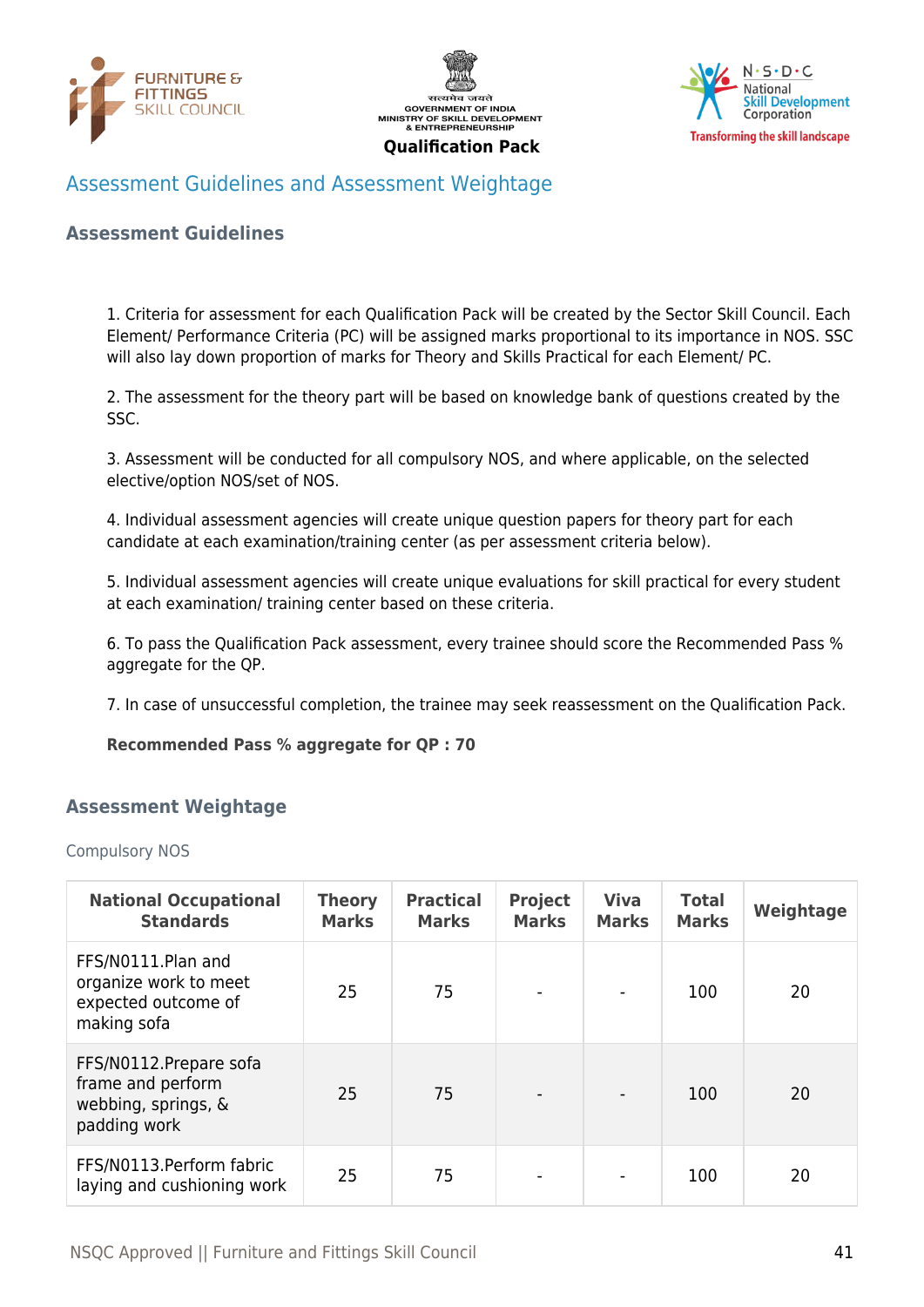





| <b>National Occupational</b><br><b>Standards</b>     | <b>Theory</b><br><b>Marks</b> | <b>Practical</b><br><b>Marks</b> | <b>Project</b><br><b>Marks</b> | <b>Viva</b><br><b>Marks</b> | <b>Total</b><br><b>Marks</b> | Weightage |
|------------------------------------------------------|-------------------------------|----------------------------------|--------------------------------|-----------------------------|------------------------------|-----------|
| FFS/N8501. Maintain work<br>area, tools and machines | 50                            | 50                               | $\overline{\phantom{a}}$       | $\blacksquare$              | 100                          | 15        |
| FFS/N8601.Ensure health<br>and safety at workplace   | 30                            | 70                               | $\overline{\phantom{a}}$       | $\overline{\phantom{a}}$    | 100                          | 15        |
| FFS/N8801. Work effectively<br>with others           | 30                            | 70                               | $\overline{\phantom{a}}$       | $\overline{\phantom{a}}$    | 100                          | 10        |
| <b>Total</b>                                         | 185                           | 415                              | ٠                              | ٠                           | 600                          | 100       |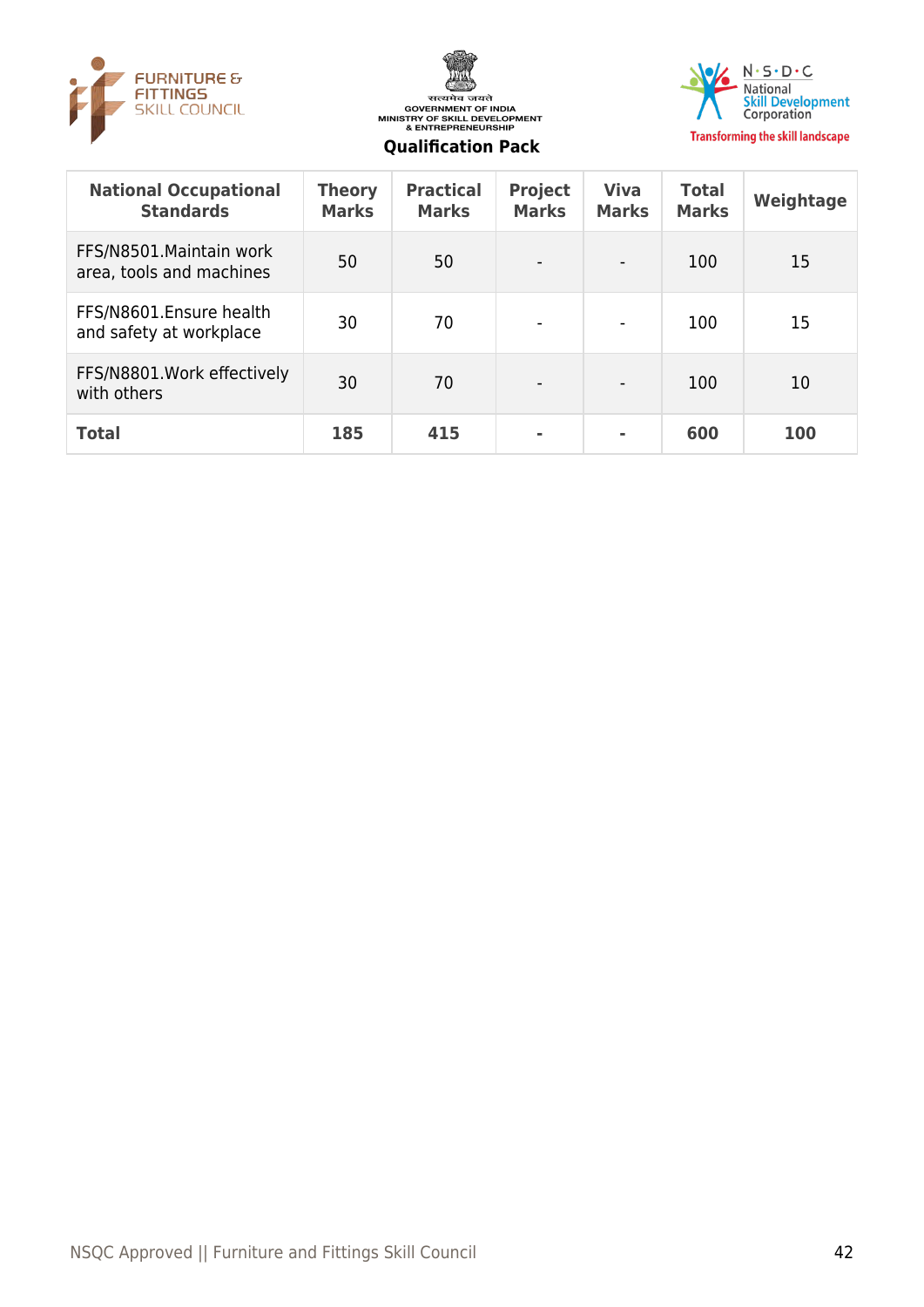





## <span id="page-42-0"></span>**Acronyms**

| <b>NOS</b>  | National Occupational Standard(s)               |
|-------------|-------------------------------------------------|
| <b>NSQF</b> | National Skills Qualifications Framework        |
| <b>QP</b>   | <b>Qualifications Pack</b>                      |
| <b>TVET</b> | Technical and Vocational Education and Training |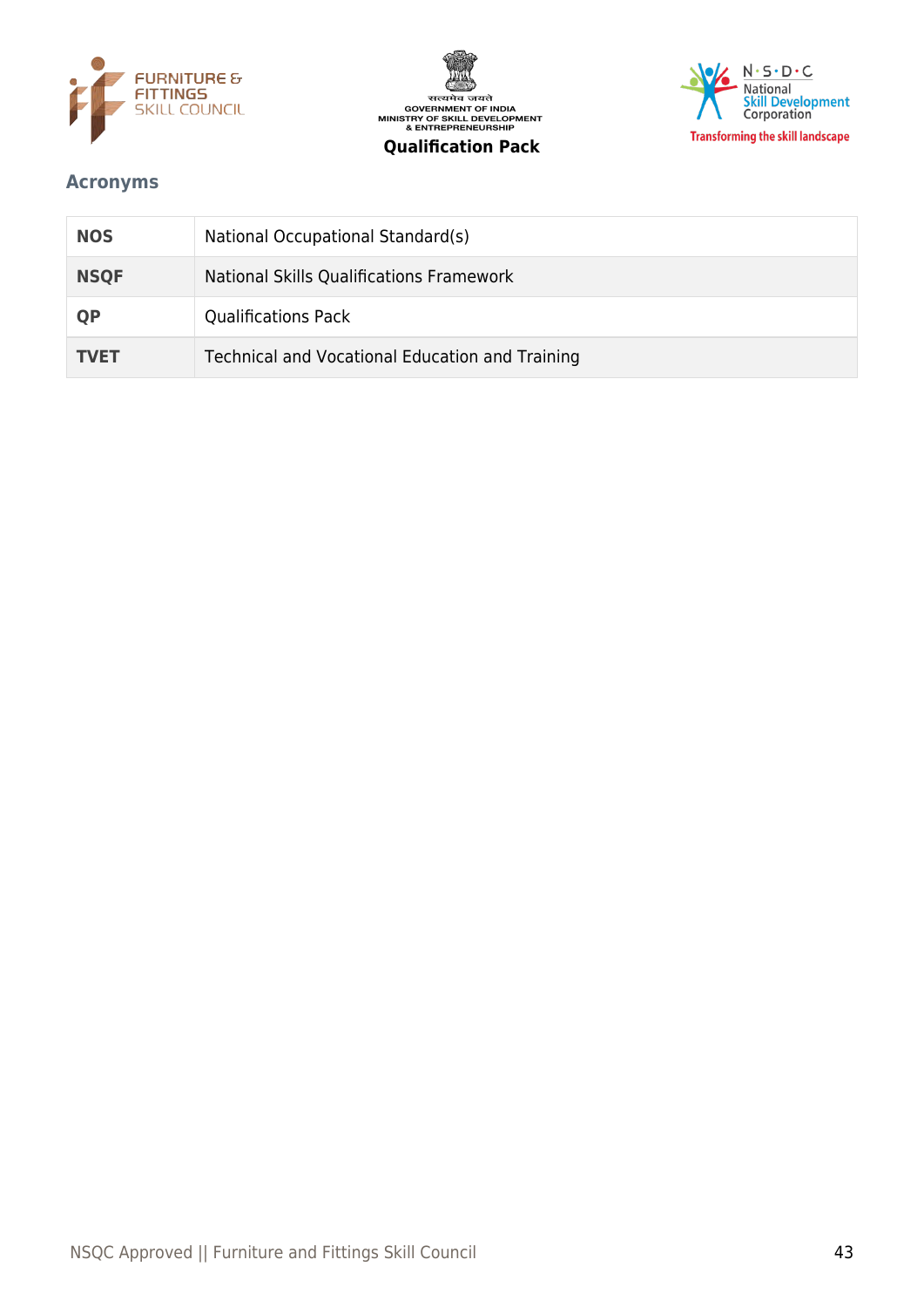





## <span id="page-43-0"></span>**Glossary**

| <b>Sector</b>                                                    | Sector is a conglomeration of different business operations having<br>similar business and interests. It may also be defined as a distinct<br>subset of the economy whose components share similar characteristics<br>and interests.                                                                         |
|------------------------------------------------------------------|--------------------------------------------------------------------------------------------------------------------------------------------------------------------------------------------------------------------------------------------------------------------------------------------------------------|
| <b>Sub-sector</b>                                                | Sub-sector is derived from a further breakdown based on the<br>characteristics and interests of its components.                                                                                                                                                                                              |
| <b>Occupation</b>                                                | Occupation is a set of job roles, which perform similar/ related set of<br>functions in an industry.                                                                                                                                                                                                         |
| Job role                                                         | Job role defines a unique set of functions that together form a unique<br>employment opportunity in an organisation.                                                                                                                                                                                         |
| <b>Occupational</b><br><b>Standards (OS)</b>                     | OS specify the standards of performance an individual must achieve<br>when carrying out a function in the workplace, together with the<br>Knowledge and Understanding (KU) they need to meet that standard<br>consistently. Occupational Standards are applicable both in the Indian<br>and global contexts. |
| <b>Performance Criteria</b><br>(PC)                              | Performance Criteria (PC) are statements that together specify the<br>standard of performance required when carrying out a task.                                                                                                                                                                             |
| <b>National</b><br><b>Occupational</b><br><b>Standards (NOS)</b> | NOS are occupational standards which apply uniquely in the Indian<br>context.                                                                                                                                                                                                                                |
| <b>Qualifications Pack</b><br>(QP)                               | QP comprises the set of OS, together with the educational, training and<br>other criteria required to perform a job role. A QP is assigned a unique<br>qualifications pack code.                                                                                                                             |
| <b>Unit Code</b>                                                 | Unit code is a unique identifier for an Occupational Standard, which is<br>denoted by an 'N'                                                                                                                                                                                                                 |
| <b>Unit Title</b>                                                | Unit title gives a clear overall statement about what the incumbent<br>should be able to do.                                                                                                                                                                                                                 |
| <b>Description</b>                                               | Description gives a short summary of the unit content. This would be<br>helpful to anyone searching on a database to verify that this is the<br>appropriate OS they are looking for.                                                                                                                         |
| <b>Scope</b>                                                     | Scope is a set of statements specifying the range of variables that an<br>individual may have to deal with in carrying out the function which have<br>a critical impact on quality of performance required.                                                                                                  |